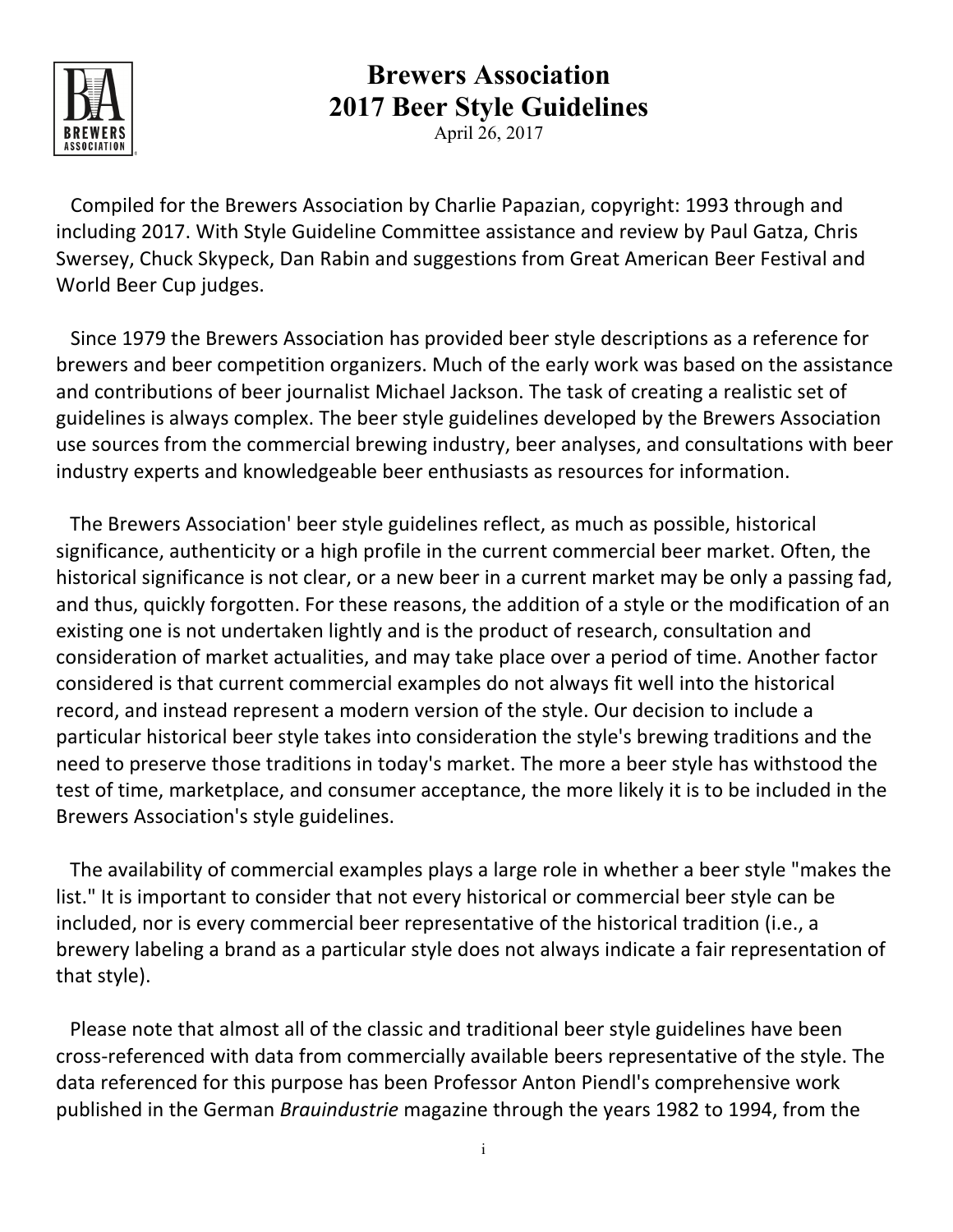series "Biere Aus Aller Welt."

Each style description is purposefully written independently of any reference to another beer style. Furthermore, as much as it is possible, beer character is not described in terms of ingredients or process. These guidelines attempt to emphasize final evaluation of the product and try not to judge or regulate the formulation or manner in which it was brewed, except in special circumstances that clearly define a style.

Suggestions for adding or updating a beer style guideline may be submitted by following the links on this page: http://www.brewersassociation.org/educational-publications/beer-styles/

The bitterness specifications (IBUs) given in these guidelines are based on standard measurements for bitterness derived from kettle isomerization of naturally occurring alpha acids. Since reduced isomerized hop extracts may produce substantially different perceived bitterness levels when measured by this technique, brewers who use such extracts should enter competitions based upon the perceived bitterness present in the finished product. It is important to note that perceived bitterness by the beer drinker will not always align with expectations created by IBU specifications.

Notes on Beer Style Guidelines: It is very difficult to consistently align analytical data with perceived character. It is also very difficult to consistently align written beer descriptions with analytical data and perceived character.

- **1. Intensity Level Terminology:** Beer flavor attributes referenced in the beer style guidelines are often referenced in relative terms of intensity. These attributes can include bitterness, flavor, aroma, body, malt, sweetness, or others. In order of increasing intensity, the descriptions used include:
	- None
	- Very low
	- Low
	- Medium-low
	- Medium
	- Medium-high
	- High
	- Very high
- 2. **Color Ranges:** The American SRM (Standard Reference Method) and EBC (European Brewing Convention) of measuring beer color measure the intensity of a certain wave length of light. These numerical values do not always coincide with our visual perception of color lightness and darkness or hue. When in doubt the description of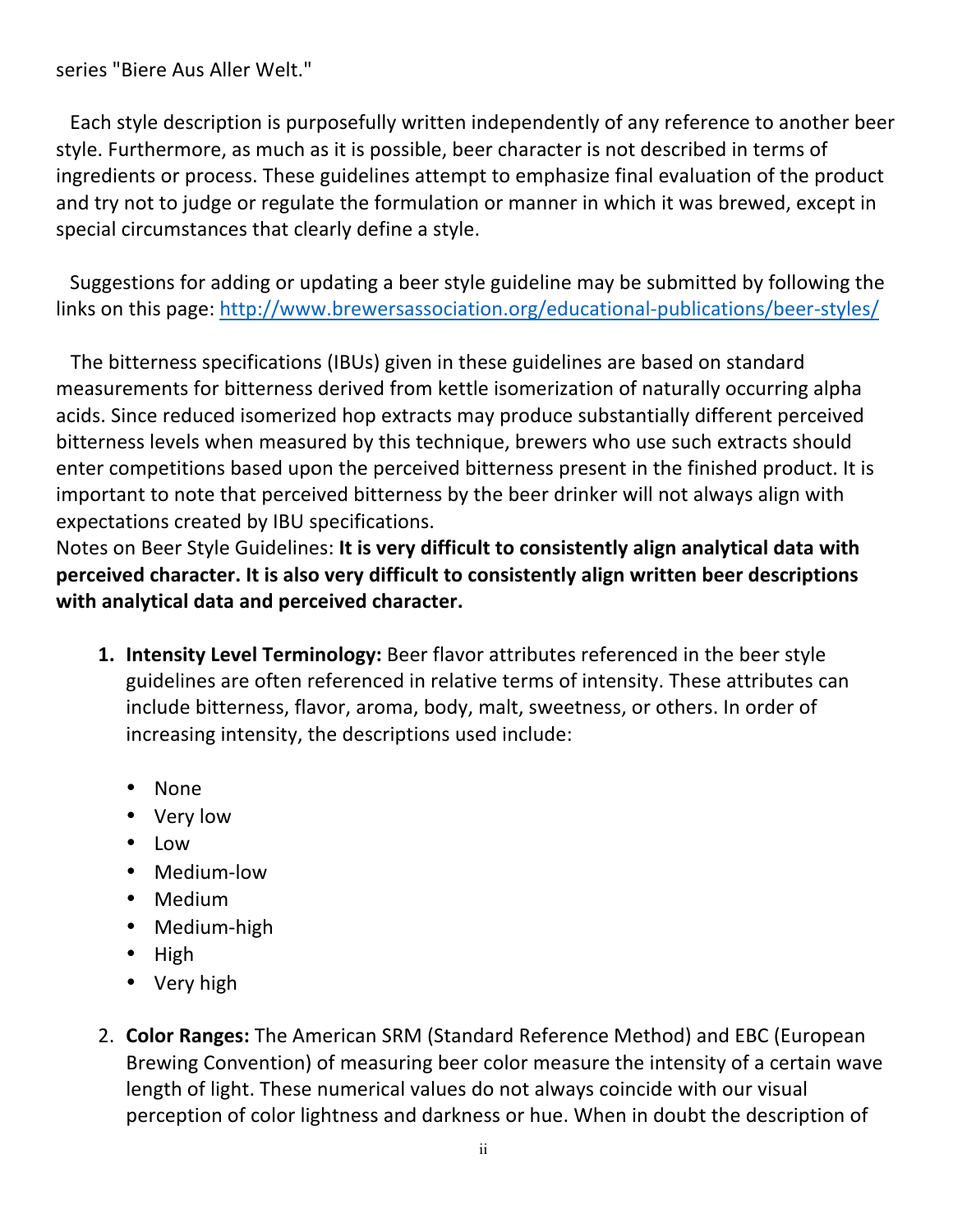| <b>Color Description</b>           | <b>SRM</b> |
|------------------------------------|------------|
| Very light                         | $1 - 1.5$  |
| <b>Straw</b>                       | $2 - 3$    |
| Pale                               | 4          |
| Gold                               | $5-6$      |
| Light amber                        |            |
| Amber                              | 8          |
| Medium amber                       | 9          |
| Copper/garnet                      | $10-12$    |
| Light brown                        | $13 - 15$  |
| Brown/Reddish brown/chestnut brown | $16-17$    |
| Dark brown                         | 18-24      |
| Very dark                          | 25-39      |
| <b>Black</b>                       | $40+$      |

color has priority. In order from lightest descriptor to darkest descriptor:

- 3. **Bitterness:** In the beer world bitterness is analytically measured as "bittering units" or "international bitterness units." The numerical value is a measure of a specific hop compound and will not consistently coincide with individual's perception of bitterness intensity.
	- a. Due to genetics and other differences, individuals will have varying sensitivity to bitterness. Some will sense high intensity bitterness, while others perceive no bitterness in the same beer. The descriptions of bitterness in these guidelines are inclined towards representing average sensitivity to bitterness.
	- b. Other beer ingredients can contribute perception of bitterness to beer.
	- c. The intensity and quality of hop flavor and aroma derived from oils, pellets, whole hops or other hop formats can greatly alter the perception of bitterness intensity.

**Notes on Beer Competitions:** Brewers Association Beer Style Guidelines form the basis for the guidelines at the Great American Beer Festival (GABF) and World Beer Cup (WBC).

- **1. Competition Categories:** GABF and WBC categories may contain one or more beer styles. Categories with multiple beer styles will be organized into subcategories of similar style beers. Often this provides the category with sufficient entries to make the category competitive or meet minimum entry numbers.
- **2. Beer Style Guidelines:** Categories at competition may differ somewhat from this guideline document. They may include special notes which pertain to that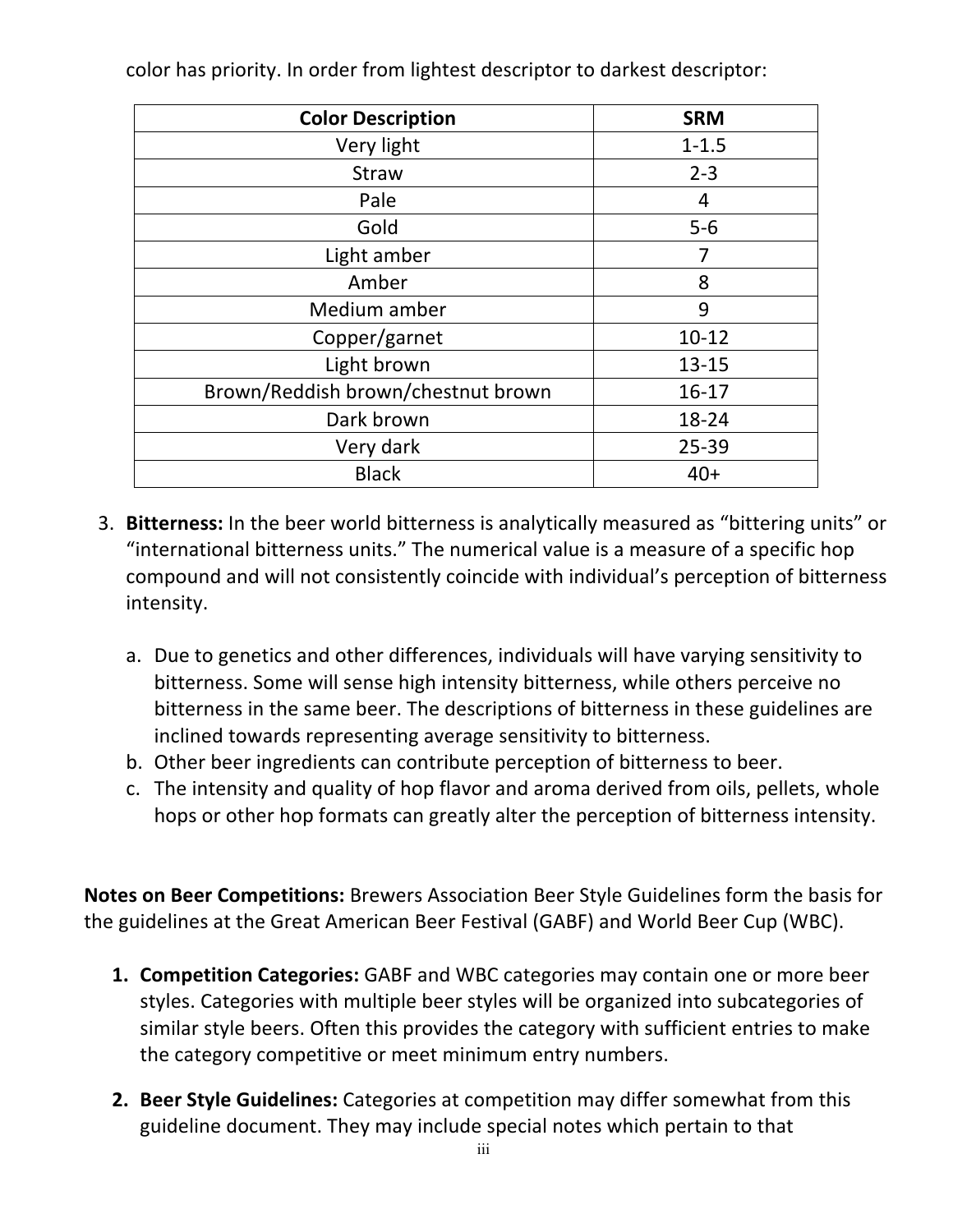competition. These notes might solicit special information from brewers to be provided to judges so they may evaluate beer entries more accurately, or provide clarity to entering brewers regarding possibly confusing or overlapping aspects of beer style categories.

**3. Pouring:** Beers entered and presented for evaluation in competitions should be poured and presented as intended by the brewer. Most beers are intended to be poured quietly; some beers are intended to be roused in order to present the beer with yeast that may be present in the bottle. Competition organizers should allow brewers the opportunity to provide explicit pouring instructions, and should present beers to judges in the manner requested by the brewer.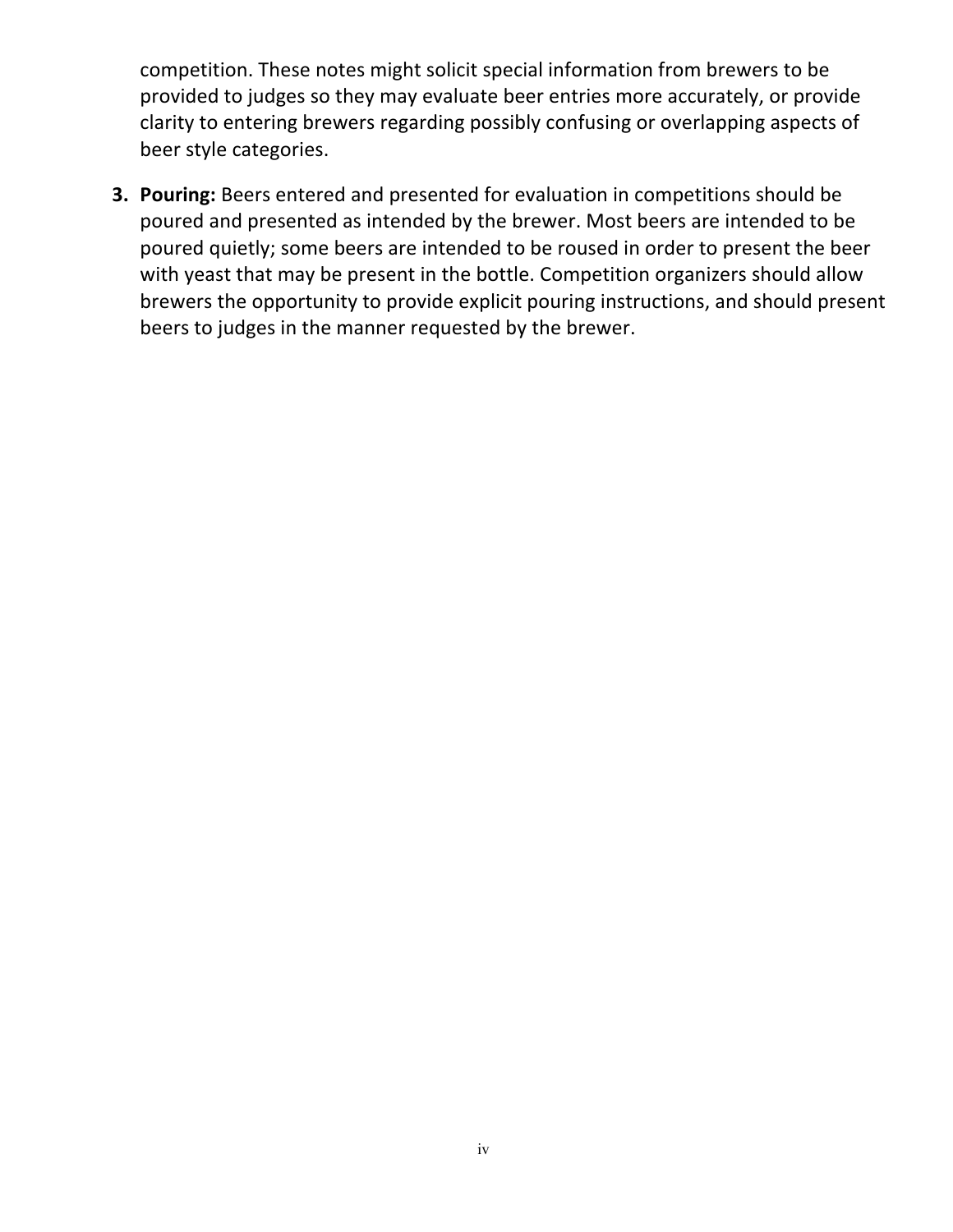#### **Table of Contents**

This is an "Active" Table of Contents. Click on the style in the Table of Contents to go directly to that description.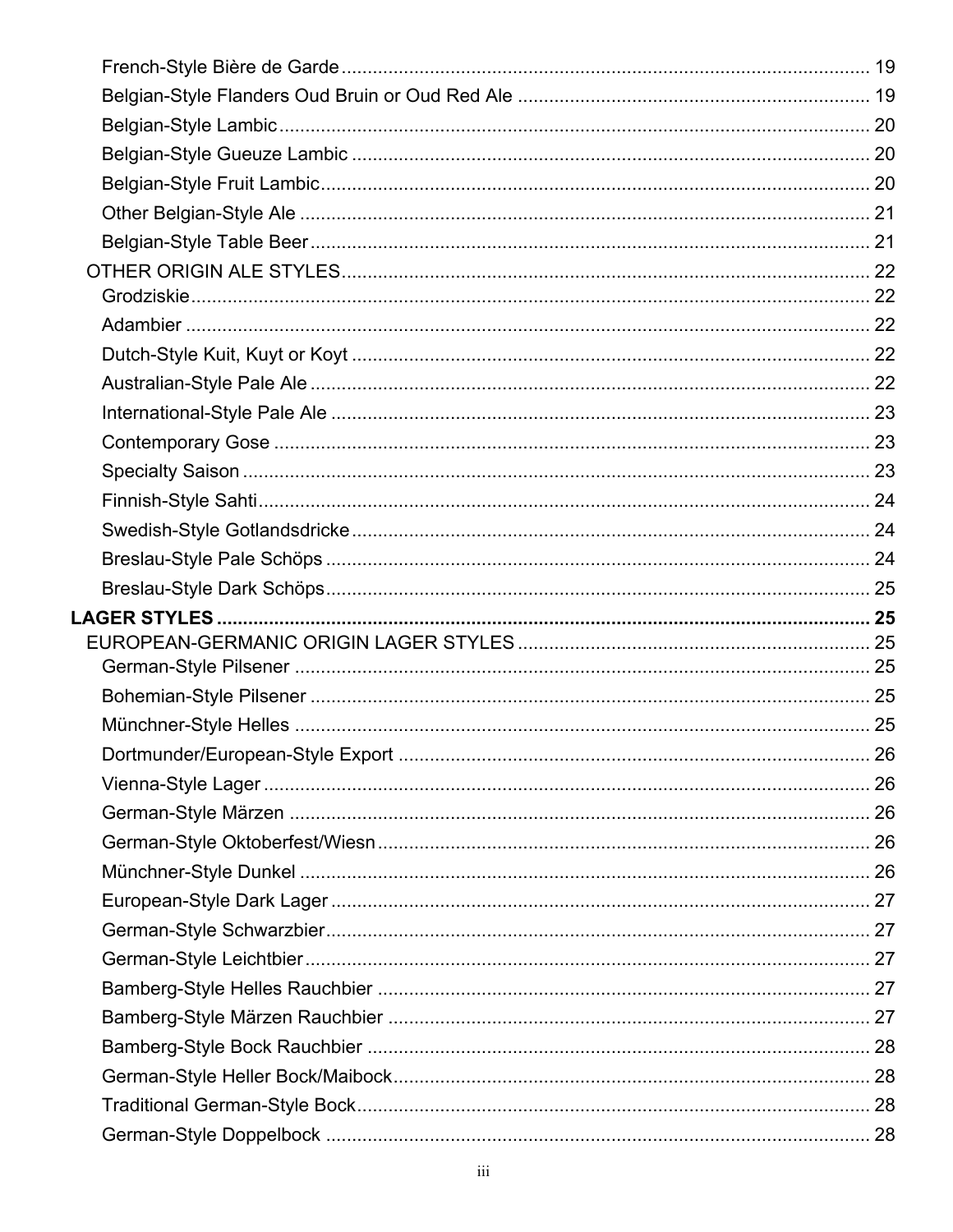| Dark American Wheat Beer without Yeast.<br>34 |  |
|-----------------------------------------------|--|
|                                               |  |
|                                               |  |
|                                               |  |
|                                               |  |
|                                               |  |
|                                               |  |
|                                               |  |
|                                               |  |
|                                               |  |
|                                               |  |
|                                               |  |
|                                               |  |
|                                               |  |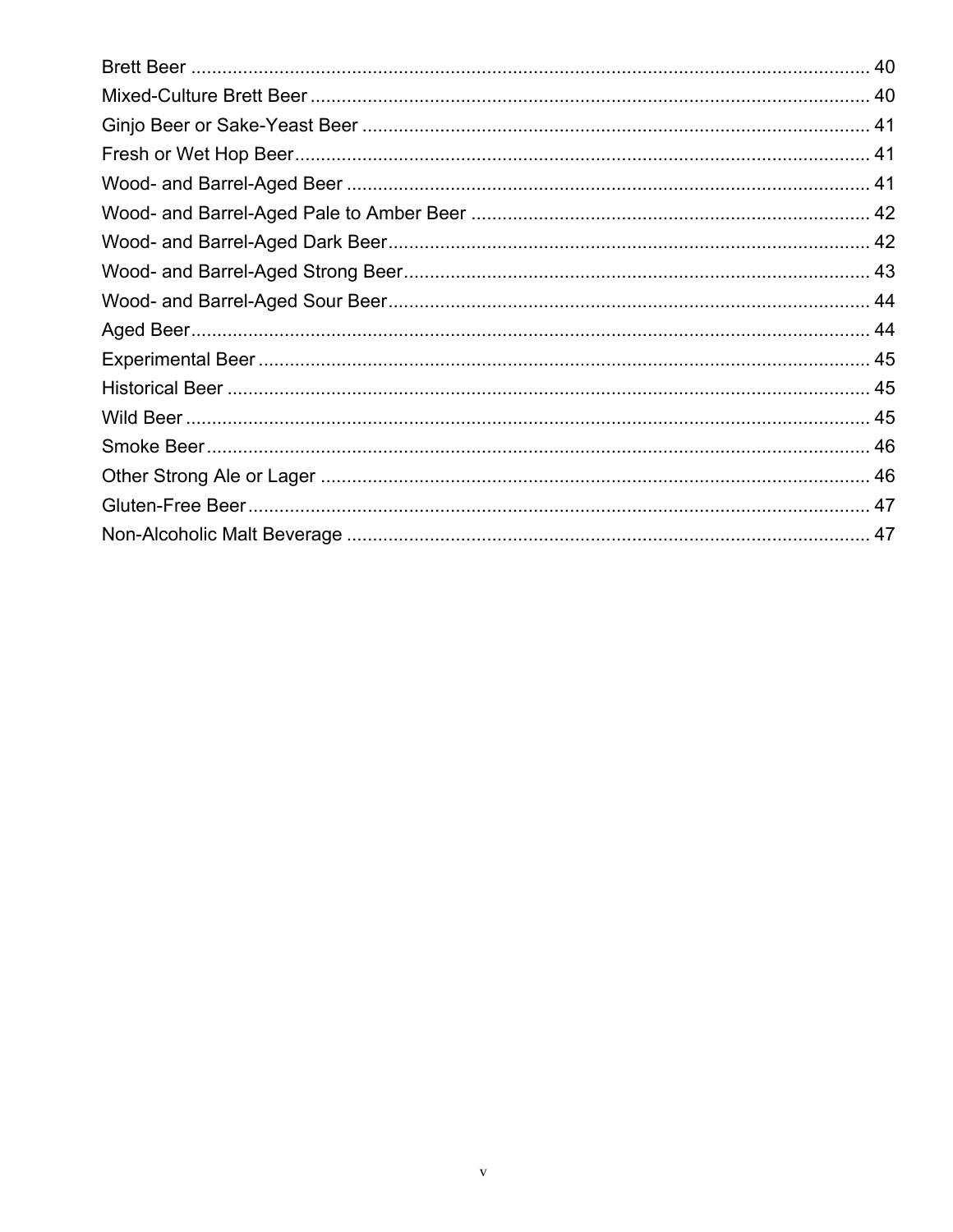# **ALE STYLES**

#### **BRITISH ORIGIN ALE STYLES**

# **Ordinary Bitter**

**Color:** Gold to copper-colored **Clarity:** Chill haze is allowable at cold temperatures **Perceived Malt Aroma & Flavor:** Low to medium residual malt sweetness should be present **Perceived Hop Aroma & Flavor:** May be evident at the brewer's discretion

**Perceived Bitterness:** Medium

**Fermentation Characteristics:** Mild carbonation traditionally characterizes draft-cask versions, but in bottled versions, a slight increase in carbon dioxide content is acceptable. Fruity-estery and very low diacetyl flavors are acceptable, but should be minimized in this form of Bitter.

**Body:** Low to medium

*When using these guidelines as the basis for evaluating entries at competitions, competition organizers may choose to create subcategories which reflect English and American hop character.*

**Original Gravity (°Plato)** 1.033-1.038 (8.3-9.5 °Plato) • **Apparent Extract/Final Gravity (°Plato)** 1.006-1.012 (1.5-3.1 °Plato) • **Alcohol by Weight (Volume)** 2.4%-3.3% (3.0%-4.2%) • **Hop Bitterness (IBU)** 20-35 • **Color SRM (EBC)** 5-12 (10-24 EBC)

# **Special Bitter or Best Bitter**

**Color:** Deep gold to deep copper

**Clarity:** Chill haze is acceptable at low temperatures **Perceived Malt Aroma & Flavor:** Medium residual malt sweetness should be present **Perceived Hop Aroma & Flavor:** Very low to medium at the brewer's discretion

**Perceived Bitterness:** Medium and not harsh **Fermentation Characteristics:** Low carbonation traditionally characterizes draft-cask versions, but in bottled versions, a slight increase in carbon dioxide content is acceptable. Fruity-estery aromas and flavors and very low levels of diacetyl are acceptable, but should be minimized in this form of Bitter. The absence of diacetyl is also acceptable.

#### **Body:** Medium

*When using these guidelines as the basis for evaluating entries at competitions, competition organizers may choose to create subcategories which reflect English and American hop character.*

**Original Gravity (°Plato)** 1.038-1.045 (9.5-11.2 °Plato) • **Apparent Extract/Final Gravity (°Plato)** 1.006-1.012 (1.5-3.1 °Plato) • **Alcohol by Weight (Volume)** 3.3%-3.8% (4.2%-4.8%) • **Hop Bitterness (IBU)** 28-40 • **Color SRM (EBC)** 6-14 (12-28 EBC)

# **Extra Special Bitter**

**Color:** Amber to deep copper **Clarity:** Chill haze is acceptable at low temperatures **Perceived Malt Aroma & Flavor:** Medium to medium-high

**Perceived Hop Aroma & Flavor:** Medium to medium-high

**Perceived Bitterness:** Medium to medium-high **Fermentation Characteristics:** Low carbonation traditionally characterizes draft-cask versions, but in bottled versions, a slight increase in carbon dioxide content is acceptable. The overall impression is refreshing and thirst quenching. Fruity-estery and very low diacetyl characters are acceptable, but should be minimized in this form of Bitter. The absence of diacetyl is also acceptable.

**Body:** Medium to full

*When using these guidelines as the basis for evaluating entries at competitions, competition organizers may choose to create subcategories which reflect English and American hop character.*

**Original Gravity (°Plato)** 1.046-1.060 (11.4-14.7 °Plato) • **Apparent Extract/Final Gravity (°Plato)** 1.010-1.016 (2.6-4.1 °Plato) • **Alcohol by Weight (Volume)** 3.8%-4.6% (4.8%-5.8%) • **Hop Bitterness (IBU)** 30-45 • **Color SRM (EBC)** 8-14 (16-28 EBC)

# **Scottish-Style Light Ale**

**Color:** Golden to light brown

**Clarity:** Chill haze is acceptable at low temperatures **Perceived Malt Aroma & Flavor:** Malty, caramel aroma may be present. A low to medium-low, soft and chewy caramel malt flavor should be present. **Perceived Hop Aroma & Flavor:** Should not be perceived

#### **Perceived Bitterness:** Low

**Fermentation Characteristics:** Yeast attributes such as diacetyl and sulfur are acceptable at very low levels. Bottled versions may contain higher amounts of carbon dioxide than is typical for mildly carbonated draft versions. Fruity-estery aromas, if evident, are low.

#### **Body:** Low

*When using these guidelines as the basis for evaluating entries at competitions, Scottish Light Ale*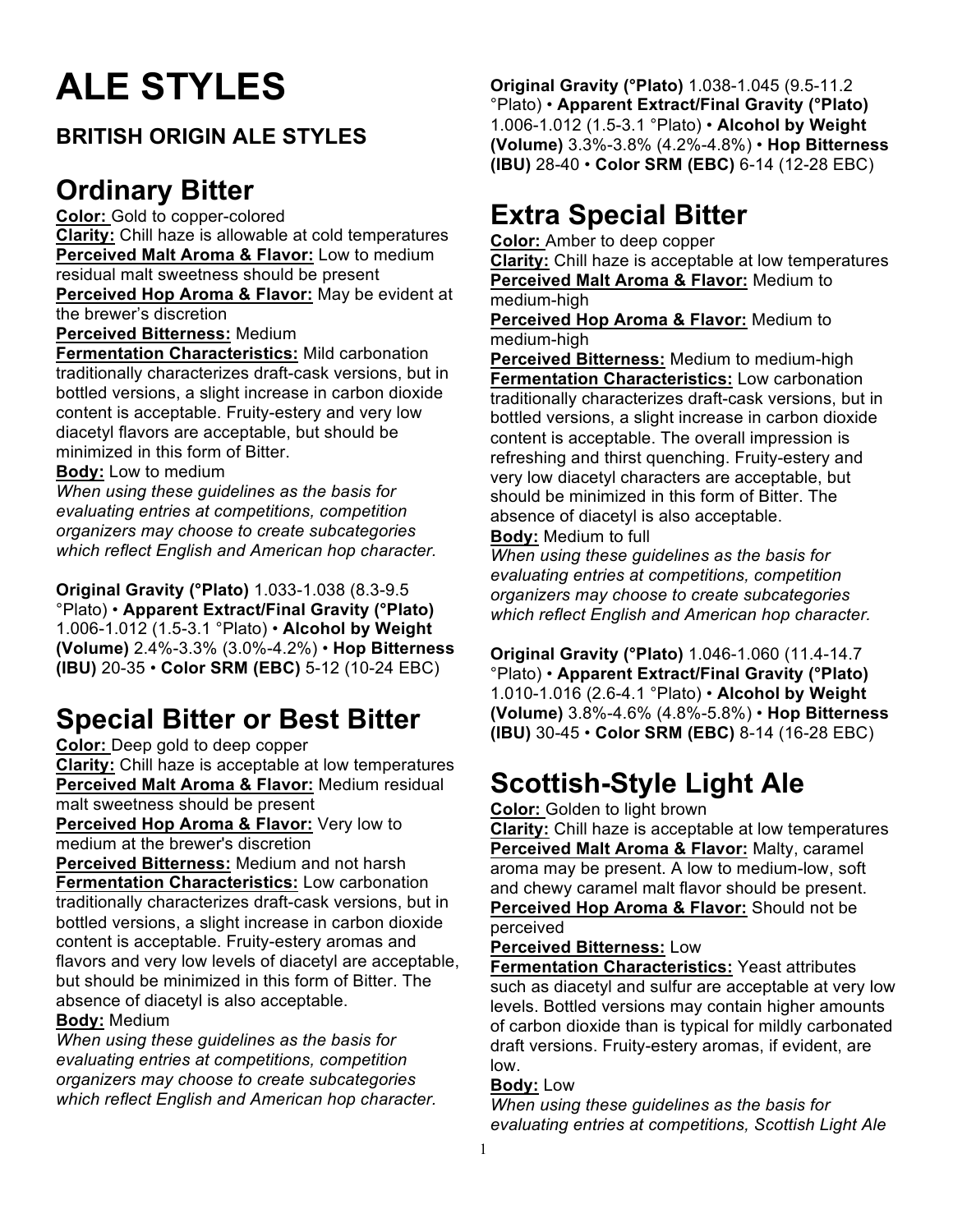*may be split into two subcategories: traditional (no smoke character) and peated (low level of peat smoke character). Though there is little evidence suggesting that traditional Scottish Light Ale exhibited peat smoke character, the current marketplace offers many examples with peat or smoke character present at low to medium levels. A peaty or smoky character may be evident at low levels. Scottish Light Ales with medium or higher smoke character are considered smoke flavored beers and should be categorized elsewhere.*

**Original Gravity (°Plato)** 1.030-1.035 (7.6-8.8 °Plato) • **Apparent Extract/Final Gravity (°Plato)** 1.006-1.012 (1.5-3.1 °Plato) • **Alcohol by Weight (Volume)** 2.2%-2.8% (2.8%-3.5%) • **Hop Bitterness (IBU)** 9-20 • **Color SRM (EBC)** 6-15 (12-30 EBC)

# **Scottish-Style Heavy Ale**

**Color:** Amber to dark brown

**Clarity:** Chill haze is acceptable at low temperatures **Perceived Malt Aroma & Flavor:** Malty, caramel aroma is present. The style exhibits a medium degree of sweet malt and caramel. The overall impression is smooth and balanced.

**Perceived Hop Aroma & Flavor:** Should not be perceived

**Perceived Bitterness:** Perceptible but low **Fermentation Characteristics:** Yeast attributes such as diacetyl and sulfur are acceptable at very low levels. Bottled versions may contain higher amounts of carbon dioxide than is typical for mildly carbonated draft versions. Fruity-estery aromas, if evident, are low.

**Body:** Medium with a soft chewy character *When using these guidelines as the basis for evaluating entries at competitions, Scottish Heavy Ale may be split into two subcategories: traditional (no smoke character) and peated (low level of peat smoke character). Though there is little evidence suggesting that traditionally made Scottish Heavy Ale exhibited peat smoke character, the current marketplace offers many examples with peat or smoke character present at low to medium levels. A peaty or smoky character may be evident at low levels. Scottish Heavy Ales with medium or higher smoke character are considered smoke flavored beers and should be categorized elsewhere.*

**Original Gravity (°Plato)** 1.035-1.040 (8.8-10 °Plato) • **Apparent Extract/Final Gravity (°Plato)** 1.010- 1.014 (2.6-3.6 °Plato) • **Alcohol by Weight (Volume)** 2.8%-3.2% (3.5%-4.1%) • **Hop Bitterness (IBU)** 12- 20 • **Color SRM (EBC)** 8-30 (16-60 EBC)

# **Scottish-Style Export Ale**

**Color:** Medium amber to dark chestnut brown **Clarity:** Chill haze is acceptable at low temperatures **Perceived Malt Aroma & Flavor:** Sweet malt and caramel aromas and flavors define the character of a Scottish Export

**Perceived Hop Aroma & Flavor:** Should not be perceived

**Perceived Bitterness:** Low to medium **Fermentation Characteristics:** Fruity-estery character may be apparent. Yeast attributes such as diacetyl and sulfur are acceptable at very low levels. Bottled versions may contain higher amounts of carbon dioxide than is typical for mildly carbonated draft versions.

#### **Body:** Medium

*When using these guidelines as the basis for evaluating entries at competitions, Scottish Export Ale may be split into two subcategories: traditional (no smoke character) and peated (low level of peat smoke character). Though there is little evidence suggesting that traditionally made Scottish Export Ale exhibited peat smoke character, the current marketplace offers many examples with peat or smoke character present at low to medium levels. A peaty or smoky character may be evident at low levels. Scottish Export Ales with medium or higher smoke character are considered smoke flavored beers and should be categorized elsewhere.*

**Original Gravity (°Plato)** 1.040-1.050 (10-12.4 °Plato) • **Apparent Extract/Final Gravity (°Plato)** 1.010-1.018 (2.6-4.6 °Plato) • **Alcohol by Weight (Volume)** 3.2%-4.2% (4.1%-5.3%) • **Hop Bitterness (IBU)** 15-25 • **Color SRM (EBC)** 9-19 (18-38 EBC)

# **English-Style Summer Ale**

**Color:** Pale to light amber

**Clarity:** Chill haze is acceptable at low temperatures **Perceived Malt Aroma & Flavor:** Residual malt sweetness is low to medium. Torrified or malted wheat is often used in quantities of 25 percent or less. Malt flavor may be biscuity.

**Perceived Hop Aroma & Flavor:** English, American or noble-type hop aroma should be low to medium. English, American or noble-type hop flavor should not be assertive and should be well balanced with malt character.

**Perceived Bitterness:** Medium-low to medium **Fermentation Characteristics:** Mild carbonation traditionally characterizes draft-cask versions, but in bottled versions, a slight increase in carbon dioxide content is acceptable. Low to moderate fruity-estery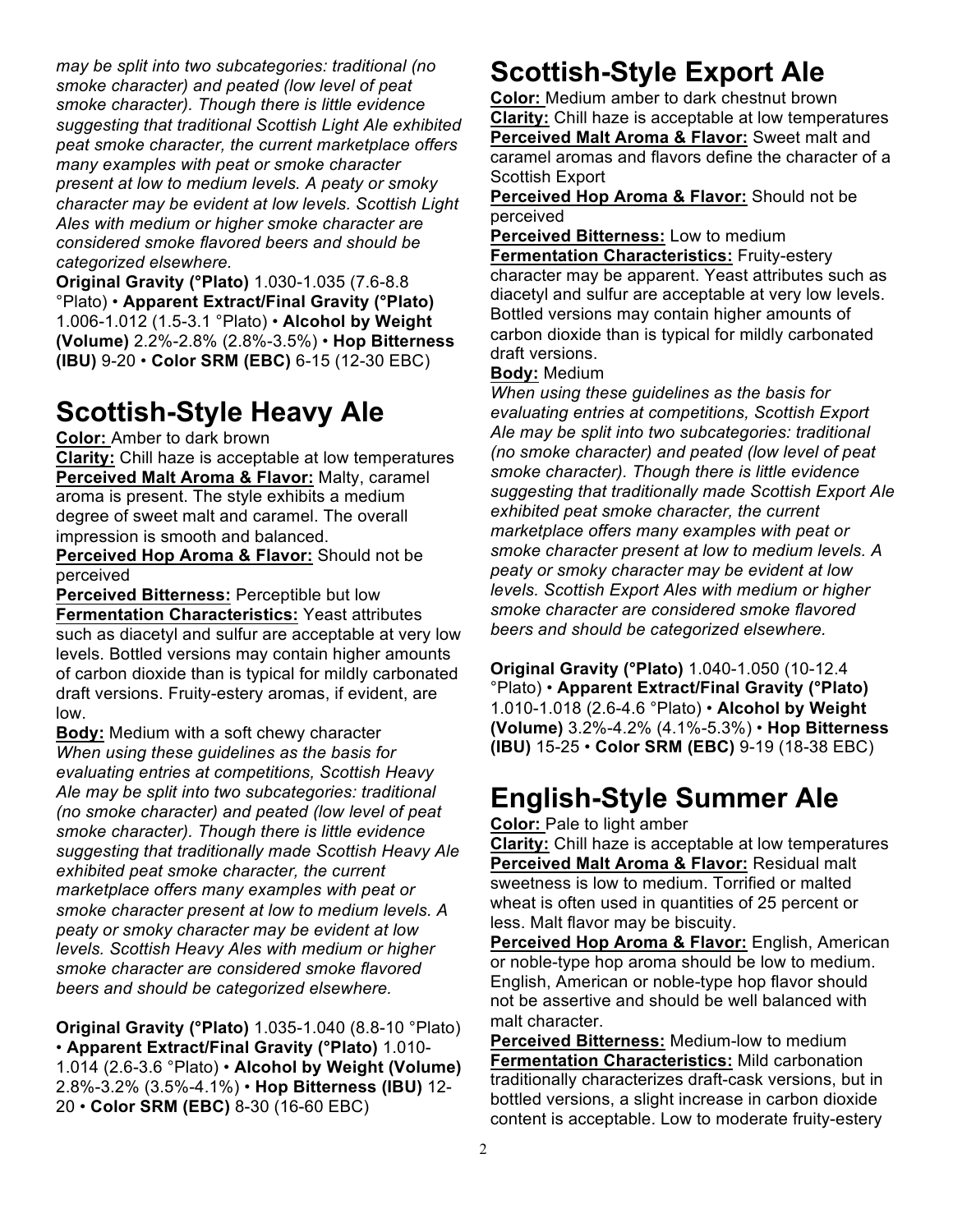character is acceptable. No diacetyl or DMS character should be apparent. **Body:** Low to medium-low **Additional notes:** The overall impression is refreshing and thirst quenching

**Original Gravity (°Plato)** 1.036-1.050 (9-12.4 °Plato) • **Apparent Extract/Final Gravity (°Plato)** 1.006- 1.012 (1.5-3.1 °Plato) • **Alcohol by Weight (Volume)** 2.9%-4.0% (3.7%-5.1%) • **Hop Bitterness (IBU)** 20- 30 • **Color SRM (EBC)** 3-7 (6-14 EBC)

# **Classic English-Style Pale Ale**

**Color:** Gold to copper

**Clarity:** Chill haze is acceptable at low temperatures **Perceived Malt Aroma & Flavor:** Low to medium malt aroma and flavor is present. Low caramel character is allowable.

**Perceived Hop Aroma & Flavor:** Earthy and herbal English-variety hop character should be perceived, but may result from the skillful use of hops of other origin.

**Perceived Bitterness:** Medium to medium-high **Fermentation Characteristics:** Fruity-estery character is moderate to strong. Diacetyl can be absent or may be perceived at very low levels. **Body:** Medium

**Original Gravity (°Plato)** 1.040-1.056 (10-13.8 °Plato) • **Apparent Extract/Final Gravity (°Plato)** 1.008-1.016 (2.1-4.1 °Plato) • **Alcohol by Weight (Volume)** 3.5%-4.2% (4.4%-5.3%) • **Hop Bitterness (IBU)** 20-40 • **Color SRM (EBC)** 5-12 (10-24 EBC)

# **English-Style India Pale Ale**

**Color:** Gold to copper

**Clarity:** Chill haze is acceptable at low temperatures **Perceived Malt Aroma & Flavor:** Medium malt flavor should be present

**Perceived Hop Aroma & Flavor:** Hop aroma and flavor is medium to high, and often flowery. Hops from a variety of origins may be used to contribute to a high hopping rate. Earthy and herbal Englishvariety hop character should be perceived, but may result from the skillful use of hops of other origin.

**Perceived Bitterness:** Medium to high

**Fermentation Characteristics:** Fruity-estery flavors are moderate to very high. Traditional interpretations are characterized by medium to medium-high alcohol content. The use of water with high mineral content results in a crisp, dry beer with a subtle and balanced character of sulfur compounds. Diacetyl can be absent or may be perceived at very low levels.

#### **Body:** Medium

**Additional notes:** Non-English hops may be used for bitterness or for approximating traditional English hop character. The use of water with high mineral content may result in a crisp, dry beer rather than a malt-accentuated version.

**Original Gravity (°Plato)** 1.046-1.064 (11.4-15.7 °Plato) • **Apparent Extract/Final Gravity (°Plato)** 1.012-1.018 (3.1-4.6 °Plato) • **Alcohol by Weight (Volume)** 3.6%-5.6% (4.5%-7.1%) • **Hop Bitterness (IBU)** 35-63 • **Color SRM (EBC)** 6-14 (12-28 EBC)

# **Strong Ale**

**Color:** Amber to dark brown

**Clarity:** Chill haze is acceptable at low temperatures **Perceived Malt Aroma & Flavor:** Medium to high malt and caramel sweetness. Very low levels of roast malt may be perceived.

**Perceived Hop Aroma & Flavor:** Not perceived to very low

**Perceived Bitterness:** Evident but minimal, and balanced with malt flavors.

**Fermentation Characteristics:** A rich, often sweet and complex fruity-estery character can contribute to the profile of Strong Ales. Alcohol types can be varied and complex. Very low levels of diacetyl are acceptable.

**Body:** Medium to full

*When using these guidelines as the basis for evaluating entries at competitions, competition organizers may choose to split this category into subcategories which reflect strong and very strong versions.*

**Original Gravity (°Plato)** 1.060-1.125 (14.7-29 °Plato) • **Apparent Extract/Final Gravity (°Plato)** 1.014-1.040 (3.6-10 °Plato) • **Alcohol by Weight (Volume)** 5.5%-8.9% (7.0%-11.3%) • **Hop Bitterness (IBU)** 30-65 • **Color SRM (EBC)** 8-21 (16-42 EBC)

# **Old Ale**

**Color:** Copper-red to very dark

**Clarity:** Chill haze is acceptable at low temperatures **Perceived Malt Aroma & Flavor:** Fruity-estery aroma can contribute to the malt aroma and flavor profile. Old Ales have a malt and sometimes caramel sweetness.

**Perceived Hop Aroma & Flavor:** Very low to medium

**Perceived Bitterness:** Evident but minimal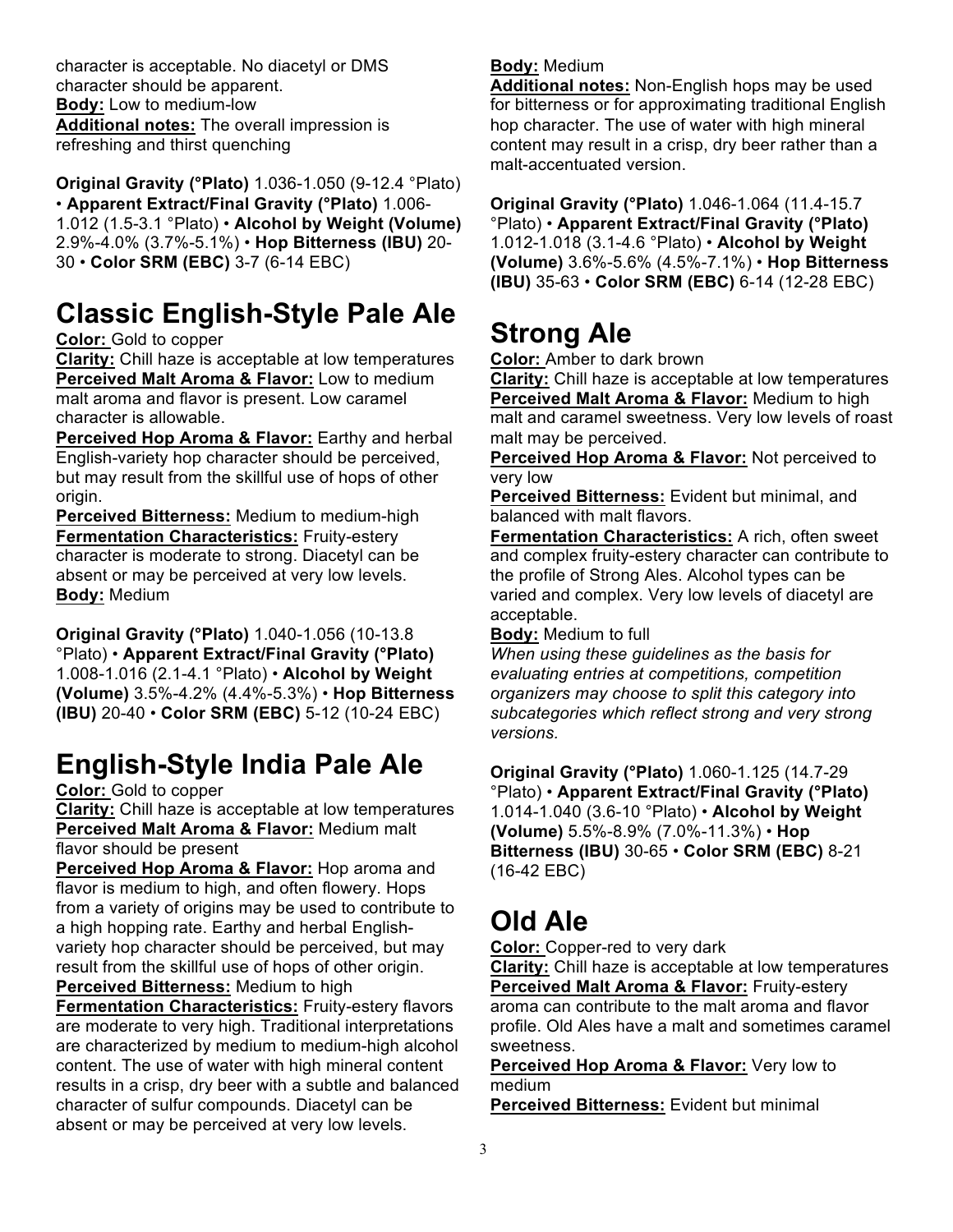**Fermentation Characteristics:** Fruity-estery flavors can contribute to the character of this ale. Alcohol types can be varied and complex. A distinctive quality of Old Ales is that they undergo an aging process, often for years. Aging can occur on their yeast either in bulk storage or through conditioning in the bottle. This contributes to a rich, wine-like and often sweet oxidized character. Complex estery attributes may also emerge. Very low diacetyl character may be evident and is acceptable.

#### **Body:** Medium to full

**Additional notes:** Wood-aged attributes such as vanilla are acceptable. Horsey, goaty, leathery and phenolic character and acidity produced by *Brettanomyces* may also be present but should be at low levels and balanced with other flavors. Residual flavors that come from liquids previously aged in a barrel, such as bourbon or sherry, should not be present.

*This style may be split into two categories, strong and very strong. Brettanomyces and acidic characters reflect historical character. Competition organizers may choose to distinguish these types of old ale from modern versions.*

**Original Gravity (°Plato)** 1.058-1.088 (14.3-21.1 °Plato) • **Apparent Extract/Final Gravity (°Plato)** 1.014-1.030 (3.6-7.6 °Plato) • **Alcohol by Weight (Volume)** 5.0%-7.2% (6.3%-9.1%) • **Hop Bitterness (IBU)** 30-65 • **Color SRM (EBC)** 12-30 (24-60 EBC)

# **English-Style Pale Mild Ale**

**Color:** Light amber to medium amber **Clarity:** Chill haze is acceptable at low temperatures **Perceived Malt Aroma & Flavor:** Malt flavor and aroma dominate the flavor profile **Perceived Hop Aroma & Flavor:** Hop aroma and flavor range from very low to low **Perceived Bitterness:** Very low to low **Fermentation Characteristics:** Very low diacetyl flavors may be appropriate in this low-alcohol beer. Fruity-estery character is very low to medium-low. **Body:** Low to medium-low

**Original Gravity (°Plato)** 1.030-1.036 (7.6-9 °Plato) • **Apparent Extract/Final Gravity (°Plato)** 1.004- 1.008 (1-2.1 °Plato) • **Alcohol by Weight (Volume)** 2.7%-3.4% (3.4%-4.4%) • **Hop Bitterness (IBU)** 10- 20 • **Color SRM (EBC)** 6-9 (12-18 EBC)

# **English-Style Dark Mild Ale**

**Color:** Reddish-brown to very dark **Clarity:** Chill haze is acceptable at low temperatures **Perceived Malt Aroma & Flavor:** Malt and caramel should be evident in the aroma and flavor while licorice and roast malt may also be present **Perceived Hop Aroma & Flavor:** Very low **Perceived Bitterness:** very low to low **Fermentation Characteristics:** Very low diacetyl flavors may be appropriate in this low-alcohol beer. Fruity-estery character is very low to medium-low. **Body:** Medium-low to medium

**Original Gravity (°Plato)** 1.030-1.036 (7.6-9 °Plato) • **Apparent Extract/Final Gravity (°Plato)** 1.004- 1.008 (1-2.1 °Plato) • **Alcohol by Weight (Volume)** 2.7%-3.4% (3.4%-4.4%) • **Hop Bitterness (IBU)** 10- 24 • **Color SRM (EBC)** 17-34 (34-68 EBC)

# **English-Style Brown Ale**

**Color:** Copper to dark brown **Clarity:** Chill haze is acceptable at low temperatures **Perceived Malt Aroma & Flavor:** Roast malt may contribute to a biscuit or toasted aroma profile. Roast malt may contribute to the flavor profile. Malt profile can range from dry to sweet.

**Perceived Hop Aroma & Flavor:** Very low **Perceived Bitterness:** Very low to low **Fermentation Characteristics:** Low to medium-low levels of fruity-estery flavors are appropriate. Diacetyl, if evident, should be very low. **Body:** Medium

**Original Gravity (°Plato)** 1.040-1.050 (10-12.4 °Plato) • **Apparent Extract/Final Gravity (°Plato)** 1.008-1.014 (2.1-3.6 °Plato) • **Alcohol by Weight (Volume)** 3.3%-4.7% (4.2%-6.0%) • **Hop Bitterness (IBU)** 12-25 • **Color SRM (EBC)** 12-17 (24-34 EBC)

#### **Brown Porter**

**Color:** Dark brown to very dark. May have red tint. **Clarity:** Beer color may be too dark to perceive clarity. When clarity is perceivable, chill haze is acceptable at low temperatures.

**Perceived Malt Aroma & Flavor:** Low to medium malt sweetness. Caramel and chocolate character is acceptable. Strong roast barley or strong burnt or black malt character should not be perceived.

**Perceived Hop Aroma & Flavor:** Very low to medium

**Perceived Bitterness:** Medium

**Fermentation Characteristics:** Fruity-estery flavors are acceptable **Body:** Low to medium

**Original Gravity (°Plato)** 1.040-1.050 (10-12.4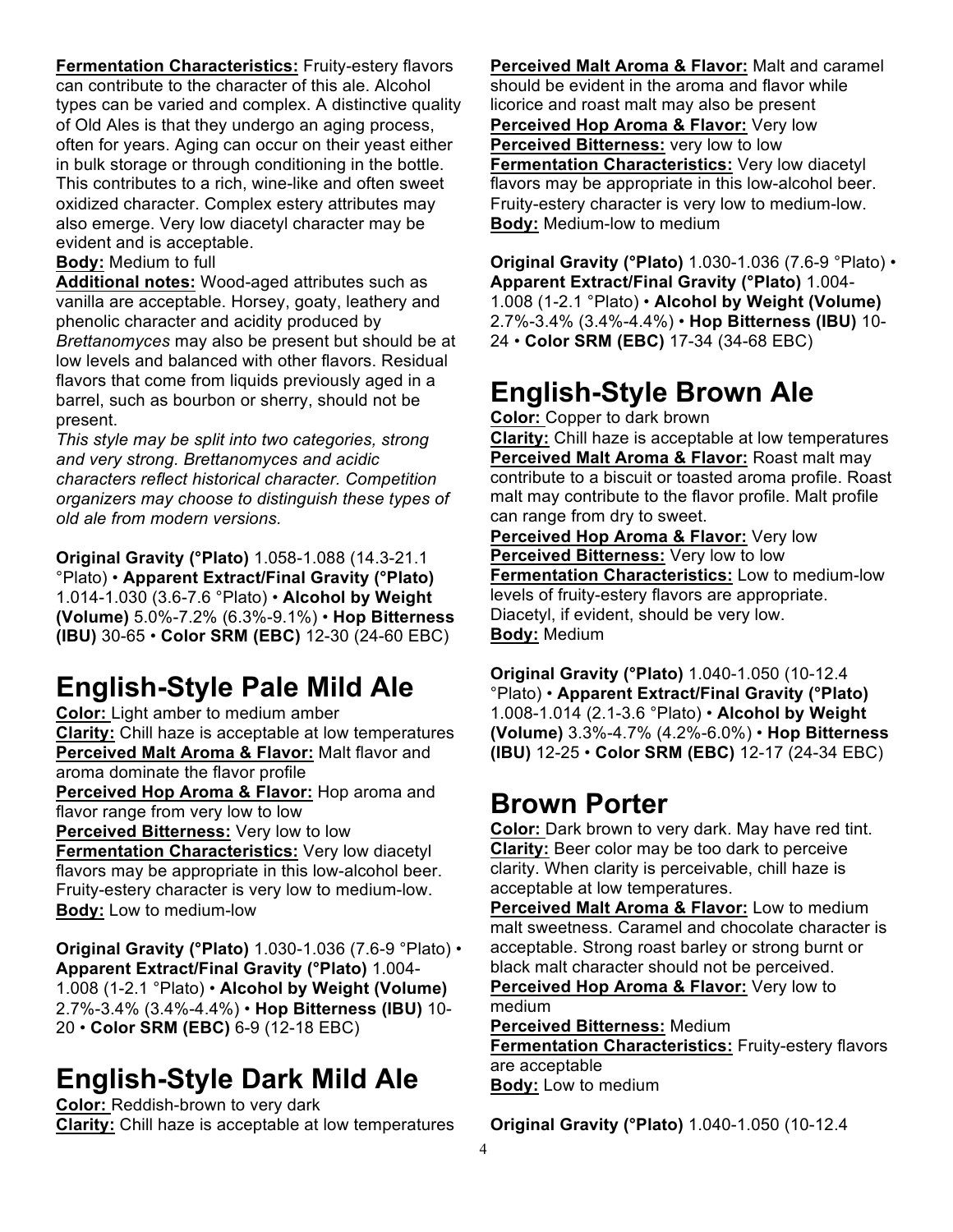°Plato) • **Apparent Extract/Final Gravity (°Plato)** 1.006-1.014 (1.5-3.6 °Plato) • **Alcohol by Weight (Volume)** 3.5%-4.7% (4.4%-6.0%) • **Hop Bitterness (IBU)** 20-30 • **Color SRM (EBC)** 20-35 (40-70 EBC)

# **Robust Porter**

**Color:** Very dark to black **Clarity:** Opaque

**Perceived Malt Aroma & Flavor:** Medium to medium-high. Malty sweetness, roast malt, cocoa and caramel should be in harmony with bitterness from dark malts.

**Perceived Hop Aroma & Flavor:** Very low to medium

**Perceived Bitterness:** Medium to high **Fermentation Characteristics:** Fruity esters should be evident and balanced with all other characters. Diacetyl should not be perceived. **Body:** Medium to full

**Original Gravity (°Plato)** 1.045-1.060 (11.2-14.7 °Plato) • **Apparent Extract/Final Gravity (°Plato)** 1.008-1.016 (2.1-4.1 °Plato) • **Alcohol by Weight (Volume)** 4.0%-5.2% (5.1%-6.6%) • **Hop Bitterness (IBU)** 25-40 • **Color SRM (EBC)** 30+ (60+ EBC)

# **Sweet Stout or Cream Stout**

**Color:** Black

**Clarity:** Opaque

**Perceived Malt Aroma & Flavor:** Medium to medium-high. Malt sweetness, chocolate and caramel should contribute to the aroma and should dominate the flavor profile. Roast flavor may be perceived. Low to medium-low roasted malt-derived bitterness should be present.

**Perceived Hop Aroma & Flavor:** Should not be perceived

**Perceived Bitterness:** Low to medium-low and serves to balance and suppress some of the sweetness without contributing apparent flavor and aroma

**Fermentation Characteristics:** Fruity-estery flavors, if present, are low. Diacetyl should not be perceived. **Body:** Full-bodied. Body can be increased with the addition of milk sugar (lactose).

**Original Gravity (°Plato)** 1.045-1.056 (11.2-13.8 °Plato) • **Apparent Extract/Final Gravity (°Plato)** 1.012-1.020 (3.1-5.1 °Plato) • **Alcohol by Weight (Volume)** 2.5%-5.0% (3.2%-6.3%) • **Hop Bitterness (IBU)** 15-25 • **Color SRM (EBC)** 40+ (80+ EBC)

# **Oatmeal Stout**

**Color:** Dark brown to black

**Clarity:** Beer color may be too dark to perceive. When clarity is perceivable, chill haze is acceptable at low temperatures.

**Perceived Malt Aroma & Flavor:** Coffee, caramel, roasted malt or chocolate aromas should be prominent. Roasted malt character of caramel or chocolate should be smooth without bitterness.

**Perceived Hop Aroma & Flavor:** Optional, but should not upset the overall balance.

**Perceived Bitterness:** Medium

**Fermentation Characteristics:** Oatmeal is used in the grist, resulting in a pleasant, full flavor without being grainy. Fruity-estery aroma can range from not perceived to very low. Fruity-estery flavor is very low. Diacetyl should be absent or at extremely low levels. **Body:** Full

**Original Gravity (°Plato)** 1.038-1.056 (9.5-13.8 °Plato) • **Apparent Extract/Final Gravity (°Plato)** 1.008-1.020 (2.1-5.1 °Plato) • **Alcohol by Weight (Volume)** 3.0%-4.8% (3.8%-6.1%) • **Hop Bitterness (IBU)** 20-40 • **Color SRM (EBC)** 20+ (40+ EBC)

# **Scotch Ale**

**Color:** Light reddish-brown to very dark **Clarity:** Chill haze is acceptable at low temperatures **Perceived Malt Aroma & Flavor:** Scotch Ales are aggressively malty with a rich and dominant sweet malt aroma and flavor. A caramel character is often part of the profile. Dark roasted malt flavors may be evident at low levels.

**Perceived Hop Aroma & Flavor:** Not perceived to very low

**Perceived Bitterness:** Not perceived to very low **Fermentation Characteristics:** Fruity esters, if present, are generally at low levels. Low levels of diacetyl are acceptable.

**Body:** Full

**Additional notes:** A brewery-fresh experience is intended with these beers. Oxidation is not an acceptable character. Pleasantly oxidized Scotch Ales should be classified in Aged Beer categories. *When using these guidelines as the basis for evaluating entries at competitions, Strong Scotch Ale may be split into two subcategories: traditional (no smoke character) and peated (low level of peat smoke character). Though there is little evidence suggesting that traditionally made Strong Scotch Ales exhibited peat smoke character, the current marketplace offers many examples with peat or smoke character present at low to medium levels. A*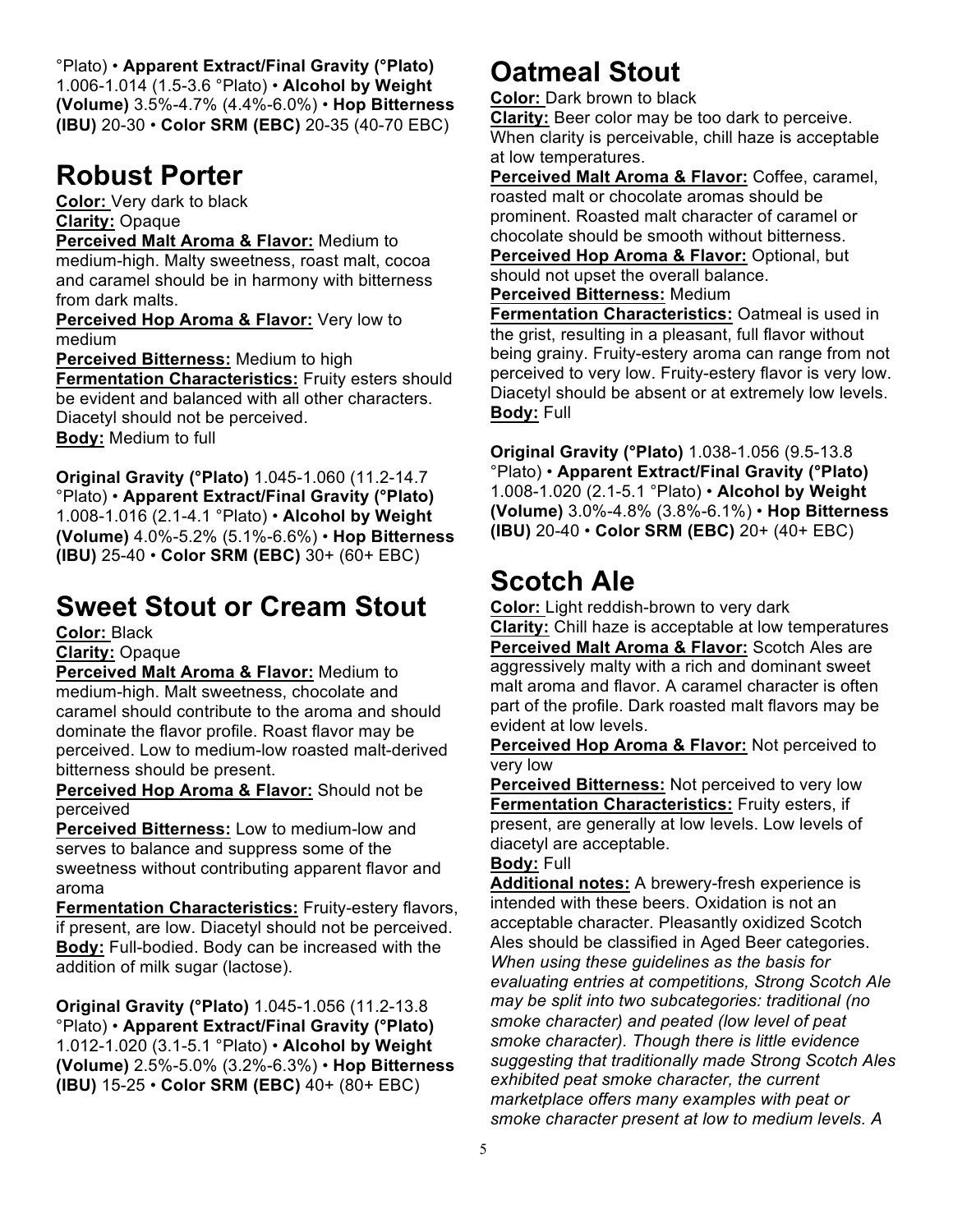*peaty or smoky character may be evident at low levels. Strong Scotch Ales with medium or higher smoke character are considered smoke flavored beers and should be categorized elsewhere.*

**Original Gravity (°Plato)** 1.072-1.085 (17.5-20.4 °Plato) • **Apparent Extract/Final Gravity (°Plato)** 1.016-1.028 (4.1-7.1 °Plato) • **Alcohol by Weight (Volume)** 5.2%-6.7% (6.6%-8.5%) • **Hop Bitterness (IBU)** 25-35 • **Color SRM (EBC)** 15-30 (30-60 EBC)

# **British-Style Imperial Stout**

**Color:** Ranging from dark copper typical of some historic examples, to very dark more typical of contemporary examples

**Clarity:** Opaque in darker versions. When clarity is perceivable, chill haze is acceptable at low temperatures.

**Perceived Malt Aroma & Flavor:** Extremely rich malty flavor, often expressed as toffee or caramel, and may be accompanied by very low roasted malt astringency.

**Perceived Hop Aroma & Flavor:** Very low to medium, with floral, citrus or herbal qualities. **Perceived Bitterness:** Medium, and should not overwhelm the overall balance. The bitterness may be higher in darker versions while maintaining balance with sweet malt.

**Fermentation Characteristics:** High alcohol content is evident. High fruity-estery character may be present. Diacetyl should be absent.

**Body:** Full

**Additional notes:** This style was also originally called "Russian Imperial Stout."

**Original Gravity (°Plato)** 1.080-1.1 (19.3-23.7 °Plato) • **Apparent Extract/Final Gravity (°Plato)** 1.020-1.030 (5.1-7.6 °Plato) • **Alcohol by Weight (Volume)** 5.5%-9.5% (7.0%-12.0%) • **Hop Bitterness (IBU)** 45-65 • **Color SRM (EBC)** 20-35+ (40-70+ EBC)

# **British-Style Barley Wine Ale**

**Color:** Tawny copper to deep red/copper-garnet **Clarity:** Chill haze is acceptable at low temperatures **Perceived Malt Aroma & Flavor:** Residual malty sweetness is high

**Perceived Hop Aroma & Flavor:** Hop aroma and flavor are very low to medium. English type hops are often used but are not required for this style.

**Perceived Bitterness:** Low to medium **Fermentation Characteristics:** Complexity of alcohols and fruity-estery attributes are often high and balanced with the high alcohol content. Low levels of diacetyl are acceptable. Caramel and some oxidized character (vinous aromas and/or flavors) may be considered positive attributes. **Body:** Full

**Original Gravity (°Plato)** 1.085-1.120 (20.4-28 °Plato) • **Apparent Extract/Final Gravity (°Plato)** 1.024-1.028 (6.1-7.1 °Plato) • **Alcohol by Weight (Volume)** 6.7%-9.6% (8.5%-12.2%) • **Hop Bitterness (IBU)** 40-60 • **Color SRM (EBC)** 14-18 (28-36 EBC)

#### **IRISH ORIGIN ALE STYLES**

# **Irish-Style Red Ale**

**Color:** Copper-red to reddish-brown **Clarity:** Chill haze is acceptable at low temperatures. Slight yeast haze is acceptable for bottle conditioned examples.

**Perceived Malt Aroma & Flavor:** Low to medium candy-like caramel malt sweetness should be present in flavor. A toasted malt character should be present and there may be a slight roast barley or roast malt presence.

**Perceived Hop Aroma & Flavor:** Not perceived to medium

**Perceived Bitterness:** Medium

**Fermentation Characteristics:** Low levels of fruityestery aroma and flavor are acceptable. Diacetyl levels may range from absent to very low. **Body:** Medium

**Original Gravity (°Plato)** 1.040-1.048 (10-11.9 °Plato) • **Apparent Extract/Final Gravity (°Plato)** 1.010-1.014 (2.6-3.6 °Plato) • **Alcohol by Weight (Volume)** 3.2%-3.8% (4.0%-4.8%) • **Hop Bitterness (IBU)** 20-28 • **Color SRM (EBC)** 11-18 (22-36 EBC)

# **Classic Irish-Style Dry Stout**

**Color:** Black

**Clarity:** Opaque

**Perceived Malt Aroma & Flavor:** The prominence of coffee-like roasted barley and a moderate degree of roasted malt aroma and flavor defines much of the character. Dry stouts achieve a dry-roasted character through the use of roasted barley. Initial malt and light caramel flavors give way to a distinctive dryroasted bitterness in the finish.

**Perceived Hop Aroma & Flavor:** European hop character may range from not perceived to low in aroma and flavor

**Perceived Bitterness:** Medium to medium-high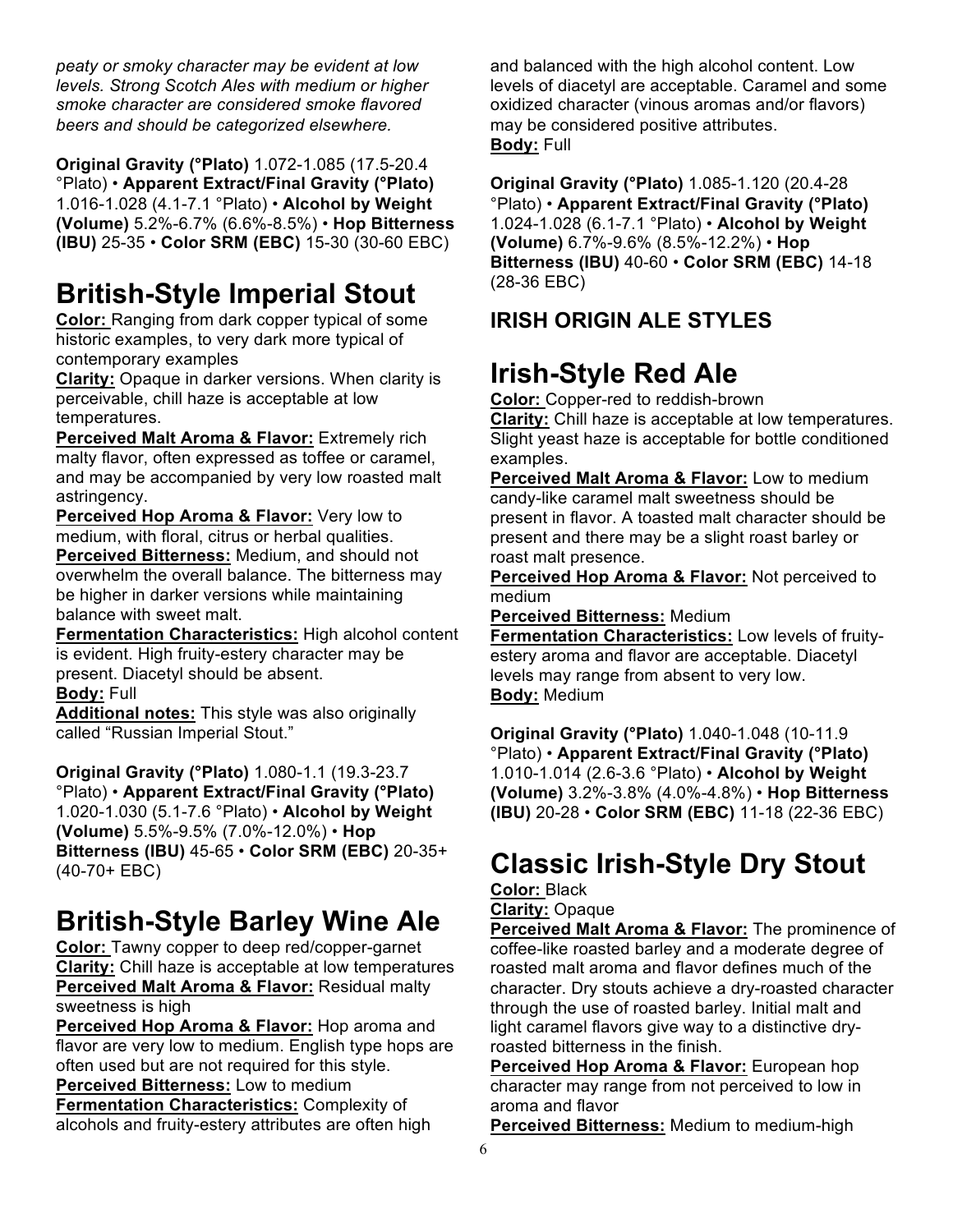**Fermentation Characteristics:** Fruity-estery character is low relative to malt and roasted barley as well as hop bitterness. Diacetyl, if present, should be very low. Slight acidity may be perceived but is not required.

**Body:** Medium-light to medium **Additional notes:** Head retention should be persistent

**Original Gravity (°Plato)** 1.038-1.048 (9.5-11.9 °Plato) • **Apparent Extract/Final Gravity (°Plato)** 1.008-1.012 (2.1-3.1 °Plato) • **Alcohol by Weight (Volume)** 3.2%-4.2% (4.1%-5.3%) • **Hop Bitterness (IBU)** 30-40 • **Color SRM (EBC)** 40+ (80+ EBC)

# **Export-Style Stout**

**Color:** Black **Clarity:** Opaque

**Perceived Malt Aroma & Flavor:** Coffee-like roasted barley and roasted malt aromas are prominent. Initial malt and light caramel flavors give way to a distinctive dry-roasted bitterness in the finish.

**Perceived Hop Aroma & Flavor:** Should not be perceived

**Perceived Bitterness:** May be analytically high, but the perception is lessened by malt sweetness.

**Fermentation Characteristics:** Fruity-estery aroma and flavor is low. Diacetyl should be negligible or not perceived. Slight acidity is acceptable.

**Body:** Medium to full

**Additional notes:** Head retention should be persistent

**Original Gravity (°Plato)** 1.052-1.072 (12.9-17.5 °Plato) • **Apparent Extract/Final Gravity (°Plato)** 1.008-1.020 (2.1-5.1 °Plato) • **Alcohol by Weight (Volume)** 4.5%-7.5% (5.7%-9.5%) • **Hop Bitterness (IBU)** 30-60 • **Color SRM (EBC)** 40+ (80+ EBC)

#### **NORTH AMERICAN ORIGIN ALE STYLES**

# **Golden or Blonde Ale**

**Color:** Straw to light amber **Clarity:** Chill haze should not be present **Perceived Malt Aroma & Flavor:** Light malt sweetness should be present in flavor **Perceived Hop Aroma & Flavor:** Hop aroma and flavor should be low to medium-low, present but not dominant.

**Perceived Bitterness:** Low to medium

**Fermentation Characteristics:** Fruity esters may be perceived at low levels. Diacetyl and DMS should not be perceived.

**Body:** Low to medium with a crisp finish

**Original Gravity (°Plato)** 1.045-1.054 (11.2-13.3 °Plato) • **Apparent Extract/Final Gravity (°Plato)** 1.008-1.016 (2.1-4.1 °Plato) • **Alcohol by Weight (Volume)** 3.2%-4.0% (4.1%-5.1%) • **Hop Bitterness (IBU)** 15-25 • **Color SRM (EBC)** 3-7 (6-14 EBC)

#### **American-Style Amber/Red Ale**

**Color:** Copper to reddish-brown

**Clarity:** Chill haze is acceptable at low temperatures **Perceived Malt Aroma & Flavor:** Medium-high to high maltiness with low to medium caramel character **Perceived Hop Aroma & Flavor:** Hop flavor and aroma is medium, and characterized by Americanvariety hops.

**Perceived Bitterness:** Medium to medium-high **Fermentation Characteristics:** Fruity-estery aroma, if present, is low. May exhibit low levels of fruityestery flavor. Diacetyl can be absent or perceived at very low levels.

**Body:** Medium to medium-high

**Original Gravity (°Plato)** 1.048-1.058 (11.9-14.3 °Plato) • **Apparent Extract/Final Gravity (°Plato)** 1.010-1.018 (2.5-4.6 °Plato) • **Alcohol by Weight (Volume)** 3.5%-4.8% (4.4%-6.1%) • **Hop Bitterness (IBU)** 25-45 • **Color SRM (EBC)** 11-18 (22-36 EBC)

# **American-Style Pale Ale**

**Color:** Deep golden to copper or light brown **Clarity:** Chill haze is acceptable at low temperatures. Hop haze is allowable at any temperature.

**Perceived Malt Aroma & Flavor:** Low caramel malt aroma is allowable. Low to medium maltiness may include low caramel malt character.

**Perceived Hop Aroma & Flavor:** Hop aroma and flavor is high, exhibiting floral, fruity (berry, tropical, stone fruit and other), sulfur/diesel-like, onion-garliccatty, citrusy, piney or resinous character that was originally associated with American-variety hops. Hops with these attributes now also originate from countries other than the USA.

**Perceived Bitterness:** Medium to medium-high **Fermentation Characteristics:** Fruity-estery aroma and flavor may be low to high. Diacetyl should not be perceived. **Body:** Medium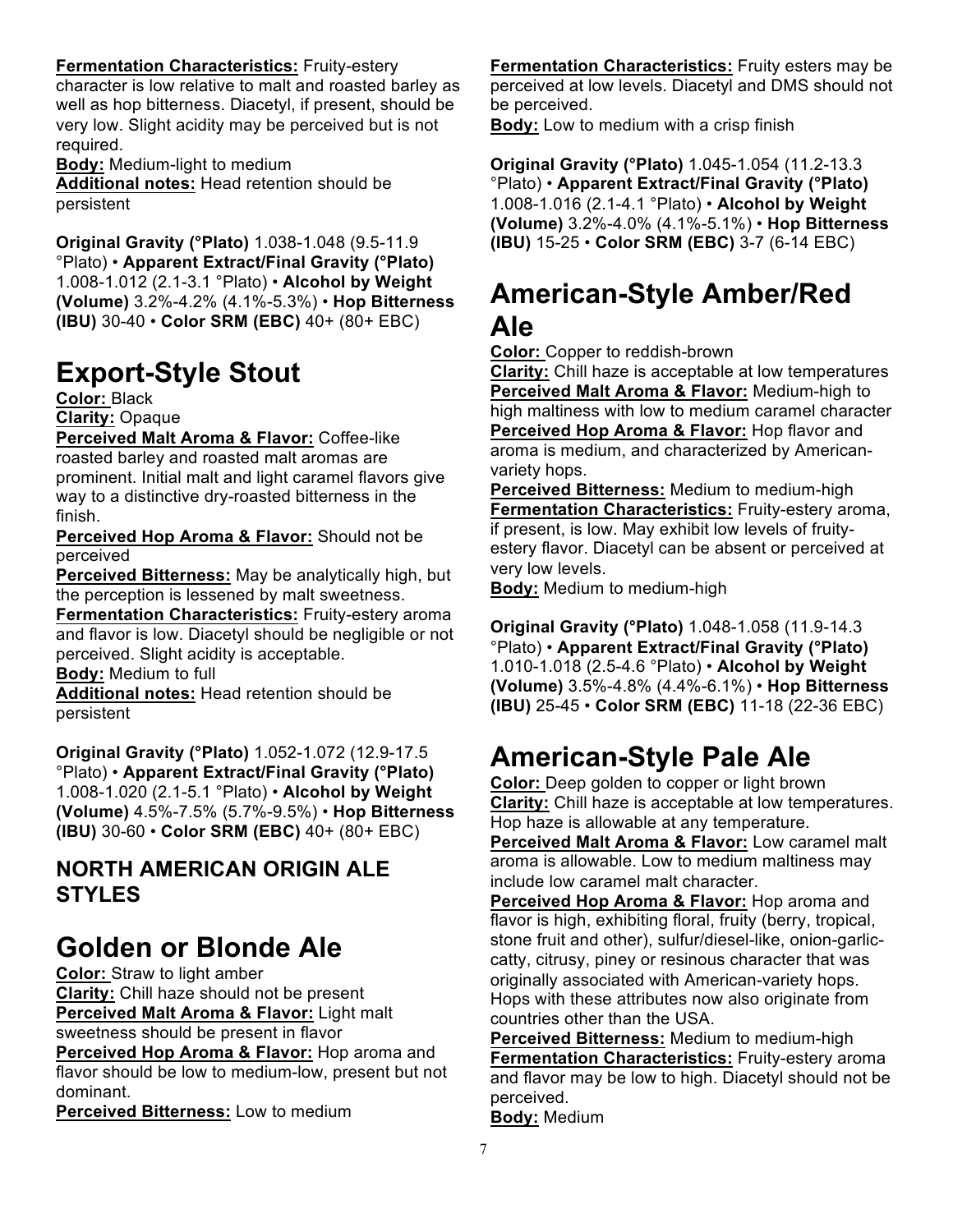**Original Gravity (°Plato)** 1.044-1.050 (11-12.4 °Plato) • **Apparent Extract/Final Gravity (°Plato)** 1.008-1.014 (2.1-3.6 °Plato) • **Alcohol by Weight (Volume)** 3.5%-4.3% (4.4%-5.4%) • **Hop Bitterness (IBU)** 30-50 • **Color SRM (EBC)** 6-14 (12-28 EBC)

#### **American-Style Strong Pale Ale**

**Color:** Deep golden to copper

**Clarity:** Chill haze is acceptable at low temperatures. Hop haze is allowable at any temperature.

**Perceived Malt Aroma & Flavor:** Low caramel malt aroma is allowable. Low level maltiness may include low caramel malt character.

**Perceived Hop Aroma & Flavor:** Hop aroma and flavor is high, exhibiting floral, fruity (berry, tropical, stone fruit and other), sulfur/diesel-like, onion-garliccatty, citrusy, piney or resinous character that was originally associated with American-variety hops. Hops with these attributes now also originate from countries other than the USA.

#### **Perceived Bitterness:** High

**Fermentation Characteristics:** Fruity-estery aroma and flavor may be low to high. Diacetyl should not be perceived.

**Body:** Medium

**Original Gravity (°Plato)** 1.050-1.065 (12.4-15.9 °Plato) • **Apparent Extract/Final Gravity (°Plato)** 1.008-1.016 (2.1-4.1 °Plato) • **Alcohol by Weight (Volume)** 4.4%-5.6% (5.6%-7.0%) • **Hop Bitterness (IBU)** 40-50 • **Color SRM (EBC)** 6-14 (12-28 EBC)

#### **American-Style India Pale Ale**

**Color:** Gold to copper

**Clarity:** Chill haze is acceptable at low temperatures. Hop haze is allowable at any temperature.

**Perceived Malt Aroma & Flavor:** Medium maltiness is present in aroma and flavor

**Perceived Hop Aroma & Flavor:** Hop aroma and flavor is high, exhibiting floral, fruity (berry, tropical, stone fruit and other), sulfur/diesel-like, onion-garliccatty, citrusy, piney or resinous character that was originally associated with American-variety hops. Hops with these attributes now also originate from countries other than the USA.

**Perceived Bitterness:** Medium-high to very high **Fermentation Characteristics:** Fruity-estery aroma and flavor may be low to high. Diacetyl should not be perceived.

**Body:** Medium

**Additional notes:** The use of water with high mineral content may result in a crisp, dry beer rather than a malt-accentuated version. Hops of varied origins may be used for bitterness or for approximating traditional American character.

**Original Gravity (°Plato)** 1.060-1.070 (14.7-17.1 °Plato) • **Apparent Extract/Final Gravity (°Plato)** 1.010-1.016 (2.5-4.1 °Plato) • **Alcohol by Weight (Volume)** 5.0%-6.0% (6.3%-7.5%) • **Hop Bitterness (IBU)** 50-70 • **Color SRM (EBC)** 6-12 (12-24 EBC)

### **Session India Pale Ale**

**Color:** Gold to copper

**Clarity:** Chill haze is acceptable at low temperatures. Hop haze is allowable at any temperature.

**Perceived Malt Aroma & Flavor:** A low to medium maltiness should be present in aroma and flavor. **Perceived Hop Aroma & Flavor:** Hop aroma and flavor are medium to high and can display qualities from a wide variety of hops from all over the world.

Overall hop character is assertive.

**Perceived Bitterness:** Medium to high **Fermentation Characteristics:** Fruity-estery aroma and flavor is low to medium. Diacetyl should not be perceived.

**Body:** Low to medium

**Additional notes:** Beers exceeding 5.0% abv are not considered Session India Pale Ales. Beers under 5.0% abv (4.0% abw) which meet the criteria for another classic or traditional style category are not considered Session India Pale Ales.

**Original Gravity (°Plato)** 1.038-1.052 (9.5-12.9 °Plato) • **Apparent Extract/Final Gravity (°Plato)** 1.008-1.014 (2.0-4.6 °Plato) • **Alcohol by Weight (Volume)** 3.0%-4.0% (3.7%-5.0%) • **Hop Bitterness (IBU)** 40-55 • **Color SRM (EBC)** 4-12 (8-24 EBC)

# **Pale American-Belgo-Style Ale**

**Color:** Gold to light brown

**Clarity:** Chill haze is acceptable at low temperatures **Perceived Malt Aroma & Flavor:** Low

**Perceived Hop Aroma & Flavor:** Medium to very high, exhibiting American-type hop aromas not usually found in traditional Belgian styles.

**Perceived Bitterness:** Medium to very high **Fermentation Characteristics:** Fruity-estery aroma is low to moderate. Fruity-estery flavor should be medium to high. Belgian yeast attributes such as banana, berry, apple, coriander, spice and/or smokyphenolic should be in balance with malt and hops.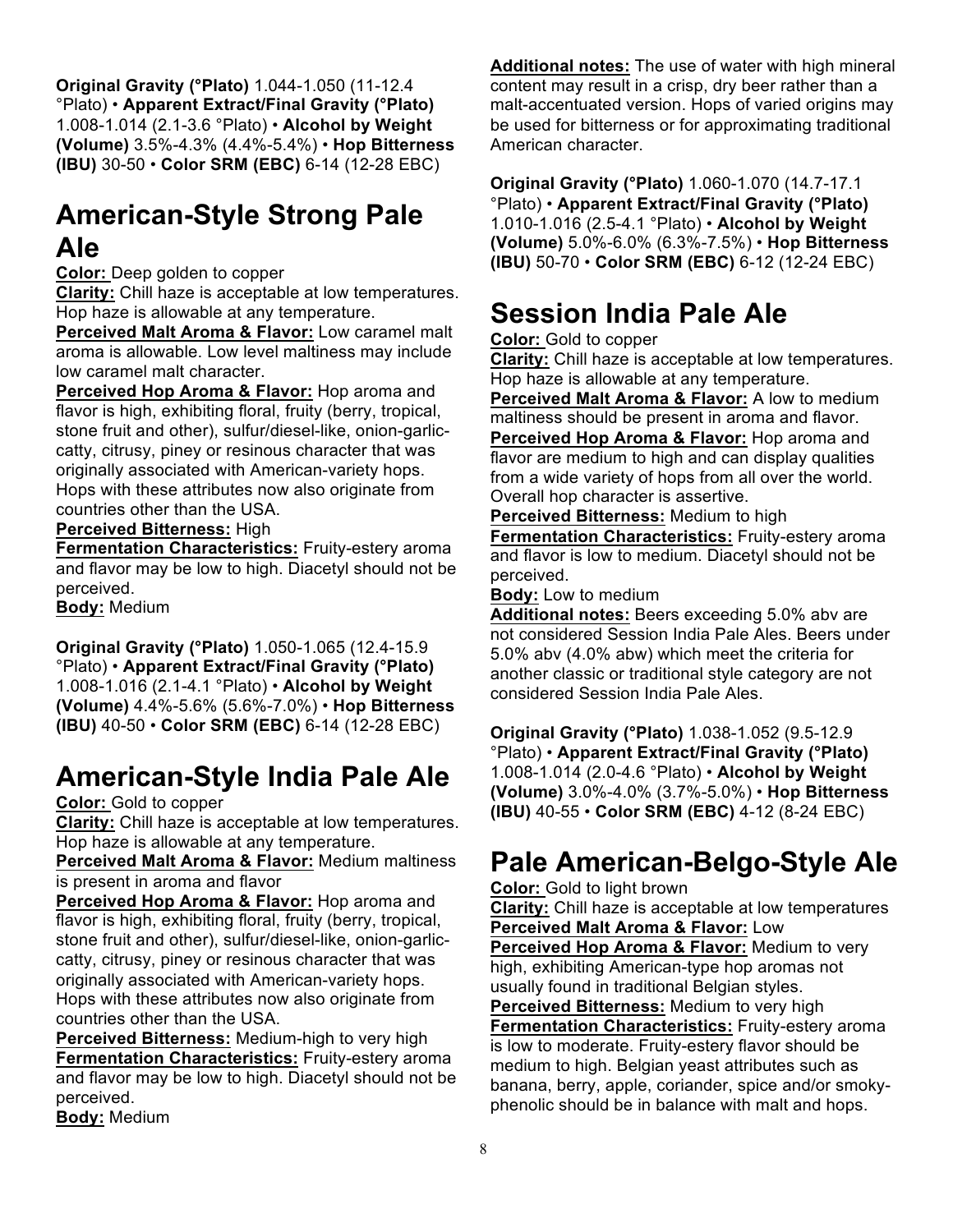Diacetyl, sulfur and *Brettanomyces* should not be perceived.

**Body:** Medium-low to medium

**Additional notes:** Pale American-Belgo-Style Ales are either 1) non-Belgian beer types portraying the unique characters imparted by yeasts typically used in big, fruity Belgian-style ales, or 2) defined Belgianstyle beers displaying a unique character of American hops. These beers are unique unto themselves.

*When using these guidelines as the basis for evaluating entries at competitions, brewers may be asked to provide supplemental information about entries in this category to allow for accurate evaluation of diverse entries. Such information might include the underlying beer style upon which the entry is based, or other information unique to the entry such as ingredients or processing which influence perceived sensory outcomes. Competition organizers may create subcategories which reflect groups of entries based on color, hop varieties, microflora, fruit, spices or other ingredients, wood aging, etc.*

**Original Gravity (°Plato)** Varies with style • **Apparent Extract/Final Gravity (°Plato)** Varies with style • **Alcohol by Weight (Volume)** Varies with style • **Hop Bitterness (IBU)** Varies with style • **Color SRM (EBC)** 5-15 (10-30 EBC)

#### **Dark American-Belgo-Style Ale**

**Color:** Brown to black

**Clarity:** Chill haze is acceptable at low temperatures **Perceived Malt Aroma & Flavor:** Perception of roasted malts or barley can be very low to robust **Perceived Hop Aroma & Flavor:** Hop aroma and flavor is medium to very high, exhibiting Americantype hop aromas not usually found in traditional Belgian styles.

**Perceived Bitterness:** Medium to very high **Fermentation Characteristics:** Fruity-estery aroma and flavors are medium to high. Attributes typical of fermentation with Belgian yeast such as banana, coriander, spice and/or smoky-phenolic should be in balance with malt and hops. Diacetyl, sulfur and *Brettanomyces* should not be perceived.

**Body:** Medium-low to medium

**Additional notes:** Dark American-Belgo-Style Ales are either 1) non-Belgian darker beer types portraying the unique attributes imparted by yeasts typically used in big fruity Belgian-style ales, or 2) defined darker Belgian-style beers displaying a

unique character of American hops. These beers are unique unto themselves.

*When using these guidelines as the basis for evaluating entries at competitions, brewers may be asked to provide supplemental information about entries in this category to allow for accurate evaluation of diverse entries. Such information might include the underlying beer style upon which the entry is based, or other information unique to the entry such as ingredients or processing which influence perceived sensory outcomes. Competition organizers may create subcategories which reflect groups of entries based on color, hop varieties, microflora, fruit, spices or other ingredients, wood aging, etc.*

**Original Gravity (°Plato)** Varies with style • **Apparent Extract/Final Gravity (°Plato)** Varies with style • **Alcohol by Weight (Volume)** Varies with style • **Hop Bitterness (IBU)** Varies with style • **Color SRM (EBC)** 16+ (32+ EBC)

# **American-Style Brown Ale**

**Color:** Deep copper to very dark brown **Clarity:** Chill haze is acceptable at low temperatures **Perceived Malt Aroma & Flavor:** Roasted malt, caramel and chocolate aromas and flavors should be medium.

**Perceived Hop Aroma & Flavor:** Low to medium **Perceived Bitterness:** Medium to high **Fermentation Characteristics:** Low to med-low. Fruity-estery aromas and flavors may be present. Diacetyl should not be perceived. **Body:** Medium

**Original Gravity (°Plato)** 1.040-1.060 (10-14.7 °Plato) • **Apparent Extract/Final Gravity (°Plato)** 1.010-1.018 (2.6-4.6 °Plato) • **Alcohol by Weight (Volume)** 3.3%-5.0% (4.2%-6.3%) • **Hop Bitterness (IBU)** 25-45 • **Color SRM (EBC)** 15-26 (30-52 EBC)

# **American-Style Black Ale**

**Color:** Very dark to black **Clarity:** Opaque

**Perceived Malt Aroma & Flavor:** Low to medium caramel malt and dark roasted malt aromas may be evident. Low to medium caramel malt and dark roasted malt flavors are evident. Astringency and burnt character of roast malt should be absent. **Perceived Hop Aroma & Flavor:** Hop aroma and flavor is medium-high to high, with fruity, citrusy, piney, floral, herbal or other aromas derived from hops of all origins.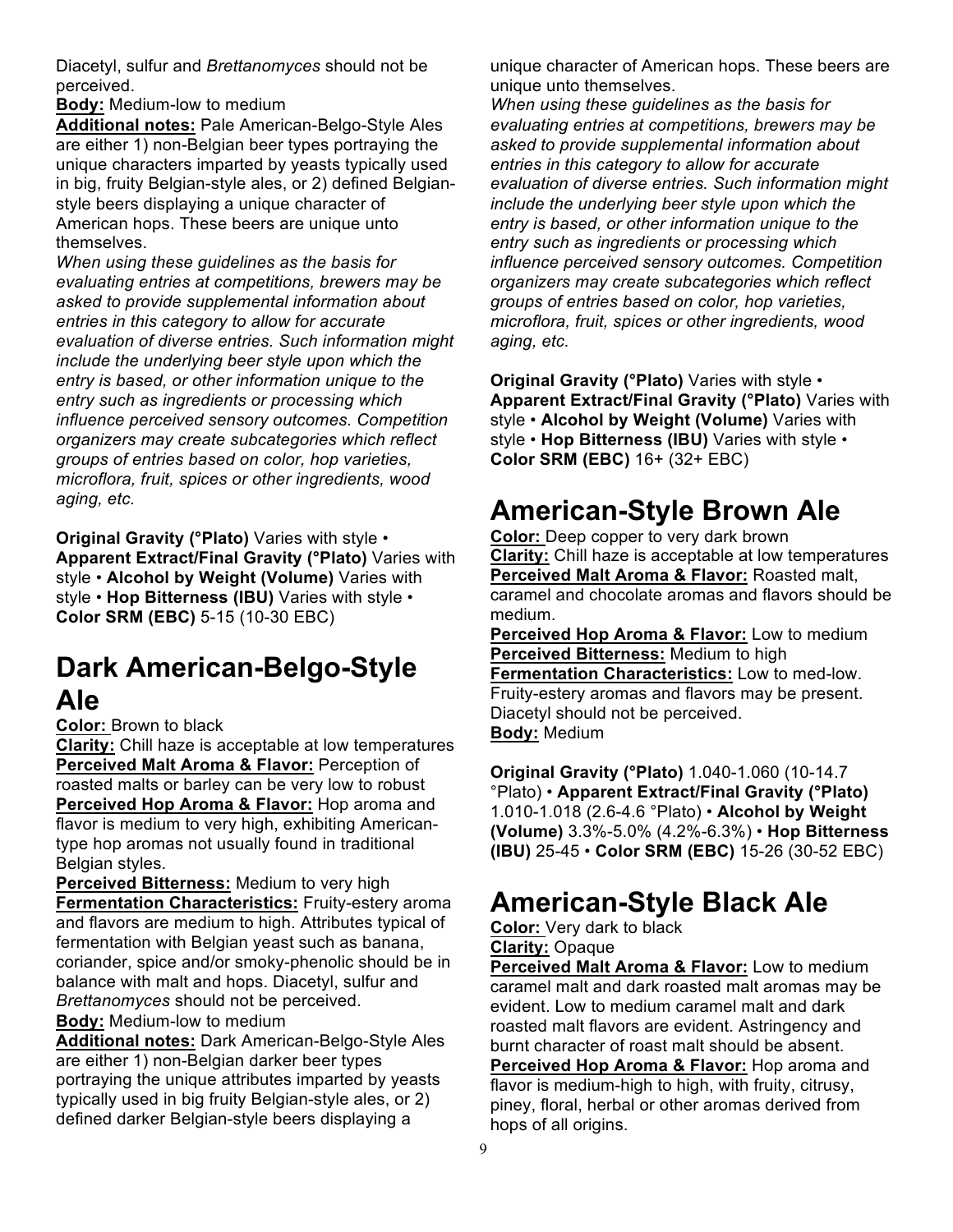**Perceived Bitterness:** Medium-high to high **Fermentation Characteristics:** Fruity-estery aromas and flavors should be low to medium. Diacetyl should not be perceived. **Body:** Medium

**Original Gravity (°Plato)** 1.056-1.075 (13.8-18.2 °Plato) • **Apparent Extract/Final Gravity (°Plato)** 1.012-1.018 (3.1-4.6 °Plato) • **Alcohol by Weight (Volume)** 5.0%-6.0% (6.3%-7.6%) • **Hop Bitterness (IBU)** 50-70 • **Color SRM (EBC)** 35+ (70+ EBC)

#### **American-Style Stout**

**Color:** Black **Clarity:** Opaque

**Perceived Malt Aroma & Flavor:** Coffee-like

roasted barley and roasted malt aromas are prominent. Low to medium malt sweetness with low to medium caramel, chocolate, and/or roasted coffee flavor should be present, with a distinct dry-roasted bitterness in the finish. Astringency from roasted malt and roasted barley is low. Slight roasted malt acidity is acceptable.

**Perceived Hop Aroma & Flavor:** Medium to high, often with citrusy and/or resiny hop qualities typical of many American hop varieties.

**Perceived Bitterness:** Medium to high

**Fermentation Characteristics:** Fruity-estery aroma and flavor is low. Diacetyl should be negligible or not perceived.

**Body:** Medium to full **Additional notes:** Head retention should be

persistent

**Original Gravity (°Plato)** 1.050-1.075 (12.4-18.2 °Plato) • **Apparent Extract/Final Gravity (°Plato)** 1.010-1.022 (2.6-5.6 °Plato) • **Alcohol by Weight (Volume)** 4.5%-7.0% (5.7%-8.9%) • **Hop Bitterness (IBU)** 35-60 • **Color SRM (EBC)** 40+ (80+ EBC)

# **American-Style Imperial Stout**

**Color:** Black

**Clarity:** Opaque

**Perceived Malt Aroma & Flavor:** Extremely rich malty aroma is typical. Extremely rich malty flavor with full sweet malt character is typical. Roasted malt astringency and bitterness can be moderate but should not dominate the overall character.

**Perceived Hop Aroma & Flavor:** Medium-high to high with floral, citrus and/or herbal character. **Perceived Bitterness:** Medium-high to very high and balanced with rich malt character.

**Fermentation Characteristics:** Fruity-estery aromas and flavors are high. Diacetyl should be absent. **Body:** Full

**Original Gravity (°Plato)** 1.080-1.1 (19.3-23.7 °Plato) • **Apparent Extract/Final Gravity (°Plato)** 1.020-1.030 (5.1-7.6 °Plato) • **Alcohol by Weight (Volume)** 5.5%-9.5% (7.0%-12.0%) • **Hop Bitterness (IBU)** 50-80 • **Color SRM (EBC)** 40+ (80+ EBC)

### **American-Style Imperial Porter**

**Color:** Black

**Clarity:** Opaque

**Perceived Malt Aroma & Flavor:** No roast barley or strong burnt/black malt character should be perceived. Medium malt, caramel and cocoa sweetness should be present.

**Perceived Hop Aroma & Flavor:** Low to mediumhigh

**Perceived Bitterness:** Medium-low to medium **Fermentation Characteristics:** Fruity-estery flavors and aromas should be evident but not overpowering and should complement hop character and maltderived sweetness. Diacetyl should be absent. **Body:** Full

**Original Gravity (°Plato)** 1.080-1.1 (19.3-23.7 °Plato) • **Apparent Extract/Final Gravity (°Plato)** 1.020-1.030 (5.1-7.6 °Plato) • **Alcohol by Weight (Volume)** 5.5%-9.5% (7.0%-12.0%) • **Hop Bitterness (IBU)** 35-50 • **Color SRM (EBC)** 40+ (80+ EBC)

#### **Imperial or Double India Pale Ale**

**Color:** Gold to dark red

**Clarity:** Chill haze is acceptable at low temperatures. Haze created by dry hopping is allowable at any temperature.

**Perceived Malt Aroma & Flavor:** Low to high **Perceived Hop Aroma & Flavor:** Hop aroma and flavor is very high. Hop character should be fresh and evident, derived from any variety of hops. Hop flavor should not be harsh.

**Perceived Bitterness:** Very high but not harsh **Fermentation Characteristics:** Alcohol content is medium-high to high and evident. Fruity-estery aroma and flavor is high. Diacetyl should not be perceived.

**Body:** Medium to full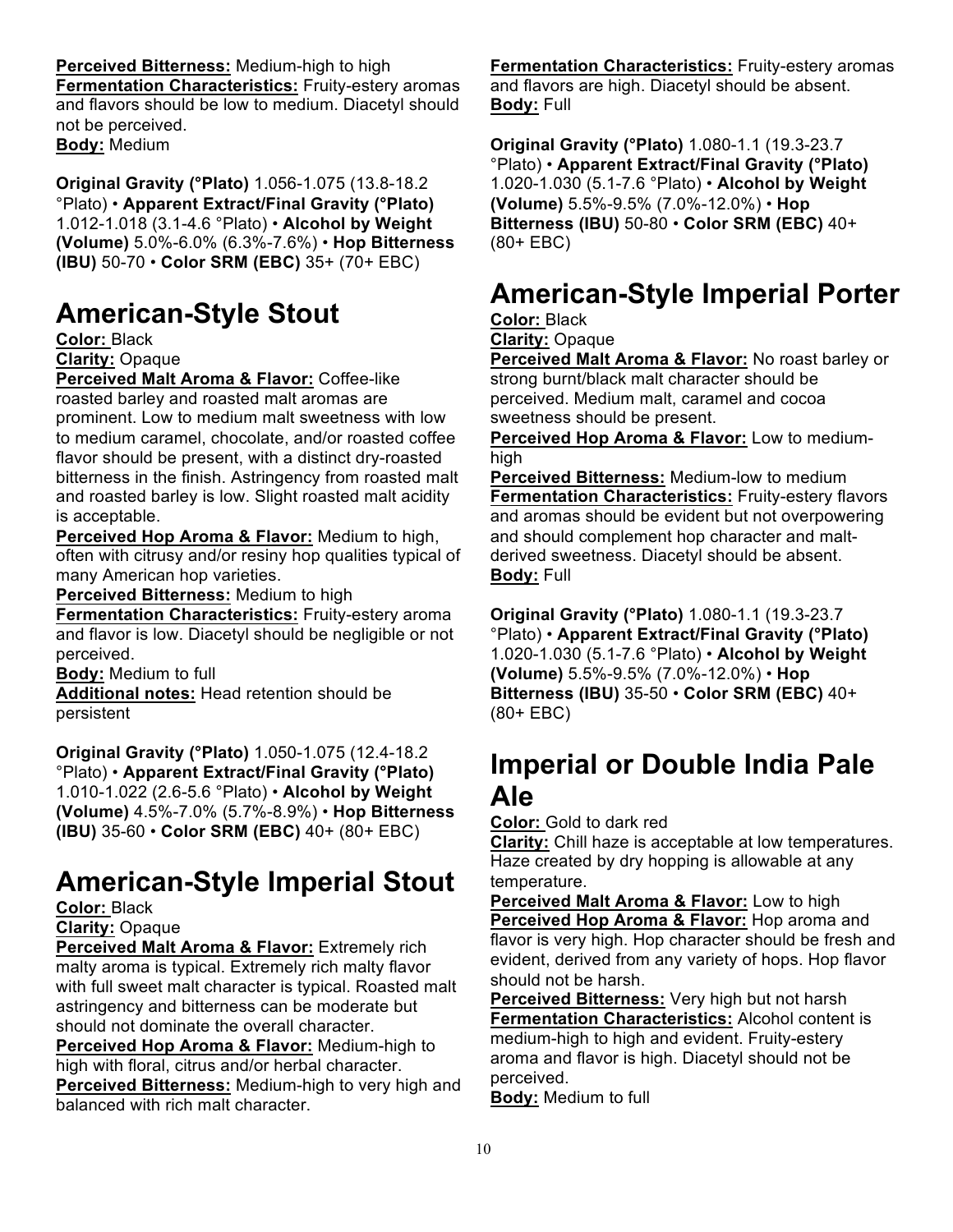**Additional notes:** This style of beer should exhibit the fresh character of hops. Oxidized or aged character should not be present.

**Original Gravity (°Plato)** 1.070-1.1 (17.1-23.7 °Plato) • **Apparent Extract/Final Gravity (°Plato)** 1.012-1.020 (3.1-5.1 °Plato) • **Alcohol by Weight (Volume)** 6.0%-8.4% (7.6%-10.6%) • **Hop Bitterness (IBU)** 65-100 • **Color SRM (EBC)** 5-15 (10-30 EBC)

# **Double Red Ale**

**Color:** Deep amber to dark copper/reddish-brown **Clarity:** Chill haze is acceptable at low temperatures **Perceived Malt Aroma & Flavor:** Medium to medium-high caramel malt character should be present in flavor and aroma. Low to medium biscuit or toasted malt character may also be present. **Perceived Hop Aroma & Flavor:** Hop aroma is high, derived from any variety of hops. Hop flavor is high and balanced with other beer attributes. **Perceived Bitterness:** High to very high **Fermentation Characteristics:** Alcohol content is medium to high. Complex alcohol flavors may be evident. Fruity-estery aromas and flavors are medium. Diacetyl should not be perceived. **Body:** Medium to full

**Original Gravity (°Plato)** 1.058-1.080 (14.3-19.3 °Plato) • **Apparent Extract/Final Gravity (°Plato)** 1.015-1.024 (3.9-6.1 °Plato) • **Alcohol by Weight (Volume)** 4.9%-6.3% (6.1%-7.9%) • **Hop Bitterness (IBU)** 45-80 • **Color SRM (EBC)** 10-17 (20-34 EBC)

# **Imperial Red Ale**

**Color:** Deep amber to dark copper/reddish-brown **Clarity:** Chill haze is acceptable at low temperatures **Perceived Malt Aroma & Flavor:** Medium to high caramel malt character is present in aroma and flavor **Perceived Hop Aroma & Flavor:** High hop aroma and flavor, derived from any variety of hops. Hop flavor is prominent, and balanced with other beer attributes.

#### **Perceived Bitterness:** Very high

**Fermentation Characteristics:** Very high alcohol is a hallmark of this style. Complex alcohol flavors may be evident. Fruity-estery aromas and flavors are medium. Diacetyl should not be perceived. **Body:** Full

**Original Gravity (°Plato)** 1.080-1.1 (19.3-23.7 °Plato) • **Apparent Extract/Final Gravity (°Plato)** 1.020-1.028 (5.1-7.1 °Plato) • **Alcohol by Weight** 

**(Volume)** 6.3%-8.4% (8.0%-10.6%) • **Hop Bitterness (IBU)** 55-85 • **Color SRM (EBC)** 10-17 (20-34 EBC)

### **American-Style Barley Wine Ale**

**Color:** Amber to deep red/copper-garnet **Clarity:** Chill haze is acceptable at low temperatures **Perceived Malt Aroma & Flavor:** Caramel and/or toffee malt aromas are often present. High residual malty sweetness, often with caramel and/or toffee flavors, should be present.

**Perceived Hop Aroma & Flavor:** Hop aroma and flavor is medium to very high. American hop varieties are often used, but are not required for this style. **Perceived Bitterness:** High

**Fermentation Characteristics:** Complex alcohols are evident. Fruity-estery aromas and flavors are often high. Very low levels of diacetyl are acceptable. **Body:** Full

**Additional notes:** Indications of oxidation, such as vinous (sometimes sherry-like) aromas and/or flavors, are not generally acceptable in Americanstyle barley wine ales. However, if a low level of ageinduced oxidized character harmonizes and enhances the overall experience, this can be regarded favorably.

**Original Gravity (°Plato)** 1.090-1.120 (21.6-28 °Plato) • **Apparent Extract/Final Gravity (°Plato)** 1.024-1.028 (6.1-7.1 °Plato) • **Alcohol by Weight (Volume)** 6.7%-9.6% (8.5%-12.2%) • **Hop Bitterness (IBU)** 60-100 • **Color SRM (EBC)** 11-18 (22-36 EBC)

### **American-Style Wheat Wine Ale**

**Color:** Gold to black

**Clarity:** Chill haze is acceptable at low temperatures **Perceived Malt Aroma & Flavor:** Bread, wheat, honey and/or caramel malt aromas and flavors are often present. High residual malt sweetness should be present.

**Perceived Hop Aroma & Flavor:** Low to medium **Perceived Bitterness:** Medium to medium-high **Fermentation Characteristics:** Fruity-estery flavors and aromas are often high and balanced by a complexity of alcohols and high alcohol content. Very low levels of diacetyl are acceptable. Phenolic yeast character, sulfur, and/or DMS should not be present. Oxidized, stale and aged attributes are not typical of this style.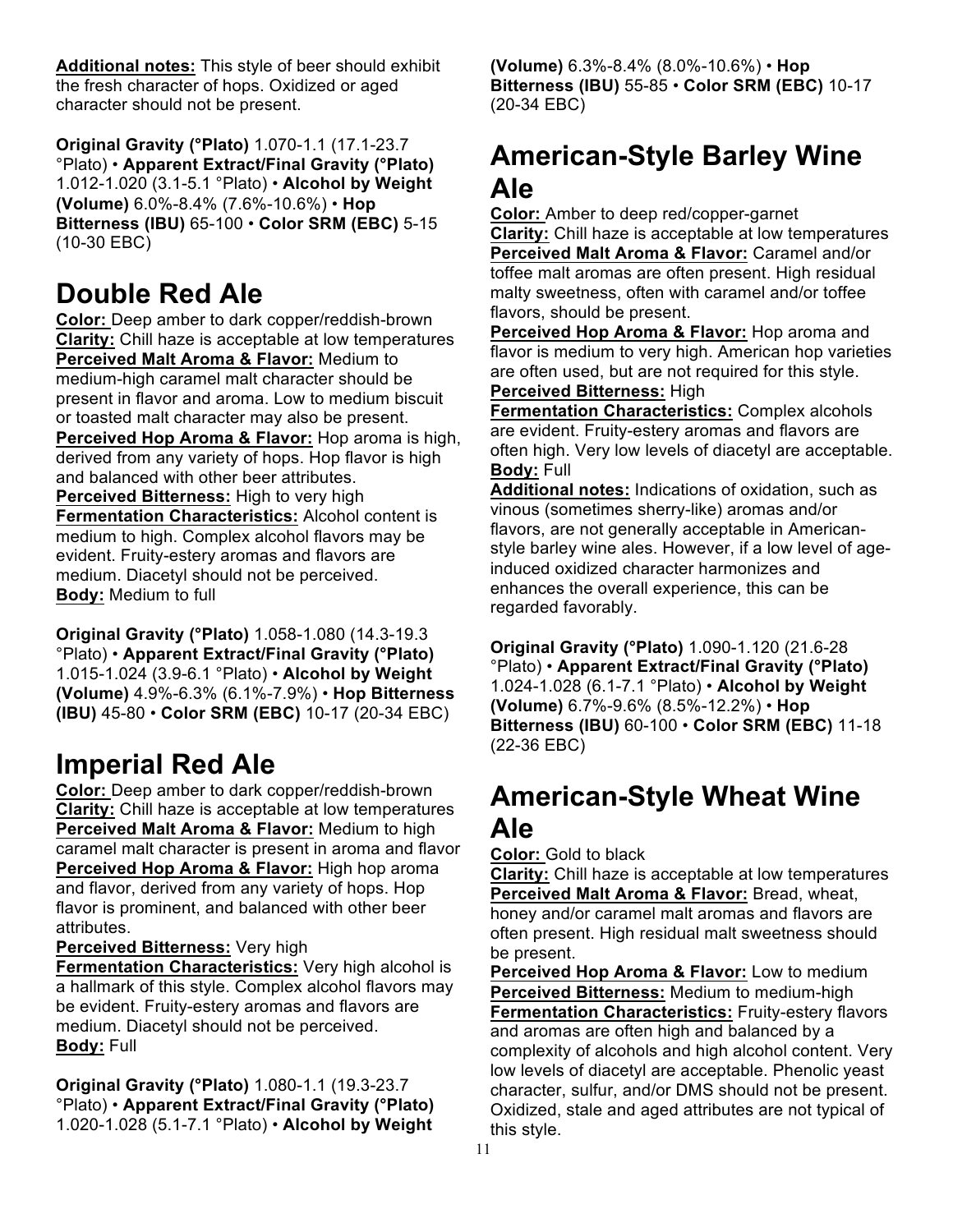**Body:** Full

**Additional notes:** This style is brewed with at least 50% wheat malt.

**Original Gravity (°Plato)** 1.088-1.120 (21.1-28 °Plato) • **Apparent Extract/Final Gravity (°Plato)** 1.024-1.032 (6.1-8 °Plato) • **Alcohol by Weight (Volume)** 6.7%-9.6% (8.5%-12.2%) • **Hop Bitterness (IBU)** 45-85 • **Color SRM (EBC)** 5+ (10+ EBC)

# **Smoke Porter**

**Color:** Dark brown to black **Clarity:** Opaque

**Perceived Malt Aroma & Flavor:** Smoked porters will exhibit mild to assertive smoke malt aroma and flavor in balance with other aroma attributes. Black malt character can be perceived in some porters, while others may be absent of strong roast character. Roast barley character is absent to low depending on underlying porter style being smoked. Medium to high malt sweetness, and caramel and chocolate flavors, are acceptable.

**Perceived Hop Aroma & Flavor:** None to medium **Perceived Bitterness:** Medium to medium-high **Fermentation Characteristics:** Fruity-estery aromas and flavors are acceptable

**Body:** Medium to full

*When using these guidelines as the basis for evaluating entries at competitions, brewers may be asked to provide supplemental information about entries in this category to allow for accurate evaluation of diverse entries. Such information should include the traditional style of porter as well as the wood type used as a smoke source (e.g. "alder smoked brown porter").*

**Original Gravity (°Plato)** 1.050-1.065 (12.4-15.9 °Plato) • **Apparent Extract/Final Gravity (°Plato)** 1.010-1.018 (2.6-4.6 °Plato) • **Alcohol by Weight (Volume)** 4.0%-7.0% (5.1%-8.9%) • **Hop Bitterness (IBU)** 20-40 • **Color SRM (EBC)** 20+ (40+ EBC)

# **American-Style Sour Ale**

**Color:** Pale to black depending on underlying beer style.

**Clarity:** Chill haze, bacteria and yeast-induced haze is acceptable at any temperature.

**Perceived Malt Aroma & Flavor:** Low. In darker versions, roasted malt, caramel and chocolate aromas and flavors should be present at low levels. **Perceived Hop Aroma & Flavor:** Low to high **Perceived Bitterness:** Low to high

**Fermentation Characteristics:** Moderate to intense, yet balanced, fruity-estery aromas and flavors are evident. Diacetyl, DMS and *Brettanomyces* should not be perceived in aroma or flavor. The evolution of natural acidity develops a balanced complexity. The acidity present is usually in the form of lactic, acetic and other organic acids naturally developed with acidified malt in the mash or in fermentation by the use of various microorganisms including certain bacteria and yeasts. Acidic character can be a complex balance of several types of acid and attributes of age. Moderate to intense, yet balanced, fruity-estery flavors should be evident. There should be no residual flavors from liquids previously aged in a barrel such as bourbon or sherry. Wood vessels may be used during the fermentation and aging process, but wood-derived flavors such as vanillin should not be present.

**Body:** Low to high

**Additional notes:** Such beers exhibiting woodderived characters or characters of liquids previously aged in wood are characterized as Wood-Aged Sour Beer.

*Competition organizers may create subcategories which reflect groups of entries based on color, hop varieties, microflora, fruit, spices or other ingredients, wood aging, etc. Fruited versions will exhibit fruitiness in harmony with malt, hop, acidity and other characteristics of fermentation. Such beers may take on the color of fruits or other ingredients. When using these guidelines as the basis for evaluating entries at competitions, brewers may be asked to provide supplemental information about entries in this category to allow for accurate evaluation of diverse entries. Such information might include the underlying beer style upon which the entry is based, or other information unique to the entry such as ingredients or processing which influence perceived sensory outcomes.*

**Original Gravity (°Plato)** Varies with style • **Apparent Extract/Final Gravity (°Plato)** Varies with style • **Alcohol by Weight (Volume)** Varies with style • **Hop Bitterness (IBU)** Varies with style • **Color SRM (EBC)** Varies with style

#### **GERMAN ORIGIN ALE STYLES**

# **German-Style Kölsch**

**Color:** Straw to gold **Clarity:** Chill haze should not be present **Perceived Malt Aroma & Flavor:** Malt character is very low to low with soft sweetness. Caramel character should not be evident.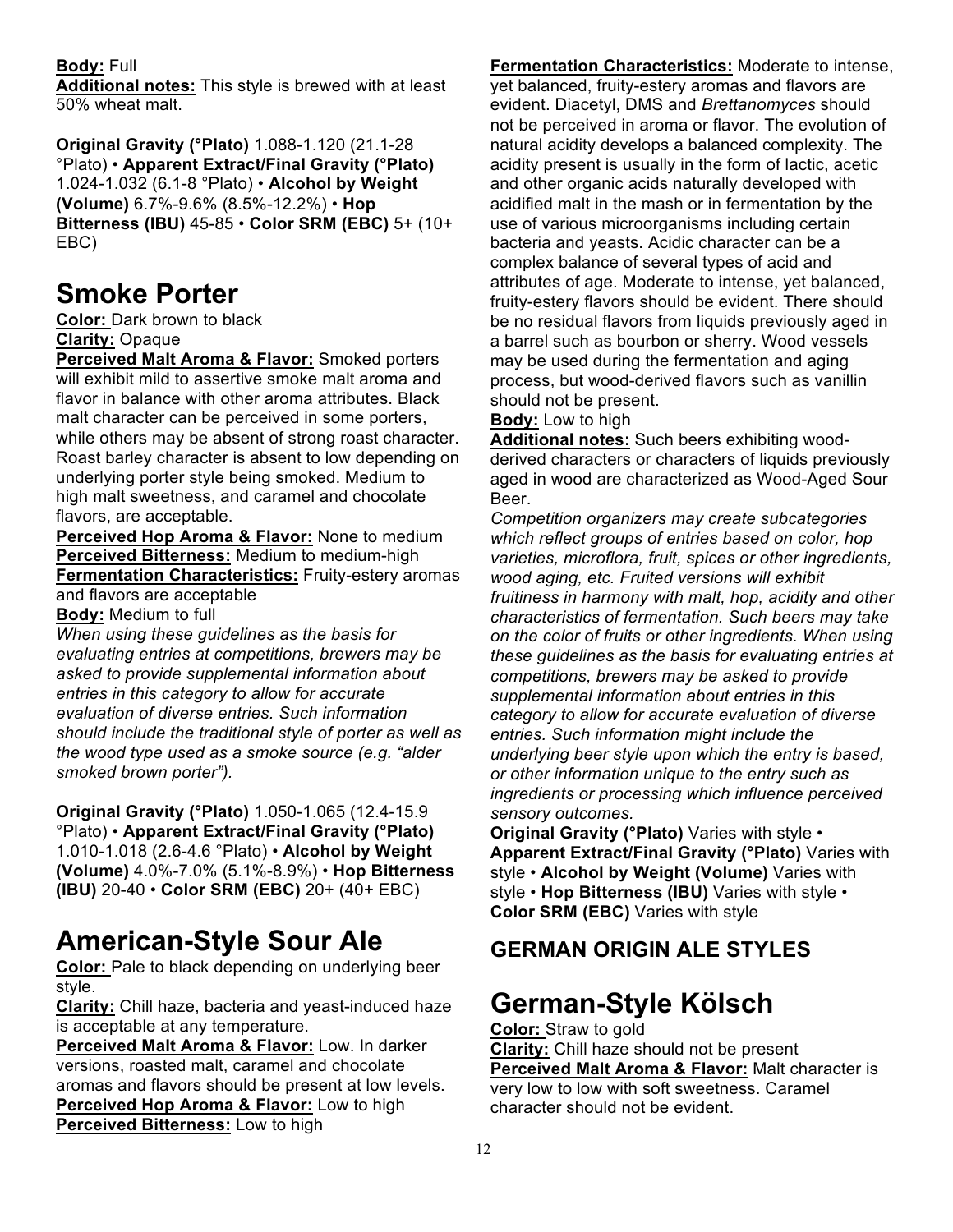**Perceived Hop Aroma & Flavor:** Hop aroma and flavor is low, and if evident, should express noble hop character.

**Perceived Bitterness:** Medium to medium-high **Fermentation Characteristics:** Fruity-estery aromas and flavors should be absent or present at very low levels. Light pear-apple-Riesling wine-like fruitiness may be apparent, but is not required for this style. Diacetyl should not be perceived.

**Body:** Low to medium-low. Dry and crisp. **Additional notes:** Traditional examples often display persistent head retention. Small amounts of wheat can be used in brewing beers of this style. Koelschstyle beers are fermented at warmer temperatures than is typical for lagers, but at lower temperatures than most English and Belgian-style ales. They are aged cold. Ale yeast is used for fermentation. Lager yeast is sometimes used for bottle conditioning or final cold conditioning.

**Original Gravity (°Plato)** 1.042-1.048 (10.5-11.9 °Plato) • **Apparent Extract/Final Gravity (°Plato)** 1.006-1.010 (1.5-2.6 °Plato) • **Alcohol by Weight (Volume)** 3.8%-4.2% (4.8%-5.3%) • **Hop Bitterness (IBU)** 22-30 • **Color SRM (EBC)** 3-6 (6-12 EBC)

# **German-Style Altbier**

**Color:** Copper to dark brown **Clarity:** Chill haze should not be present **Perceived Malt Aroma & Flavor:** A variety of malts including wheat may be used to produce medium-low to medium malt aroma and flavor

**Perceived Hop Aroma & Flavor:** Low to medium. Character should reflect traditional German noble hops.

**Perceived Bitterness:** Medium to very high, although 25 to 35 IBU is typical for Altbiers originating in Dusseldorf.

**Fermentation Characteristics:** Fruity-estery aroma should be absent or very low. Fruity-estery flavors can be low. No diacetyl should be perceived. **Body:** Medium

**Additional notes:** The Altbier style is originally from the Dusseldorf area. The overall impression is clean, crisp and flavorful with a dry finish.

**Original Gravity (°Plato)** 1.044-1.052 (11-12.9 °Plato) • **Apparent Extract/Final Gravity (°Plato)** 1.008-1.014 (2.1-3.6 °Plato) • **Alcohol by Weight (Volume)** 3.6%-4.4% (4.6%-5.6%) • **Hop Bitterness (IBU)** 25-52 • **Color SRM (EBC)** 11-19 (22-38 EBC)

# **Kellerbier or Zwickelbier Ale**

**Color:** Varies depending on the underlying German ale style

**Clarity:** Can be clear to moderately cloudy. Slight yeast haze is acceptable and traditional. These beers are unfiltered, but may become clear with age. May exhibit poor head retention.

**Perceived Malt Aroma & Flavor:** Kellerbier ales are unfiltered German-style Altbier or Koelsch. Malt aromas and flavors typical of these styles should be present.

**Perceived Hop Aroma & Flavor:** Varies depending on underlying style. Hop character may be muted by the presence of yeast.

**Perceived Bitterness:** Varies depending on underlying style. Bitterness may be suppressed by the presence of yeast.

**Fermentation Characteristics:** Low to medium yeast aroma and flavor is desirable. Very low to moderately low levels of sulfur should be apparent. Low levels of acetaldehyde or other volatiles, normally reduced during lagering, may or may not be apparent. The presence of sulfur and acetaldehyde should enhance the flavor of these beers. Fruityestery levels may vary slightly from the underlying styles due to age and presence of yeast.

**Body:** Varies depending on underlying style **Additional notes:** These unfiltered beers are packaged and served with low to moderate amounts of yeast. They may be filtered and dosed with yeast during packaging. Beers containing non-standard ingredients or aged in flavor-imparting vessels would be categorized elsewhere.

*When using these guidelines as the basis for evaluating entries at competitions, brewers may be asked to provide supplemental information about entries in this category to allow for accurate evaluation of diverse entries. Such information should include the underlying German ale style upon which the entry is based.*

**Original Gravity (°Plato)** Varies with style • **Apparent Extract/Final Gravity (°Plato)** Varies with style • **Alcohol by Weight (Volume)** Varies with style • **Hop Bitterness (IBU)** Varies with style • **Color SRM (EBC)** Varies with style

# **Berliner-Style Weisse**

**Color:** Straw to pale. These are the lightest of all the German wheat beers. Versions made with fruits or other flavorings may take on corresponding hues. **Clarity:** May appear hazy or cloudy from yeast or chill haze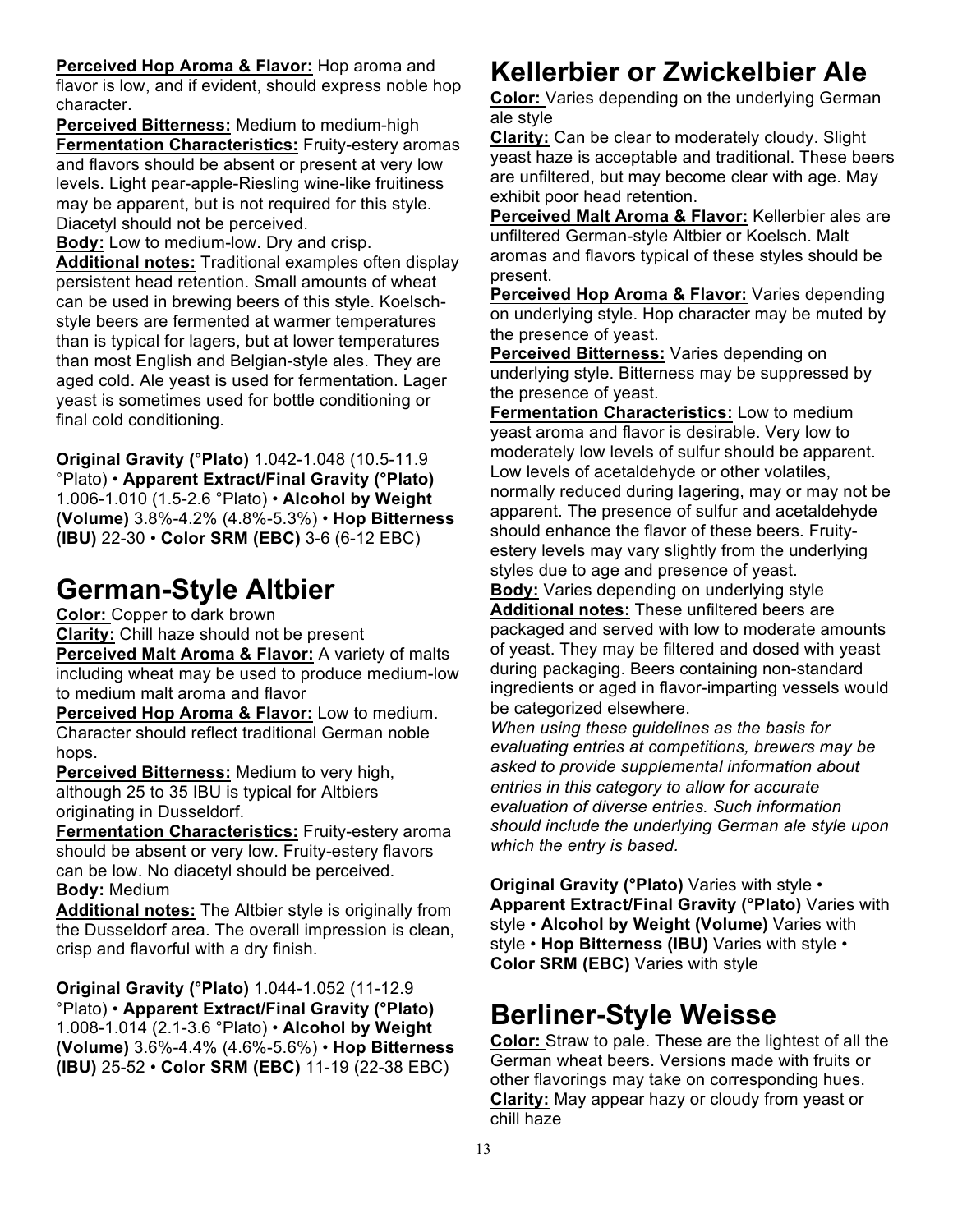**Perceived Malt Aroma & Flavor:** Malt sweetness is absent

**Perceived Hop Aroma & Flavor:** Not perceived **Perceived Bitterness:** Non-existent to very low **Fermentation Characteristics:** Fruity-estery aroma and flavor should be evident at low to medium levels. Diacetyl should not be perceived. *Brettanomyces* character may be absent or present at low to medium levels, and if present may be expressed as horsey, goaty, leathery, phenolic, fruity and/or acidic aromas and flavors. The unique combination of yeast and lactic acid bacteria fermentation yields a beer that is acidic and highly attenuated.

#### **Body:** Very low

**Additional notes:** Carbonation is high. Berliners are sometimes served with sweet fruit or herbal syrups. *When using these guidelines as the basis for evaluating entries at competitions, brewers may be asked to provide supplemental information about entries in this category to allow for accurate evaluation of diverse entries. Subcategories for unfruited and fruited or flavored versions of the style could be created. For unfruited versions, brewer would indicate that no fruit or flavor has been added. Fruited or flavored entries would be accompanied by a very brief description of the fruit/flavor used by the brewer.*

**Original Gravity (°Plato)** 1.028-1.044 (7.1-11.0 °Plato) • **Apparent Extract/Final Gravity (°Plato)** 1.004-1.006 (1-1.5 °Plato) • **Alcohol by Weight (Volume)** 2.2%-4.0% (2.8%-5.0%) • **Hop Bitterness (IBU)** 3-6 • **Color SRM (EBC)** 2-4 (4-8 EBC)

# **Leipzig-Style Gose**

**Color:** Straw to medium amber **Clarity:** Cloudy or hazy from yeast **Perceived Malt Aroma & Flavor:** Malt sweetness is not perceived to very low

**Perceived Hop Aroma & Flavor:** Not perceived **Perceived Bitterness:** Not perceived

**Fermentation Characteristics:** Traditional examples of Gose are spontaneously fermented. Low to medium lactic acid character should be evident and expressed as a sharp, refreshing sourness. Horsey, leathery or earthy aromas contributed by *Brettanomyces* may be evident but should have a very low profile as these beers are not excessively aged.

#### **Body:** Low to medium-low

**Additional notes:** These beers typically contain malted barley and unmalted wheat, and may contain oats. Lemon or other citrus flavors are often present. Some versions may have the spicy flavor of

coriander at low to medium levels. In traditional versions, small additions of salt may be perceivable at low levels.

*When using these guidelines as the basis for evaluating entries at competitions, brewers may be asked to provide supplemental information about entries in this category to allow for accurate evaluation of diverse entries. Such information might include whether coriander, salt and/or Brettanomyces is used and/or other information about the brewing process.*

**Original Gravity (°Plato)** 1.036-1.056 (9-13.8 °Plato) • **Apparent Extract/Final Gravity (°Plato)** 1.008- 1.012 (2.1-3.1 °Plato) • **Alcohol by Weight (Volume)** 3.5%-4.3% (4.4%-5.4%) • **Hop Bitterness (IBU)** 10- 15 • **Color SRM (EBC)** 3-9 (6-18 EBC)

#### **South German-Style Hefeweizen**

**Color:** Straw to amber

**Clarity:** May be very cloudy from the presence of yeast

**Perceived Malt Aroma & Flavor:** Very low to medium-low

**Perceived Hop Aroma & Flavor:** Not perceived to very low

**Perceived Bitterness:** Very low

**Fermentation Characteristics:** Med-low to medhigh fruity and phenolic attributes are hallmarks of this style. Phenolic attributes such as clove, nutmeg, smoke and vanilla are present. Banana ester aroma and flavor should be present at low to medium-high levels. No diacetyl should be perceived.

**Body:** Medium to full

**Additional notes:** These beers are made with at least 50 percent malted wheat. Hefeweizens are very highly carbonated. These beers are typically roused during pouring, and because yeast is present, they will have a yeasty flavor and a characteristically fuller mouthfeel.

**Original Gravity (°Plato)** 1.047-1.056 (11.7-13.8 °Plato) • **Apparent Extract/Final Gravity (°Plato)** 1.008-1.016 (2.1-4.1 °Plato) • **Alcohol by Weight (Volume)** 3.9%-4.4% (4.9%-5.6%) • **Hop Bitterness (IBU)** 10-15 • **Color SRM (EBC)** 3-9 (6-18 EBC)

# **South German-Style Kristal Weizen**

**Color:** Straw to amber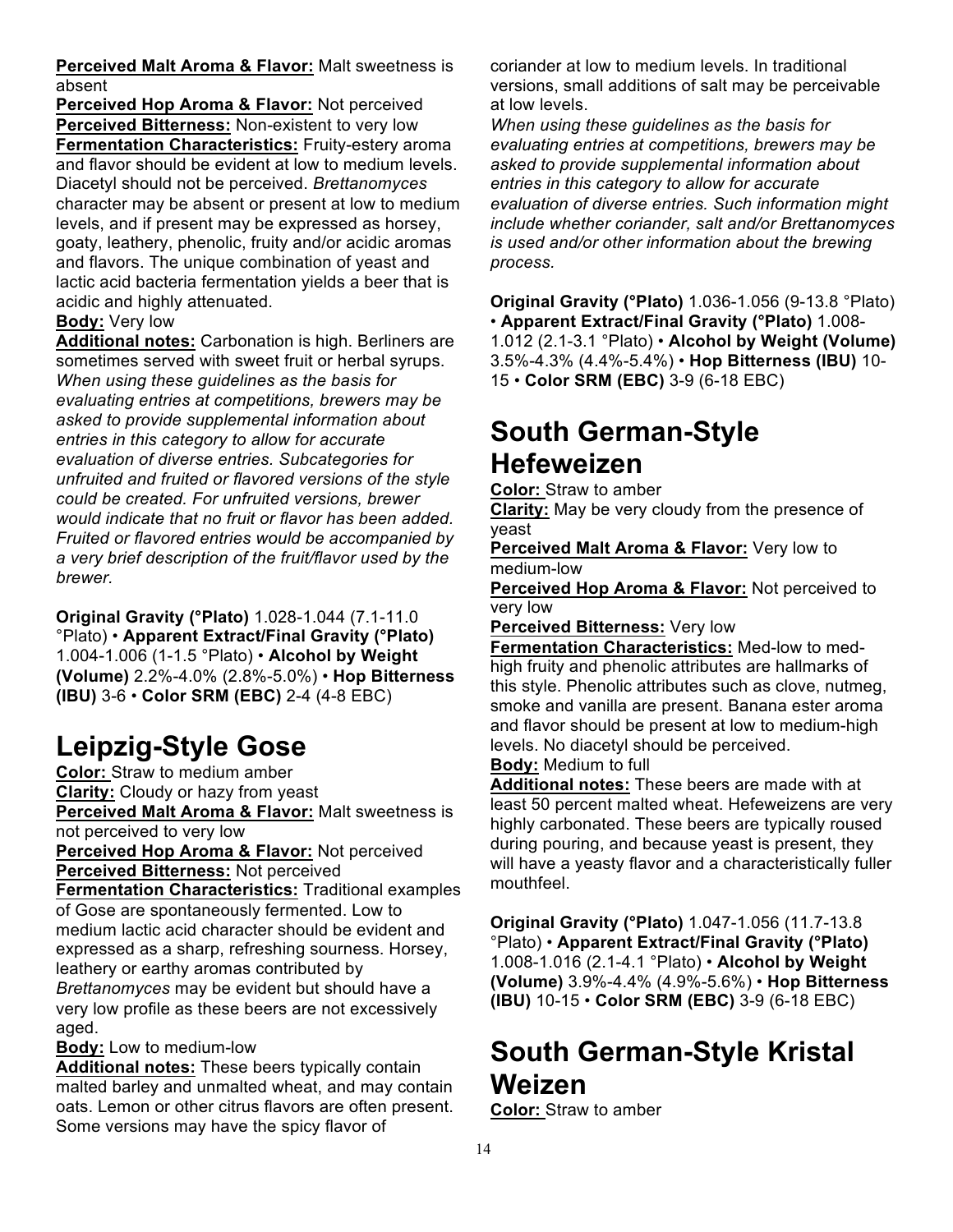**Clarity:** Clear with no chill haze present. Because the beer is filtered, no yeast should be present. **Perceived Malt Aroma & Flavor:** Malt sweetness is very low to medium-low

**Perceived Hop Aroma & Flavor:** Not perceived to very low

#### **Perceived Bitterness:** Very low

**Fermentation Characteristics:** The aroma and flavor is very similar to Hefeweizen with the caveat that fruity and phenolic characters are not combined with the yeasty flavor and fuller-bodied mouthfeel of yeast. The phenolic characteristics are often described as clove-like or nutmeg-like and can be smoky or even vanilla-like. A Banana-like ester aroma and flavor is often present. No diacetyl should be perceived. Kristal Weizens are well attenuated and very highly carbonated.

**Body:** Medium to full

**Additional notes:** These beers are made with at least 50 percent malted wheat. They have no yeast flavor and they exhibit a cleaner, drier mouthfeel than counterparts served with yeast.

**Original Gravity (°Plato)** 1.047-1.056 (11.7-13.8 °Plato) • **Apparent Extract/Final Gravity (°Plato)** 1.008-1.016 (2.1-4.1 °Plato) • **Alcohol by Weight (Volume)** 3.9%-4.4% (4.9%-5.6%) • **Hop Bitterness (IBU)** 10-15 • **Color SRM (EBC)** 3-9 (6-18 EBC)

#### **German-Style Leichtes Weizen**

**Color:** Straw to copper-amber

**Clarity:** If served with yeast, appearance may be very cloudy.

**Perceived Malt Aroma & Flavor:** Very low to medium-low

**Perceived Hop Aroma & Flavor:** Not perceived to very low

**Perceived Bitterness:** Very low

**Fermentation Characteristics:** The phenolic and estery aromas typical of Weissbiers should be present but less pronounced in this style. The overall flavor profile is less complex than Hefeweizen due to a lower alcohol content and there is less yeasty flavor. No diacetyl should be perceived.

**Body:** Low with a lighter mouthfeel than Hefeweizen. The German word "leicht" means light, and as such these beers are light versions of Hefeweizen.

**Additional notes:** These beers are made with at least 50 percent wheat malt. They are often roused during pouring, and when yeast is present, they will have a yeasty flavor and a fuller mouthfeel.

**Original Gravity (°Plato)** 1.028-1.044 (7.1-11 °Plato) • **Apparent Extract/Final Gravity (°Plato)** 1.004-

1.008 (1-2.1 °Plato) • **Alcohol by Weight (Volume)** 2.0%-2.8% (2.5%-3.5%) • **Hop Bitterness (IBU)** 10- 15 • **Color SRM (EBC)** 3.5-15 (7-30 EBC)

# **South German-Style Bernsteinfarbenes Weizen**

**Color:** Amber to light brown. The German word bernsteinfarben means amber-colored.

**Clarity:** If served with yeast, appearance may be very cloudy.

**Perceived Malt Aroma & Flavor:** Distinct sweet maltiness and caramel or bready character is derived from the use of medium-colored malts

**Perceived Hop Aroma & Flavor:** Not perceived **Perceived Bitterness:** Low

**Fermentation Characteristics:** The phenolic and estery aromas and flavors typical of Weissbiers are present but less pronounced in Bernsteinfarbenes Weissbiers. These beers should be well attenuated and very highly carbonated. No diacetyl should be perceived.

#### **Body:** Medium to full

**Additional notes:** These beers are made with at least 50 percent wheat malt. They are often roused during pouring, and when yeast is present, they will have a yeasty flavor and a fuller mouthfeel.

**Original Gravity (°Plato)** 1.048-1.056 (11.9-13.8 °Plato) • **Apparent Extract/Final Gravity (°Plato)** 1.008-1.016 (2.1-4.1 °Plato) • **Alcohol by Weight (Volume)** 3.8%-4.3% (4.8%-5.4%) • **Hop Bitterness (IBU)** 10-15 • **Color SRM (EBC)** 9-13 (18-26 EBC)

### **South German-Style Dunkel Weizen**

**Color:** Copper-brown to very dark **Clarity:** If served with yeast, appearance may be

very cloudy **Perceived Malt Aroma & Flavor:** Distinct sweet maltiness and a chocolate-like character from roasted malt characterize this beer style. Dark barley malts are frequently used along with dark Cara or color malts.

**Perceived Hop Aroma & Flavor:** Not perceived **Perceived Bitterness:** Low

**Fermentation Characteristics:** The phenolic and estery aromas and flavors typical of Weissbiers are present but less pronounced in Dunkel Weissbiers. Dunkel Weissbiers should be well attenuated and very highly carbonated. No diacetyl should be perceived

**Body:** Medium to full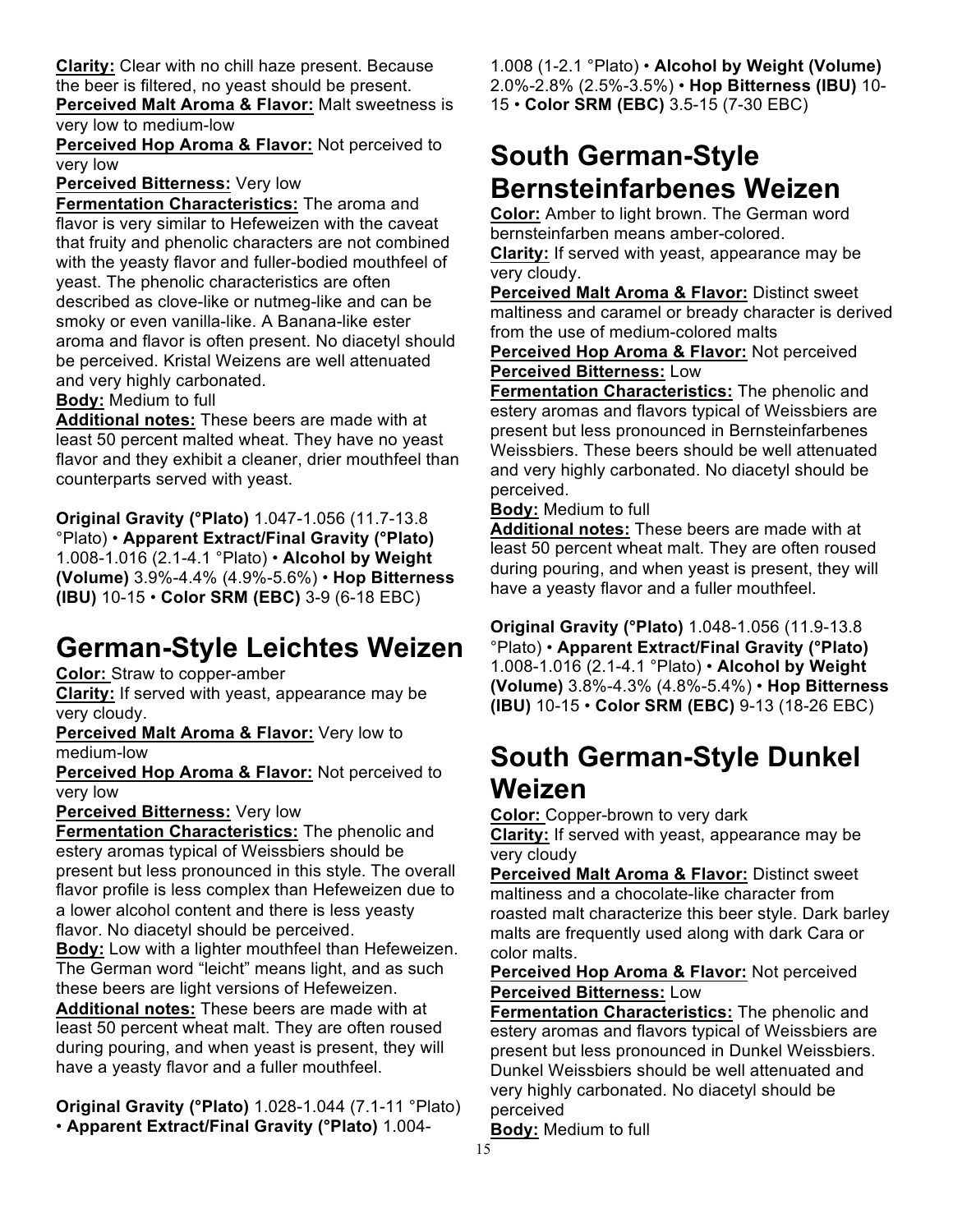**Additional notes:** These beers are made with at least 50 percent wheat malt. They are often roused during pouring, and when yeast is present, they will have a yeasty flavor and a characteristically fuller mouthfeel.

**Original Gravity (°Plato)** 1.048-1.056 (11.9-13.8 °Plato) • **Apparent Extract/Final Gravity (°Plato)** 1.008-1.016 (2.1-4.1 °Plato) • **Alcohol by Weight (Volume)** 3.8%-4.3% (4.8%-5.4%) • **Hop Bitterness (IBU)** 10-15 • **Color SRM (EBC)** 10-25 (20-50 EBC)

#### **South German-Style Weizenbock**

**Color:** Gold to very dark

**Clarity:** If served with yeast, appearance may be very cloudy.

**Perceived Malt Aroma & Flavor:** Medium malty sweetness should be present. If dark, a mild roast malt character should emerge in the flavor and, to a lesser degree, in the aroma.

**Perceived Hop Aroma & Flavor:** Not perceived **Perceived Bitterness:** Low

**Fermentation Characteristics:** Balanced, clove-like phenolic and fruity-estery banana notes produce a well-rounded flavor and aroma. No diacetyl should be perceived. Carbonation should be high.

**Body:** Medium to full

**Additional notes:** These beers are made with at least 50 percent wheat malt. They are often roused during pouring, and when yeast is present, they will have a yeasty flavor and a fuller mouthfeel.

**Original Gravity (°Plato)** 1.066-1.080 (16.1-19.3 °Plato) • **Apparent Extract/Final Gravity (°Plato)** 1.016-1.028 (4.1-7.1 °Plato) • **Alcohol by Weight (Volume)** 5.5%-7.5% (7.0%-9.5%) • **Hop Bitterness (IBU)** 15-35 • **Color SRM (EBC)** 4.5-30 (9-60 EBC)

# **German-Style Rye Ale**

**Color:** Pale to very dark, with darker versions ranging from dark amber to dark brown. **Clarity:** Chill haze is acceptable in versions packaged and served without yeast. In versions served with yeast, appearance may range from hazy to very cloudy.

**Perceived Malt Aroma & Flavor:** In darker versions, malt aromas and flavors can optionally include low roasted malt characters expressed as cocoa/chocolate or caramel, and/or aromatic toffee, caramel, or biscuit attributes. Malt sweetness can vary from low to medium. Low level roast malt

astringency is acceptable when balanced with low to medium malt sweetness.

**Perceived Hop Aroma & Flavor:** Not perceived **Perceived Bitterness:** Very low to low **Fermentation Characteristics:** Low to medium banana–like and/or other fruity-estery aromas and flavors are typical. Clove-like and/or other phenolic aromas and flavors should also be present. No yeast aroma should be evident in versions without yeast. Versions packaged and served without yeast will not have yeast flavor or full mouthfeel typical of beers with yeast. Versions with yeast will have low to medium yeast aroma and flavor and a full mouthfeel, but the yeast character should not overpower the balance of rye and barley malts, esters and phenolics.

**Body:** Low to medium

**Additional notes:** Grist should include at least 30 percent rye malt. Versions with yeast are often roused during pouring. When yeast is present, the beer should have a yeasty flavor and a fuller mouthfeel.

**Original Gravity (°Plato)** 1.047-1.056 (11.7-13.8 °Plato) • **Apparent Extract/Final Gravity (°Plato)** 1.008-1.016 (2.1-4.1 °Plato) • **Alcohol by Weight (Volume)** 3.9%-4.4% (4.9%-5.6%) • **Hop Bitterness (IBU)** 10-15 • **Color SRM (EBC)** 4-25 (8-50 EBC)

#### **Bamberg-Style Weiss Rauchbier**

**Color:** Pale to chestnut brown

**Clarity:** Because yeast is present, appearance may be very cloudy.

**Perceived Malt Aroma & Flavor:** In darker versions, a detectable degree of roast malt may be present without being aggressive. Smoky malt aroma and flavor, ranging from low to high, should be present. Smoke character should be smooth, not harshly phenolic, suggesting a mild sweetness.

**Perceived Hop Aroma & Flavor:** Not perceived **Perceived Bitterness:** Low

**Fermentation Characteristics:** The aroma and flavor of a Weiss Rauchbier with yeast should be fruity and phenolic. The phenolic characteristics are often described as clove, nutmeg, vanilla and smoke. Banana esters are often present at low to mediumhigh levels. No diacetyl should be perceived. Weissbiers are well attenuated and very highly carbonated.

**Body:** Medium to full

**Additional notes:** These beers are made with at least 50 percent wheat malt. They are often roused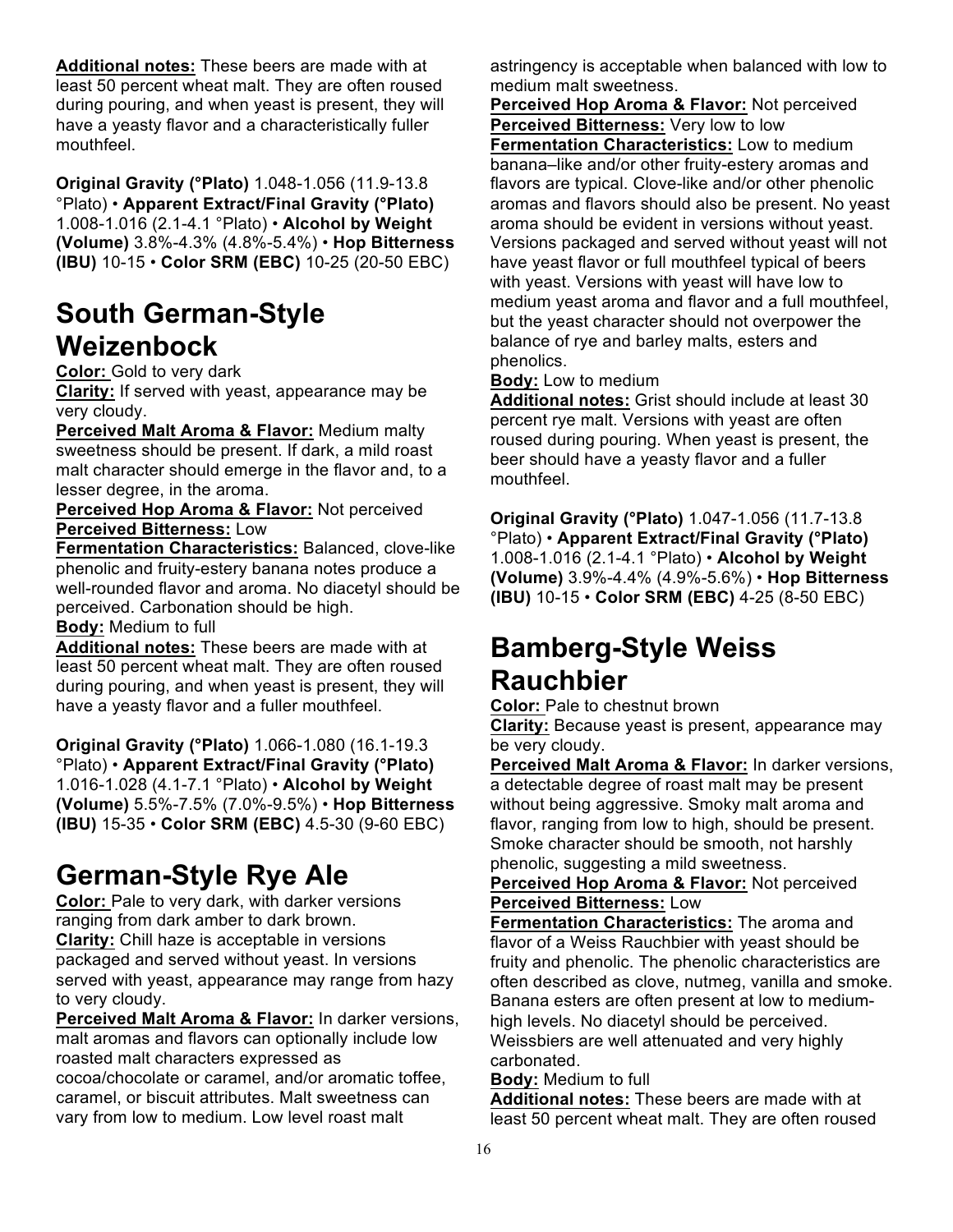during pouring, and when yeast is present, they will have a yeasty flavor and a fuller mouthfeel.

**Original Gravity (°Plato)** 1.047-1.056 (11.7-13.8 °Plato) • **Apparent Extract/Final Gravity (°Plato)** 1.008-1.016 (2.1-4.1 °Plato) • **Alcohol by Weight (Volume)** 3.9%-4.4% (4.9%-5.6%) • **Hop Bitterness (IBU)** 10-15 • **Color SRM (EBC)** 4-18 (8-36 EBC)

#### **BELGIAN AND FRENCH ORIGIN ALE STYLES**

# **Belgian-Style Blonde Ale**

**Color:** Pale to light amber

**Clarity:** Chill haze is acceptable at low temperatures **Perceived Malt Aroma & Flavor:** Malt aroma and flavor is low

**Perceived Hop Aroma & Flavor:** Not perceived to low. Noble-type hops are commonly used. **Perceived Bitterness:** Very low to medium-low **Fermentation Characteristics:** Low to medium fruity-estery aromas balanced with light malty and spicy aromas may be present. Low yeast-derived

phenolic spiciness may be perceived. Diacetyl and acidic character should not be perceived. **Body:** Low to medium

**Additional notes:** Theses beers should display a balance of light sweetness, spiciness and low to medium fruity-estery flavors.

**Original Gravity (°Plato)** 1.054-1.068 (13.3-16.6 °Plato) • **Apparent Extract/Final Gravity (°Plato)** 1.008-1.014 (2.1-3.6 °Plato) • **Alcohol by Weight (Volume)** 5.0%-6.2% (6.3%-7.9%) • **Hop Bitterness (IBU)** 15-30 • **Color SRM (EBC)** 4-7 (8-14 EBC)

# **Belgian-Style Pale Ale**

**Color:** Gold to copper

**Clarity:** Chill haze is acceptable at low temperatures **Perceived Malt Aroma & Flavor:** Malt aroma should be low. Caramel or toasted malt flavor is acceptable. **Perceived Hop Aroma & Flavor:** Hop aroma and flavor is low but noticeable. Noble-type hops are commonly used.

**Perceived Bitterness:** Low to medium **Fermentation Characteristics:** Low to medium fruity-estery aromas and flavors are evident. Low levels of yeast-derived phenolic spicy flavors and aromas may be perceived. Diacetyl should not be perceived.

**Body:** Low to medium

**Original Gravity (°Plato)** 1.044-1.054 (11-13.3 °Plato) • **Apparent Extract/Final Gravity (°Plato)** 1.008-1.014 (2.1-3.6 °Plato) • **Alcohol by Weight (Volume)** 3.2%-5.0% (4.1%-6.3%) • **Hop Bitterness (IBU)** 20-30 • **Color SRM (EBC)** 6-12 (12-24 EBC)

# **Belgian-Style Pale Strong Ale**

**Color:** Pale to copper

**Clarity:** Chill haze is acceptable at low temperatures **Perceived Malt Aroma & Flavor:** Malt character is low to medium. A complex fruitiness is often present. **Perceived Hop Aroma & Flavor:** Medium-low to medium-high

**Perceived Bitterness:** Medium-low to medium-high **Fermentation Characteristics:** Low to medium fruity-estery aromas should be evident. Low levels of yeast-derived phenolic spicy flavors and aromas may also be perceived. Diacetyl, if present, should be at very low levels.

**Body:** Very low to medium

**Additional notes:** These beers are often brewed with light-colored Belgian candy sugar. Herbs and spices are sometimes used to delicately flavor these strong ales. These beers can be malty in overall impression or dry and highly attenuated. They can have a deceptively high alcohol character and a relatively light body for beers of high alcoholic strength. Some versions may be equally high in alcohol with a more medium in body.

**Original Gravity (°Plato)** 1.064-1.096 (15.7-22.9 °Plato) • **Apparent Extract/Final Gravity (°Plato)** 1.008-1.024 (2-6.1 °Plato) • **Alcohol by Weight (Volume)** 5.6%-8.8% (7.1%-11.2%) • **Hop Bitterness (IBU)** 20-50 • **Color SRM (EBC)** 3.5-10 (7-20 EBC)

# **Belgian-Style Dark Strong Ale**

**Color:** Medium amber to very dark **Clarity:** Chill haze is acceptable at low temperatures **Perceived Malt Aroma & Flavor:** Medium to high malt aroma and complex fruity aromas are distinctive. Medium to high malt intensity can be rich, creamy and sweet. Fruity complexity along with soft roasted malt flavor adds distinct character.

**Perceived Hop Aroma & Flavor:** Low to medium **Perceived Bitterness:** Low to medium

**Fermentation Characteristics:** Very little or no diacetyl character should be perceived. Low levels of phenolic spiciness may be perceived. **Body:** Medium to full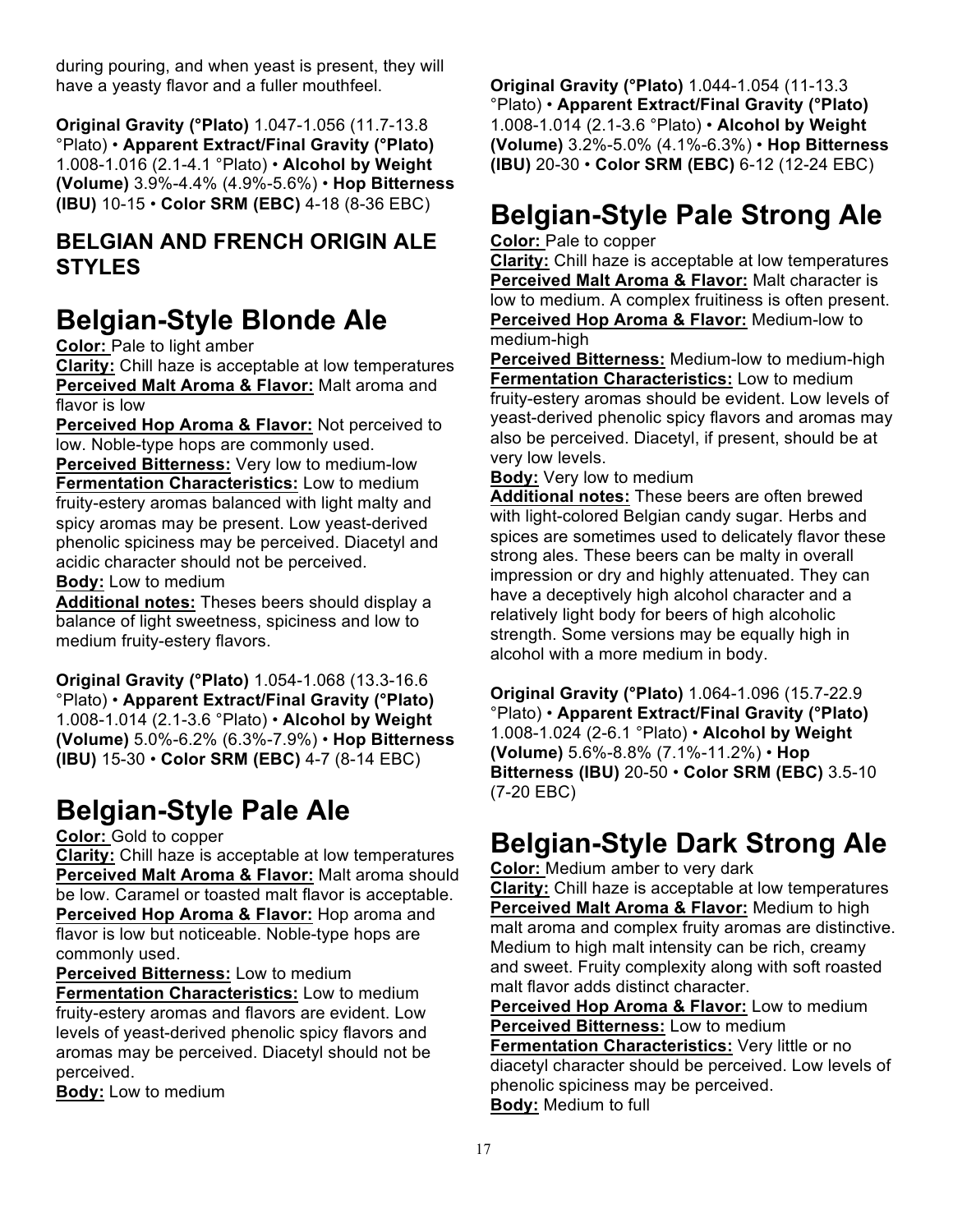**Additional notes:** These beers are often (though not always) brewed with dark Belgian candy sugar. Herbs and spices are sometimes used to delicately flavor these strong ales. These beers can be well attenuated with a deceptive alcoholic strength.

**Original Gravity (°Plato)** 1.064-1.096 (15.7-22.9 °Plato) • **Apparent Extract/Final Gravity (°Plato)** 1.012-1.024 (3.1-6.1 °Plato) • **Alcohol by Weight (Volume)** 5.6%-8.8% (7.1%-11.2%) • **Hop Bitterness (IBU)** 20-50 • **Color SRM (EBC)** 9-35 (18-70 EBC)

# **Belgian-Style Dubbel**

**Color:** Brown to very dark

**Clarity:** Chill haze is acceptable at low temperatures. Slight yeast haze may be evident in bottle conditioned versions.

**Perceived Malt Aroma & Flavor:** Cocoa and caramel aromas should be present along with malty sweetness and chocolatey character.

**Perceived Hop Aroma & Flavor:** Low, if present. **Perceived Bitterness:** Medium-low to medium **Fermentation Characteristics:** Fruity-estery aromas and flavors (especially banana) are appropriate at low levels. Diacetyl character should not be perceived.

**Body:** Low to medium

**Additional notes:** Head should be dense and mousse-like

**Original Gravity (°Plato)** 1.060-1.075 (14.7-18.2 °Plato) • **Apparent Extract/Final Gravity (°Plato)** 1.012-1.016 (3.1-4.1 °Plato) • **Alcohol by Weight (Volume)** 5.0%-6.0% (6.3%-7.6%) • **Hop Bitterness (IBU)** 20-35 • **Color SRM (EBC)** 16-36 (32-72 EBC)

# **Belgian-Style Tripel**

**Color:** Pale to light amber

**Clarity:** Chill haze is acceptable at low temperatures. Traditional Tripels are bottle conditioned and may exhibit slight yeast haze. However, yeast should not be intentionally roused.

**Perceived Malt Aroma & Flavor:** Low sweetness from very pale malts should be present. There should be no roasted or dark malt character.

**Perceived Hop Aroma & Flavor:** Low, if present. **Perceived Bitterness:** Medium to medium-high **Fermentation Characteristics:** A complex,

sometimes mildly spicy, aroma and flavor characterize this style. Clove-like phenolic aroma and flavor may be very low. Fruity-estery aromas and flavors, including banana, are also common, but not

required. Traditional Tripels are often well attenuated. Alcohol strength and flavor should be perceived. **Body:** Medium

**Additional notes:** Head should be dense and mousse-like. Brewing sugar may be used to lighten the body. Hop/malt character should be balanced. The overall beer flavor may finish sweet, though any sweet finish should be light. Oxidized character, if evident in aged Tripels, should be mild and pleasant.

**Original Gravity (°Plato)** 1.070-1.092 (17.1-22 °Plato) • **Apparent Extract/Final Gravity (°Plato)** 1.008-1.018 (2.1-4.6 °Plato) • **Alcohol by Weight (Volume)** 5.6%-8.0% (7.1%-10.1%) • **Hop Bitterness (IBU)** 20-45 • **Color SRM (EBC)** 4-7 (8- 14 EBC)

# **Belgian-Style Quadrupel**

**Color:** Amber to dark brown

**Clarity:** Chill haze is acceptable at low temperatures **Perceived Malt Aroma & Flavor:** Caramel, dark sugar and malty sweet flavors and aromas can be intense, but not cloying, and should complement fruitiness.

**Perceived Hop Aroma & Flavor:** Not perceived to very low

**Perceived Bitterness:** Low to medium-low **Fermentation Characteristics:** Perception of alcohol can be strong. Complex fruity flavors, such as raisins, dates, figs, grapes and/or plums are often present and accompanied by a hint of wineyness. Clove-like phenolic flavor and aroma should not be evident. Diacetyl and DMS should not be perceived. **Body:** Full with creamy mouthfeel

**Additional notes:** Head should be dense and mousse-like. Quadrupels are well attenuated and are characterized by an intense alcohol presence balanced by other flavors, aromas and bitterness. They are well balanced with savoring/sipping-type drinkability. Oxidized character, if present in aged Quads, should be mild and pleasant.

**Original Gravity (°Plato)** 1.084-1.120 (20.2-28 °Plato) • **Apparent Extract/Final Gravity (°Plato)** 1.014-1.020 (3.6-5.1 °Plato) • **Alcohol by Weight (Volume)** 7.2%-11.2% (9.1%-14.2%) • **Hop Bitterness (IBU)** 25-50 • **Color SRM (EBC)** 8-20 (16-40 EBC)

# **Belgian-Style Witbier**

**Color:** Straw to pale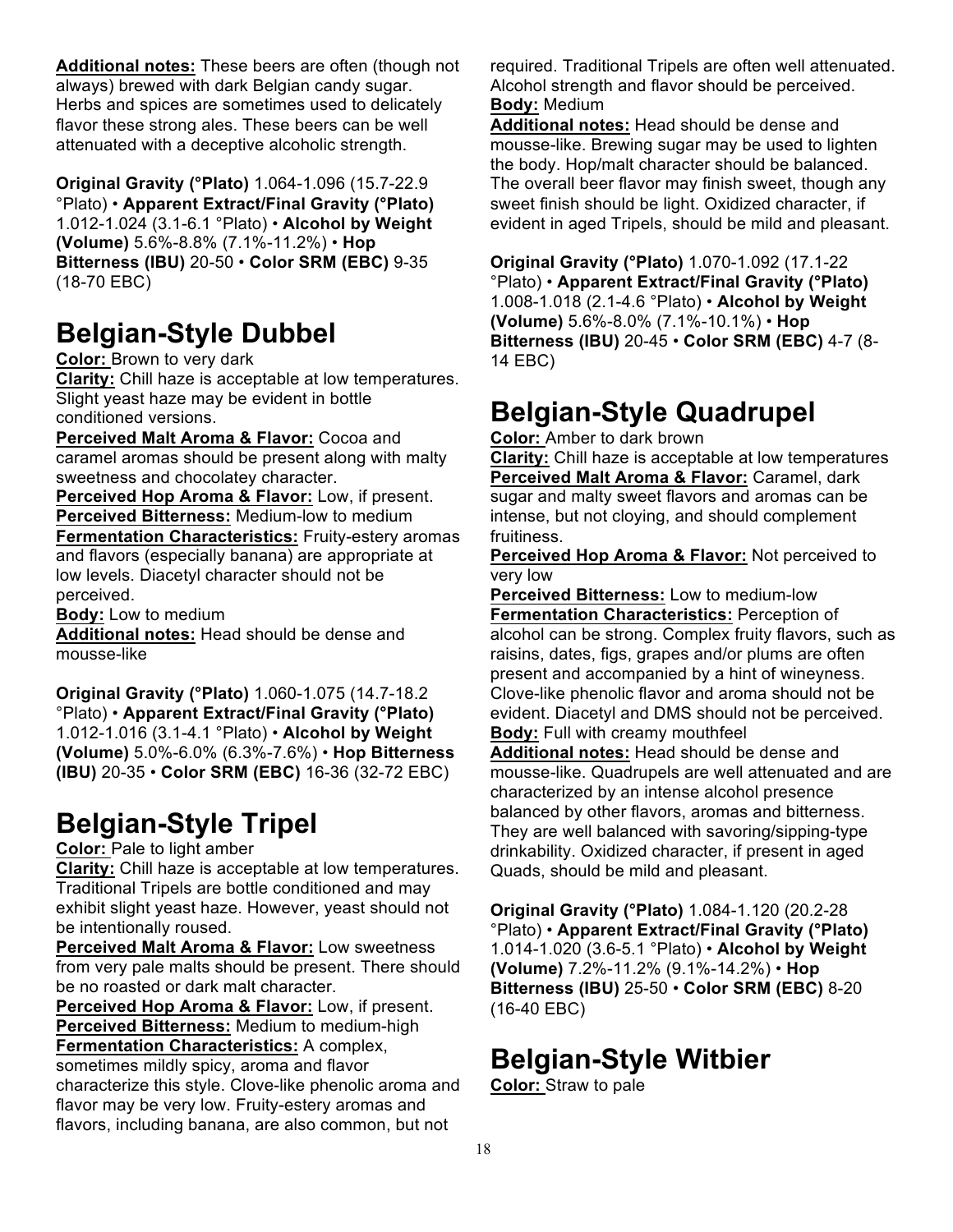**Clarity:** Unfiltered starch and yeast haze should be visible. Wits are traditionally bottle conditioned and served cloudy.

**Perceived Malt Aroma & Flavor:** Very low to low **Perceived Hop Aroma & Flavor:** Not perceived **Perceived Bitterness:** Low, from noble-type hops. **Fermentation Characteristics:** Low to medium fruity-estery aromas and flavors should be present. Diacetyl should not be perceived. Mild phenolic spiciness and yeast flavors may be evident. Mild acidity is appropriate.

**Body:** Low to medium, with a degree of creaminess from wheat starch.

**Additional notes:** Wits are brewed with malted barley, unmalted wheat and sometimes oats. They are spiced with coriander and orange peel. Coriander and light orange peel aroma may be perceived, sometimes as an unidentified spiciness.

**Original Gravity (°Plato)** 1.044-1.050 (11-12.4 °Plato) • **Apparent Extract/Final Gravity (°Plato)** 1.006-1.010 (1.5-2.6 °Plato) • **Alcohol by Weight (Volume)** 3.8%-4.4% (4.8%-5.6%) • **Hop Bitterness (IBU)** 10-17 • **Color SRM (EBC)** 2-4 (4-8 EBC)

# **Classic French & Belgian-Style Saison**

**Color:** Gold to light amber

**Clarity:** Chill haze or slight yeast haze is acceptable **Perceived Malt Aroma & Flavor:** Low, but providing foundation for the overall balance.

**Perceived Hop Aroma & Flavor:** Low to medium and characterized by European-type hops: floral, herbal and/or woody traits are common.

**Perceived Bitterness:** Medium-low to medium, but not assertive.

**Fermentation Characteristics:** Fruity-estery aromas and flavors are medium to high. Diacetyl should not be perceived. Very low levels of *Brettanomyces* yeast-derived flavors that are slightly acidic, fruity, horsey, goaty and/or leather-like, may be evident but are not required. Fruitiness and spicy black pepper derived from Belgian yeast is common. These beers are well attenuated and often bottle conditioned contributing some yeast character and high carbonation

**Body:** Very low to low

**Original Gravity (°Plato)** 1.040-1.060 (10-14.7 °Plato) • **Apparent Extract/Final Gravity (°Plato)** 1.006-1.010 (1.5-2.5 °Plato) • **Alcohol by Weight (Volume)** 3.5%-5.4% (4.4%-6.8%) • **Hop Bitterness (IBU)** 20-38 • **Color SRM (EBC)** 5-7 (10-14 EBC)

# **French-Style Bière de Garde**

**Color:** Light amber to chestnut brown/red **Clarity:** Chill haze is acceptable. These beers are often bottle conditioned so slight yeast haze is acceptable.

**Perceived Malt Aroma & Flavor:** These beers are characterized by a toasted malt aroma along with a slight malt sweetness and/or toasted malt flavor.

**Perceived Hop Aroma & Flavor:** Low to medium from noble-type hops

**Perceived Bitterness:** Low to medium

**Fermentation Characteristics:** Fruity-estery aromas are medium to high. Fruity-estery flavors can be light to medium. Diacetyl should not be perceived. Bière de Garde may have *Brettanomyces* yeast-derived flavors that are slightly acidic, fruity, horsey, goaty and/or leather-like. Alcohol may be evident in higher strength beers.

**Body:** Low to medium

**Additional notes:** Earthy, cellar-like and/or musty aromas are acceptable.

**Original Gravity (°Plato)** 1.060-1.080 (14.7-19.3 °Plato) • **Apparent Extract/Final Gravity (°Plato)** 1.012-1.024 (3.1-6.1 °Plato) • **Alcohol by Weight (Volume)** 3.5%-6.3% (4.4%-8.0%) • **Hop Bitterness (IBU)** 20-30 • **Color SRM (EBC)** 7-16 (14-32 EBC)

#### **Belgian-Style Flanders Oud Bruin or Oud Red Ale**

**Color:** Copper to very dark. SRM/EBC color values can be misleading because the red spectrum of color is not accurately assessed by these measurement systems.

**Clarity:** Chill haze is acceptable at low temperatures. Some versions may be more highly carbonated. Bottle conditioned versions may appear cloudy when served.

**Perceived Malt Aroma & Flavor:** Roasted malt aromas and flavors including cocoa are acceptable at low levels. A very low level of malt sweetness may be present and balanced by acidity from *Lactobacillus*. **Perceived Hop Aroma & Flavor:** Not perceived **Perceived Bitterness:** Very low to medium-low,

though acidity and wood aging (if used) may mask higher bitterness levels.

**Fermentation Characteristics:** *Brettanomyces*produced aromas and flavors should be absent or very low. Fruity-estery, cherry or green apple aroma and flavor is apparent. Overall flavor is characterized by low to high lactic sourness. Some versions may express very low to low acetic sourness and aroma.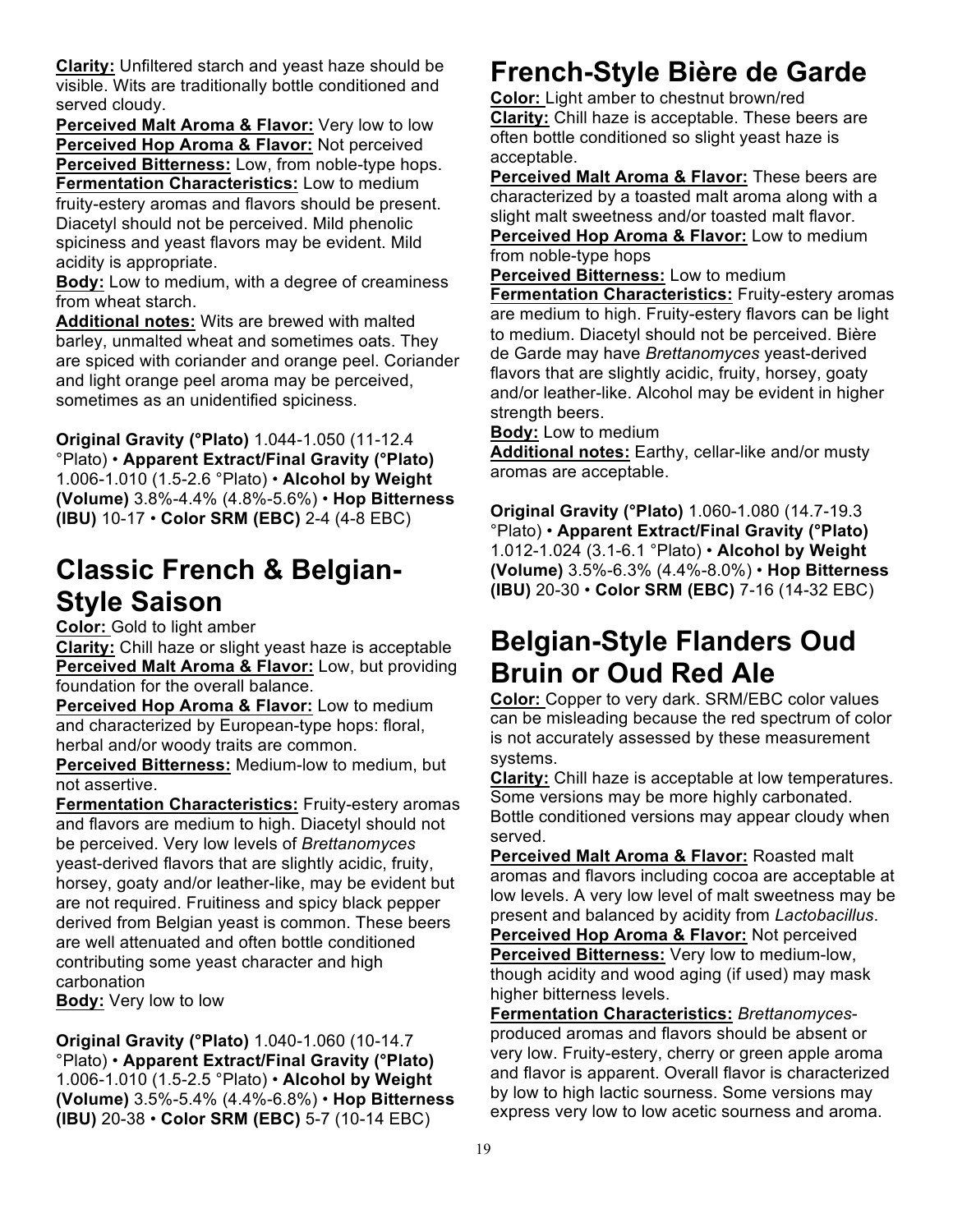**Body:** Low to medium-low with a refreshing mouthfeel

**Additional notes:** Oaky or woody flavors may be pleasantly integrated. Flavors of wine or distilled spirits associated with used barrels should not be evident. Bottle conditioned versions are often a blend of old and young beer to create the brewer's intended flavor balance.

**Original Gravity (°Plato)** 1.044-1.056 (11-13.8 °Plato) • **Apparent Extract/Final Gravity (°Plato)** 1.008-1.016 (2.1-4.1 °Plato) • **Alcohol by Weight (Volume)** 3.8%-5.2% (4.8%-6.6%) • **Hop Bitterness (IBU)** 5-18 • **Color SRM (EBC)** 12-25 (24-50 EBC)

# **Belgian-Style Lambic**

**Color:** Gold to medium amber **Clarity:** Cloudiness is acceptable **Perceived Malt Aroma & Flavor:** Sweet malt character should not be present

**Perceived Hop Aroma & Flavor:** Not perceived to very low, and can include cheesy or floral lavender character. Hop character is achieved by using stale and aged hops at low rates.

**Perceived Bitterness:** Very low

**Fermentation Characteristics:** Characteristic horsey, goaty, leathery and phenolic aromas and flavors derived from *Brettanomyces* yeast are often present at moderate levels. High to very high fruityestery aromas are present. Traditionally, Lambics are unblended and spontaneously fermented. They express high to very high levels of fruity esters as well as bacteria and yeast-derived sourness. Some versions are fermented with the addition of cultured yeast and bacteria. Carbonation can range from very low to high. Vanillin and other wood-derived flavors should not be evident.

**Body:** Very low with dry mouthfeel

**Additional notes:** Lambics originating in the Brussels area of Belgium are often simply called Lambic. Versions of this beer style made outside of the Brussels area cannot be called true Lambics. These versions are said to be "Belgian-Style Lambic" and may be made to resemble many of the beers of true origin. Historically, traditional Lambic is dry and completely attenuated, exhibiting no residual sweetness either from malt, sugar or other sweeteners. Sweet versions may be created through addition of sugars or other sweeteners. Traditionally, Lambics are brewed with unmalted wheat and malted barley.

**Original Gravity (°Plato)** 1.047-1.056 (11.7-13.8 °Plato) • **Apparent Extract/Final Gravity (°Plato)**

1.000-1.010 (0-2.6 °Plato) • **Alcohol by Weight (Volume)** 4.0%-6.5% (5.0%-8.2%) • **Hop Bitterness (IBU)** 9-23 • **Color SRM (EBC)** 6-13 (12-26 EBC)

### **Belgian-Style Gueuze Lambic**

**Color:** Gold to medium amber

**Clarity:** Cloudiness is acceptable, as Gueuze is always bottle conditioned.

**Perceived Malt Aroma & Flavor:** Sweet malt character is not perceived

**Perceived Hop Aroma & Flavor:** Not perceived to very low, and can include a cheesy or floral lavender character.

**Perceived Bitterness:** Very low

**Fermentation Characteristics:** Gueuze is characterized by intense fruity-estery, sour, and acidic aromas and flavors. Diacetyl character should be absent. Characteristic horsey, goaty, leathery and phenolic aromas and flavors derived from *Brettanomyces* yeast are often present at moderate levels. Old Lambic is blended with newly fermenting young Lambic to create this special style of Lambic. These unflavored blended and secondary fermented Lambic beers may be very dry or mildly sweet and are characterized by intense fruity-estery, sour, and acidic flavors. Vanillin and other wood-derived flavors should not be evident. Carbonation can be none (flat) to medium.

**Body:** Very low with dry mouthfeel

**Additional notes:** Gueuze Lambics, whose origin is the Brussels area of Belgium, are often simply called Gueuze Lambic. Versions of this beer style made outside of the Brussels area are said to be "Belgian-Style Gueuze Lambics." The Belgian-style versions are made to resemble many of the beers of true origin. Historically, traditional Gueuze Lambics are dry and completely attenuated, exhibiting no residual sweetness either from malt, sugar or other sweeteners. Traditionally, Gueuze is brewed with unmalted wheat, malted barley, and stale, aged hops. Some modern versions may have a degree of sweetness contributed by sugars or other sweeteners. See also Belgian-Style Lambic for additional background information.

**Original Gravity (°Plato)** 1.044-1.056 (11-13.8 °Plato) • **Apparent Extract/Final Gravity (°Plato)** 1.000-1.010 (0-2.6 °Plato) • **Alcohol by Weight (Volume)** 4.0%-7.0% (5.0%-8.9%) • **Hop Bitterness (IBU)** 11-23 • **Color SRM (EBC)** 6-13 (12-26 EBC)

# **Belgian-Style Fruit Lambic**

**Color:** Often influenced by the color of added fruit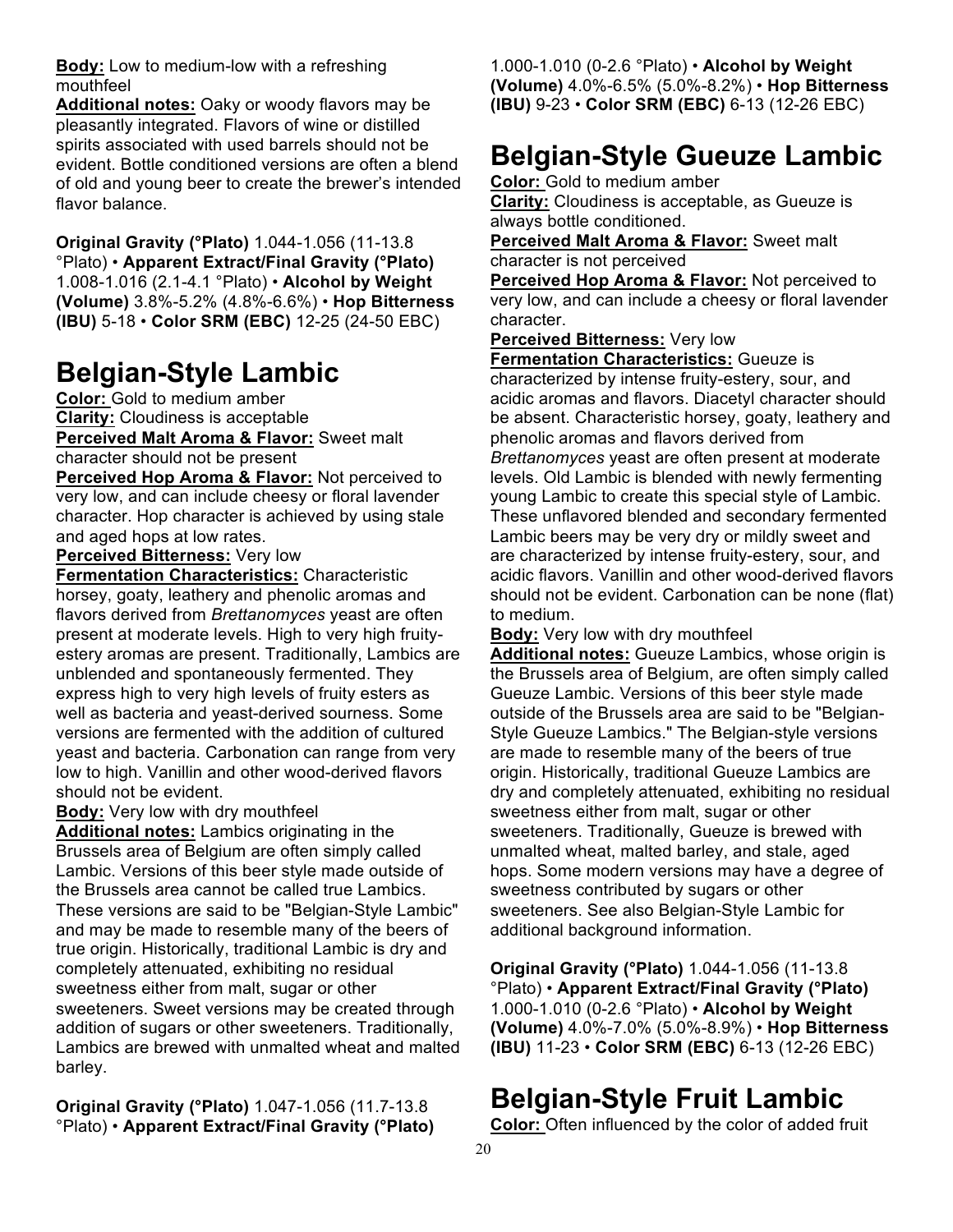#### **Clarity:** Cloudiness is acceptable

**Perceived Malt Aroma & Flavor:** Malt sweetness should be absent, but sweetness of fruit may be low to high.

**Perceived Hop Aroma & Flavor:** Hop aroma and flavor is not perceived. Cheesy hop character should not be perceived.

#### **Perceived Bitterness:** Very low

**Fermentation Characteristics:** Characteristic horsey, goaty, leathery and phenolic aromas and flavors derived from *Brettanomyces* yeast are often present at moderate levels. Fermented sourness is an important part of the flavor profile, though sweetness may compromise the intensity. Fruit sourness may also be an important part of the profile. These flavored Lambic beers may be very dry or mildly sweet. Vanillin and other woody flavors should not be evident.

#### **Body:** Dry to full

**Additional notes:** These beers, also known by the names Framboise, Kriek, Peche, Cassis, etc., are characterized by fruit aromas and flavors. Fruit Lambics, whose origin is the Brussels area of Belgium, are often simply called Fruit Lambic. Versions of this beer style made outside of the Brussels area are said to be "Belgian-Style Fruit Lambics." The Belgian-style versions are made to resemble many of the beers of true origin. Historically, traditional Lambics are dry and completely attenuated, exhibiting no residual sweetness either from malt, sugar, fruit or other sweeteners. Some versions often have a degree of sweetness contributed by fruit sugars, other sugars or other sweeteners. See also Belgian-Style Lambic for additional background information.

**Original Gravity (°Plato)** 1.040-1.072 (10-17.5 °Plato) • **Apparent Extract/Final Gravity (°Plato)** 1.008-1.016 (2.1-4.1 °Plato) • **Alcohol by Weight (Volume)** 4.0%-7.0% (5.0%-8.9%) • **Hop Bitterness (IBU)** 15-21 • **Color SRM (EBC)** Color takes on hue of fruit (Color takes on hue of fruit EBC)

# **Other Belgian-Style Ale**

**Color:** Varies with style

**Clarity:** Varies with style

**Perceived Malt Aroma & Flavor:** Malt perception, both in flavor and aroma, varies widely depending on style.

**Perceived Hop Aroma & Flavor:** Hop aroma and hop flavor varies widely depending on style **Perceived Bitterness:** Varies depending on style **Fermentation Characteristics:** Varies with style **Body:** Varies with style

**Additional notes:** Beers in this category recognize the uniqueness and traditions of Belgian brewing, but do not adhere to other Belgian-style categories defined in these guidelines. Balance is a key component when assessing these beers. Wood- and barrel-aged versions should be categorized as woodand barrel-aged beers. Fruited versions should be categorized as Belgian-style fruit beers. *When using these guidelines as the basis for evaluating entries at competitions, brewers may be asked to provide supplemental information about entries in this category to allow for accurate evaluation of diverse entries. Such information might include an underlying Belgian beer style not otherwise defined in these guidelines or other information unique to the entry such as ingredients or processing which influence perceived sensory outcomes.*

**Original Gravity (°Plato)** Varies with style • **Apparent Extract/Final Gravity (°Plato)** Varies with style • **Alcohol by Weight (Volume)** Varies with style • **Hop Bitterness (IBU)** Varies with style • **Color SRM (EBC)** Varies with style (Varies with style EBC)

#### **Belgian-Style Table Beer**

**Color:** Gold to black. Caramel color is sometimes added to adjust color.

**Clarity:** Beer color may be too dark to perceive. When clarity is perceivable, chill haze is acceptable at low temperatures.

**Perceived Malt Aroma & Flavor:** Mild malt character might be evident

**Perceived Hop Aroma & Flavor:** Not perceived to very low

**Perceived Bitterness:** Very low to low **Fermentation Characteristics:** Diacetyl character should not be perceived. Traditional versions do not use artificial sweeteners nor are they excessively sweet. More modern versions can incorporate sweeteners such as sugar and saccharine added post fermentation for additional sweetness and to increase smoothness.

#### **Body:** Low

**Additional notes:** These beers may contain malted barley, wheat, and rye as well as unmalted wheat, rye, oats and corn. Though not common, flavorings such as coriander or orange and lemon peel are sometimes added, but are barely perceptible. The mouthfeel is light to moderate, and sometimes boosted with unfermented sugars/malt sugars. Low carbonation and aftertaste are typical.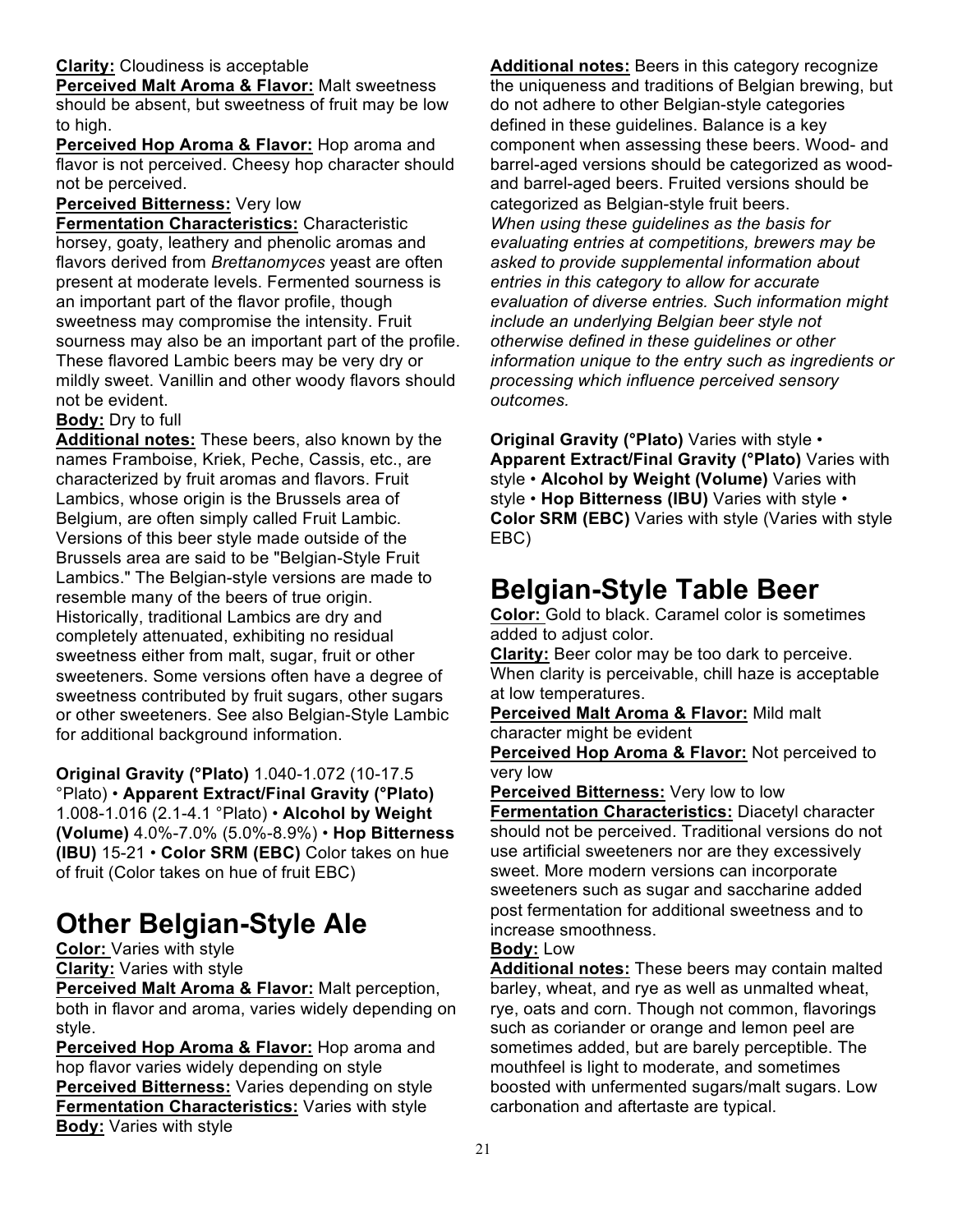**Original Gravity (°Plato)** 1.008-1.038 (2.1-9.5 °Plato) • **Apparent Extract/Final Gravity (°Plato)** 1.004-1.034 (1-8.5 °Plato) • **Alcohol by Weight (Volume)** 0.4%-2.8% (0.5%-3.5%) • **Hop Bitterness (IBU)** 5-15 • **Color SRM (EBC)** 5-50 (10-100 EBC)

#### **OTHER ORIGIN ALE STYLES**

# **Grodziskie**

**Color:** Straw to golden

**Clarity:** Chill haze is acceptable at low temperatures **Perceived Malt Aroma & Flavor:** Oak-smoked wheat malt comprises the entire grain bill. Assertive smoked wheat malt aromas and flavors are medium to medium-high with aroma dominated by oak smoke.

**Perceived Hop Aroma & Flavor:** Aroma and flavor of noble hops ranges from not perceived to low **Perceived Bitterness:** Medium-low to medium **Fermentation Characteristics:** Fruity-estery aroma and flavor should be low. Diacetyl and DMS should not be perceived. An overall crisp flavor is achieved by managing fermentation temperatures. Sourness should not be perceived.

**Body:** Low to medium-low

**Additional notes:** Grodziskie (also known as Grätzer) is an ale style of Polish origin. Historic versions were often bottle conditioned and highly carbonated.

**Original Gravity (°Plato)** 1.028-1.036 (7.1-9 °Plato) • **Apparent Extract/Final Gravity (°Plato)** 1.006- 1.010 (1.5-2.6 °Plato) • **Alcohol by Weight (Volume)** 2.1%-2.9% (2.7%-3.7%) • **Hop Bitterness (IBU)** 15- 25 • **Color SRM (EBC)** 3-6 (6-12 EBC)

# **Adambier**

**Color:** Light brown to very dark

**Clarity:** Beer color may be too dark to perceive. When clarity is perceivable, chill haze is absent. **Perceived Malt Aroma & Flavor:** Toast and caramel malt aroma and flavor may be evident. Astringency from highly roasted malt should not be present. **Perceived Hop Aroma & Flavor:** Hop aroma and flavor is low. Traditional and non-hybrid varieties of European hops are traditionally used. **Perceived Bitterness:** Low to medium

**Fermentation Characteristics:** A cool ale

fermentation is typically used. Extensive aging and acidification of this beer can mask malt and hop character to varying degrees. Aging in barrels may

contribute some level of *Brettanomyces* and lactic character.

**Body:** Medium to full

**Additional notes:** The style originated in Dortmund and is a strong, dark, hoppy ale which may or may not be sour. It may also be extensively aged in wooden barrels. Traditional versions may have a low or medium-low degree of smokiness. Adambier may or may not use wheat in its formulation. Smoke character may be absent in contemporary versions. Fruited versions of this style would be categorized as Fruited Wood- and Barrel-Aged Sour Beers.

**Original Gravity (°Plato)** 1.070-1.090 (17.1-21.6 °Plato) • **Apparent Extract/Final Gravity (°Plato)** 1.010-1.020 (2.6-5.1 °Plato) • **Alcohol by Weight (Volume)** 7.1%-8.7% (9.0%-11.0%) • **Hop Bitterness (IBU)** 30-50 • **Color SRM (EBC)** 15-35 (30-70 EBC)

# **Dutch-Style Kuit, Kuyt or Koyt**

**Color:** Gold to copper

**Clarity:** Chill haze and other haze is acceptable **Perceived Malt Aroma & Flavor:** The aroma is grainy or grainy-bready. The distinctive character of this beer is derived from the use of at least 45 percent oat malt, at least 20 percent wheat malt with pale malt making up the remainder of the grain bill. **Perceived Hop Aroma & Flavor:** Very low to low from noble hops or other traditional European

varieties

**Perceived Bitterness:** Medium-low to medium **Fermentation Characteristics:** Esters may be present at low levels. Very low levels of diacetyl are acceptable. Acidity and sweet corn-like DMS should not be perceived.

**Body:** Low to medium

**Additional notes:** This style of beer was popular in the Netherlands from 1400-1550

**Original Gravity (°Plato)** 1.050-1.080 (12.4-19.3 °Plato) • **Apparent Extract/Final Gravity (°Plato)** 1.006-1.015 (1.5-3.7 °Plato) • **Alcohol by Weight (Volume)** 3.8%-6.3% (4.7%-7.9%) • **Hop Bitterness (IBU)** 25-35 • **Color SRM (EBC)** 5-12.5 (10-25 EBC)

# **Australian-Style Pale Ale**

**Color:** Straw to light brown **Clarity:** Chill haze or hop haze may be evident **Perceived Malt Aroma & Flavor:** Low to medium with a caramel candy-like sweetness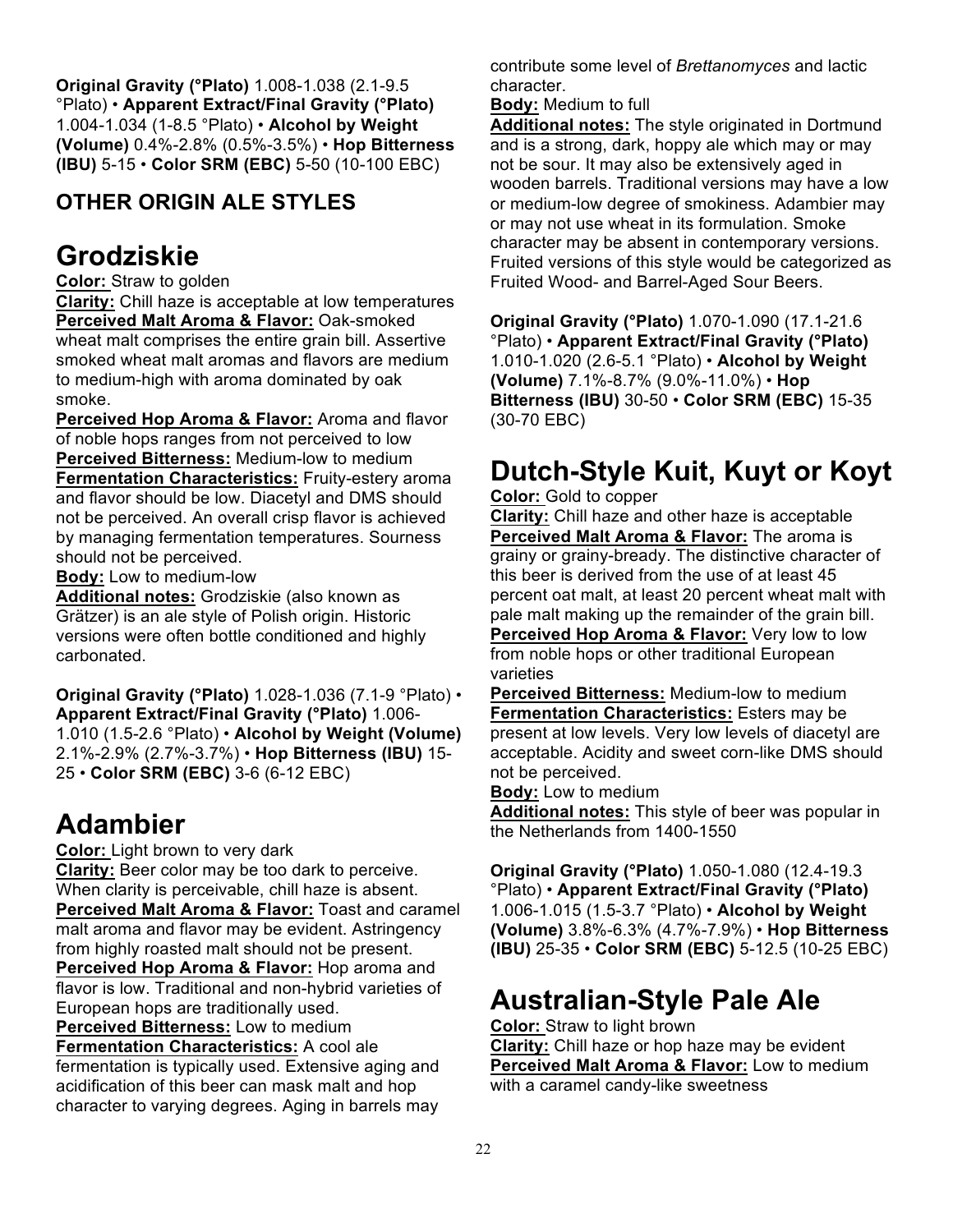**Perceived Hop Aroma & Flavor:** Low to mediumhigh and suggestive of tropical fruits such as mango, passion fruit and others.

**Perceived Bitterness:** Low to medium **Fermentation Characteristics:** Fruity-estery aroma should be present. Diacetyl, if present, should be very low. DMS should not be present. **Body:** Low to medium

**Original Gravity (°Plato)** 1.040-1.052 (10-12.5 °Plato) • **Apparent Extract/Final Gravity (°Plato)** 1.004-1.008 (1-2 °Plato) • **Alcohol by Weight (Volume)** 3.3%-4.9% (4.2%-6.2%) • **Hop Bitterness (IBU)** 20-45 • **Color SRM (EBC)** 3-14 (6-28 EBC)

# **International-Style Pale Ale**

**Color:** Gold to light brown

**Clarity:** Chill haze is acceptable at low temperatures **Perceived Malt Aroma & Flavor:** Very low to medium malt flavor and aroma should be present. Low caramel malt aroma and flavor may be present. **Perceived Hop Aroma & Flavor:** Hop aroma is absent to high. Hop flavor is very low to high. Hop character can vary widely depending on variety and origin of hops used.

**Perceived Bitterness:** Medium to high **Fermentation Characteristics:** Fruity-estery flavor and aroma can be low to high. Diacetyl should be absent or present at very low levels. DMS should not be present.

**Body:** Low to medium

**Original Gravity (°Plato)** 1.040-1.060 (10-14.7 °Plato) • **Apparent Extract/Final Gravity (°Plato)** 1.006-1.014 (1.5-3.6 °Plato) • **Alcohol by Weight (Volume)** 3.5%-5.2% (4.4%-6.6%) • **Hop Bitterness (IBU)** 20-42 • **Color SRM (EBC)** 5-14 (10-28 EBC)

# **Contemporary Gose**

**Color:** Straw to medium amber, and can take on the color of added fruits or other ingredients. **Clarity:** Cloudy/hazy with suspended yeast **Perceived Malt Aroma & Flavor:** Malt aroma and flavor is not perceived to very low

**Perceived Hop Aroma & Flavor:** Not perceived **Perceived Bitterness:** Not perceived

**Fermentation Characteristics:** Horsey, leathery or earthy aromas contributed by *Brettanomyces* yeasts may be evident but at low levels as these beers do not undergo prolonged aging. Contemporary Gose may be fermented with pure beer yeast strains, or with yeast mixed with bacteria. Alternatively, they may be spontaneously fermented. Low to medium

lactic acid character is evident in all examples expressed as a sharp, refreshing sourness. **Body:** Low to medium-low

**Additional notes:** These beers typically contain malted barley and unmalted wheat, with some traditional examples containing oats. Contemporary examples may also contain other grains. A wide variety of herbal, spice, floral or fruity flavors, not found in traditional Leipzig-Style Goses, can be present. Salt (table salt) and coriander additions are traditional in low amounts, and may or may not be present in Contemporary Gose.

*When using these guidelines as the basis for evaluating entries at competitions, brewers may be asked to provide supplemental information about entries in this category to allow for accurate evaluation of diverse entries. Such information might include any herbs, spices, fruit or other added ingredients, and/or information about the brewing process.*

**Original Gravity (°Plato)** 1.036-1.056 (9-13.8 °Plato) • **Apparent Extract/Final Gravity (°Plato)** 1.008- 1.012 (2.1-3.1 °Plato) • **Alcohol by Weight (Volume)** 3.5%-4.3% (4.4%-5.4%) • **Hop Bitterness (IBU)** 10- 15 • **Color SRM (EBC)** 3-9 (6-18 EBC)

# **Specialty Saison**

**Color:** Pale to dark brown

**Clarity:** Chill haze or slight yeast haze is acceptable **Perceived Malt Aroma & Flavor:** Typically low to medium-low, but may vary in beers made with specialty malts.

**Perceived Hop Aroma & Flavor:** low to medium **Perceived Bitterness:** Medium to medium-high **Fermentation Characteristics:** Fruity-estery aromas are medium to high. Diacetyl character should not be perceived. Complex alcohols, herbs, spices, low *Brettanomyces* attributes including slightly acidic, fruity, horsey, goaty and leather-like, as well as clovey and smoky phenolics may be present. Herb and/or spice flavors, including notes of black pepper, may be evident. Fruitiness from fermentation is generally perceptible. A low level of sour acidic flavor is acceptable when in balance with other components. These beers are often bottle conditioned and display some yeast character and high carbonation.

**Body:** Low to medium

**Additional notes:** Contemporary Specialty Saison represent a very wide family of specialty beers. Ingredients including spices, herbs, flowers, fruits, vegetables, fermentable sugars and carbohydrates, special yeasts of all types, wood aging, etc. may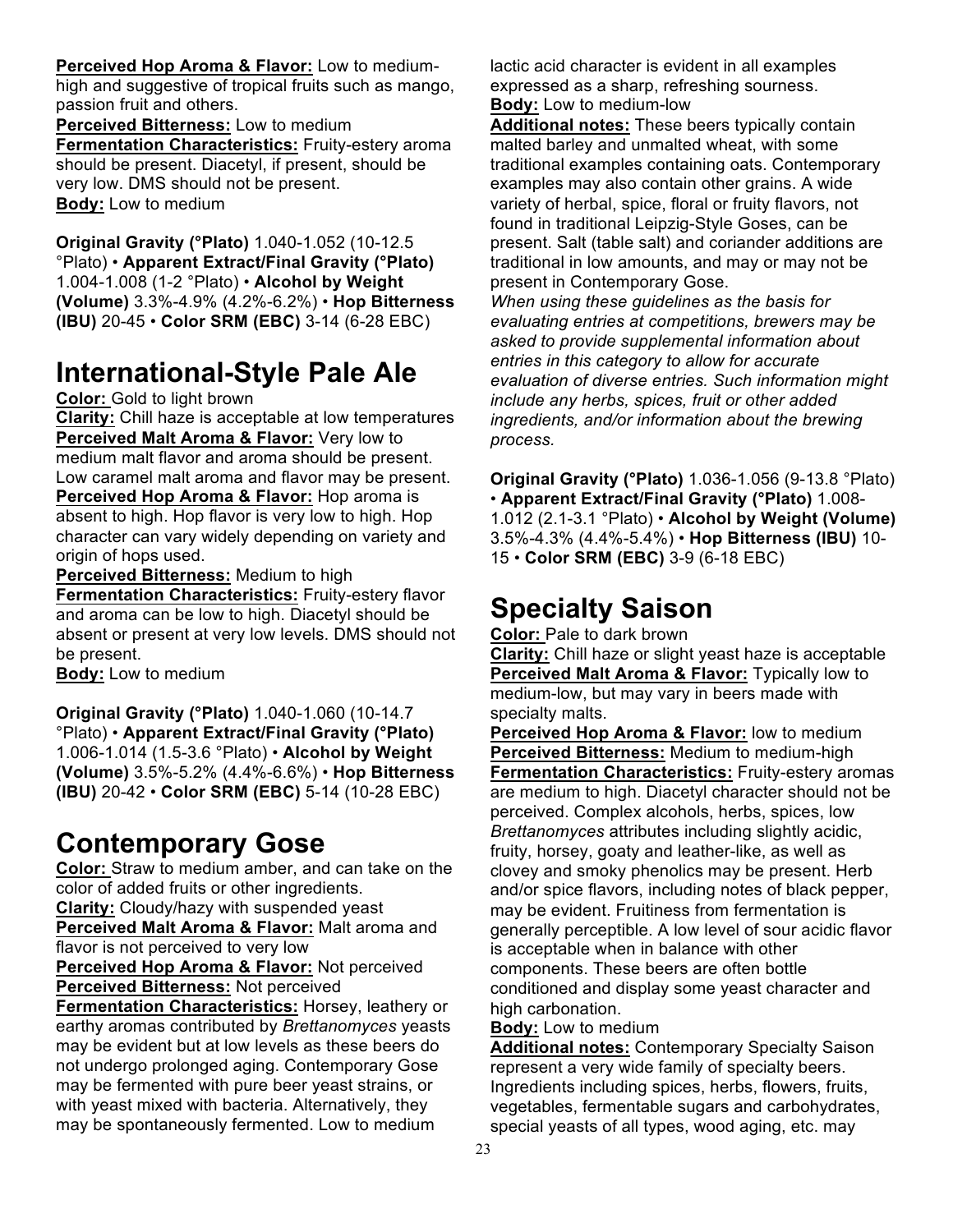contribute unique attributes to these beers. Earthy, cellar-like and/or musty aromas are acceptable. Color, body, malt character, esters, alcohol level and hop character should harmonize with attributes from special ingredients.

*When using these guidelines as the basis for evaluating entries at competitions, brewers may be asked to provide supplemental information about entries in this category to allow for accurate evaluation of diverse entries. Such information might include the underlying beer style upon which the entry is based, or other information unique to the entry such as ingredients such as malts and grains, hop varieties, microflora, fruit, spices, or other ingredients, etc. or processing which influence perceived sensory outcomes.*

**Original Gravity (°Plato)** 1.040-1.080 (10-19.3 °Plato) • **Apparent Extract/Final Gravity (°Plato)** 1.010-1.014 (2.5-3.5 °Plato) • **Alcohol by Weight (Volume)** 3.5%-6.6% (4.4%-8.4%) • **Hop Bitterness (IBU)** 20-40 • **Color SRM (EBC)** 4-20 (8-40 EBC)

# **Finnish-Style Sahti**

**Color:** Pale to copper

**Clarity:** Chill haze, yeast haze and general turbidity is acceptable.

**Perceived Malt Aroma & Flavor:** Malt aroma is medium-low to medium. Malt flavor is medium to high with malt sweetness evident.

**Perceived Hop Aroma & Flavor:** Not present to very low

**Perceived Bitterness:** Very low

**Fermentation Characteristics:** These beers can vary significantly in character. Fruity-estery and yeasty aromas are medium to high. Diacetyl should not be perceived. Bread/bakers' yeast is traditionally used for fermentation and may produce flavors and aromas of complex alcohols, clove-like phenols and banana fruitiness.

**Body:** Medium to full

**Additional notes:** Juniper aroma and flavor should be evident due to the use of juniper boughs/branches and berries in the brewing process

**Original Gravity (°Plato)** 1.060-1.090 (14.7-21.6 °Plato) • **Apparent Extract/Final Gravity (°Plato)** 1.016-1.040 (4-10 °Plato) • **Alcohol by Weight (Volume)** 5.6%-6.8% (7%-8.5%) • **Hop Bitterness (IBU)** 3-16 • **Color SRM (EBC)** 4-12 (8-24 EBC)

# **Swedish-Style Gotlandsdricke**

**Color:** Pale to copper

**Clarity:** Chill haze or yeast haze is acceptable **Perceived Malt Aroma & Flavor:** Malt aroma and flavor is medium-low to medium. Birchwood smoke character, derived from the malting process, should be present.

**Perceived Hop Aroma & Flavor:** Not present to very low

**Perceived Bitterness:** Very low to medium-low **Fermentation Characteristics:** Bread/bakers' yeast is traditionally used for fermentation and contributes to unique character of these beers. Fruity-estery and yeasty aromas are medium to high. Diacetyl should not be perceived.

**Body:** Medium to full

**Additional notes:** Juniper aroma and flavor should be evident due to the use of juniper boughs/branches and berries in the brewing process. These beers are characterized by juniper and birchwood smoked malt.

**Original Gravity (°Plato)** 1.040-1.050 (10-12.4 °Plato) • **Apparent Extract/Final Gravity (°Plato)** 1.010-1.014 (2.5-3.5 °Plato) • **Alcohol by Weight (Volume)** 4.4%-5.2% (5.5%-6.5%) • **Hop Bitterness (IBU)** 15-25 • **Color SRM (EBC)** 4-12 (8-24 EBC)

# **Breslau-Style Pale Schöps**

**Color:** Straw to light amber

**Clarity:** Chill haze is acceptable at low temperatures **Perceived Malt Aroma & Flavor:** Malt sweetness is medium to medium-high. A high proportion of pale wheat malt (as much as 80 percent) is used to brew these beers as well as Pilsener and other pale specialty malts. They may have a bready, aromatic biscuit malt aroma, but should not display caramel character.

**Perceived Hop Aroma & Flavor:** Very low **Perceived Bitterness:** Medium-low to medium **Fermentation Characteristics:** Fruity-estery aromas may be evident as these beers are fermented with ale yeast as opposed to wheat beer yeast. Fruityestery flavors may be present. Diacetyl and phenolic aromas and flavors should not be perceived.

**Body:** Full

**Additional notes:** Traditional German wheat beer yeast is not used in this style of beer

**Original Gravity (°Plato)** 1.067-1.072 (16.5-17.5 °Plato) • **Apparent Extract/Final Gravity (°Plato)** 1.016-1.024 (4.5-6.1 °Plato) • **Alcohol by Weight (Volume)** 4.8%-5.6% (6.0%-7.0%) • **Hop Bitterness (IBU)** 20-30 • **Color SRM (EBC)** 2-8+ (4-16+ EBC)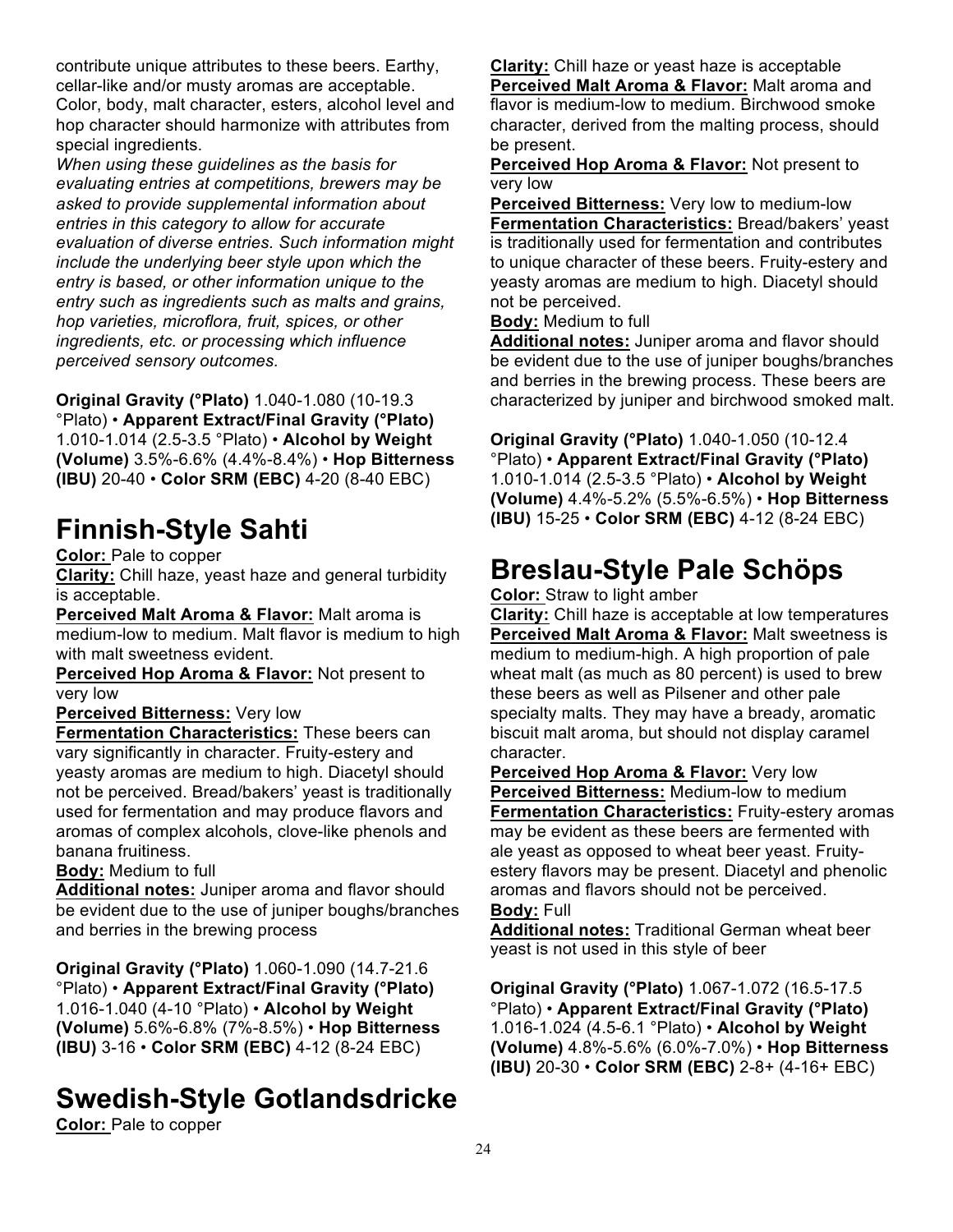# **Breslau-Style Dark Schöps**

**Color:** Dark brown to black

**Clarity:** Beer color may be too dark to perceive. When clarity is perceivable, chill haze is acceptable at low temperatures.

**Perceived Malt Aroma & Flavor:** Malt sweetness is medium to medium-high. Roast malt bitterness may be evident at low levels. A high proportion of dark wheat malt (as much as 80%) is used to brew these beers as along with other specialty toasted and dark specialty malts. They have a pronounced malt character with aromas of toasted or nutty malt, but lack caramel character.

#### **Perceived Hop Aroma & Flavor:** Very low **Perceived Bitterness:** Low

**Fermentation Characteristics:** Fruity-estery aromas and flavors may be evident as these beers are fermented with ale yeast, but not with traditional wheat beer yeast. Diacetyl and phenolic aromas and flavors should not be perceived.

**Body:** Full

**Original Gravity (°Plato)** 1.067-1.072 (16.5-17.5 °Plato) • **Apparent Extract/Final Gravity (°Plato)** 1.016-1.024 (4.5-6.1 °Plato) • **Alcohol by Weight (Volume)** 4.8%-5.6% (6.0%-7.0%) • **Hop Bitterness (IBU)** 20-30 • **Color SRM (EBC)** 25-40+ (50-80+ EBC)

# **LAGER STYLES**

**EUROPEAN-GERMANIC ORIGIN LAGER STYLES**

# **German-Style Pilsener**

**Color:** Straw to pale

**Clarity:** There should be no chill haze. **Perceived Malt Aroma & Flavor:** A malty sweet aroma and flavor should be present.

**Perceived Hop Aroma & Flavor:** Hop aroma and flavor is moderate and pronounced, derived from late hopping (not dry hopping) with noble-type hops. **Perceived Bitterness:** Medium to high

**Fermentation Characteristics:** Very low levels of DMS aroma and flavor, usually below most people's thresholds, may be detectable by trained or sensitive palates. Other fermentation or hop-derived sulfur aromas and flavors may be perceived at low levels. Fruity-estery aromas and flavors should not be perceived. These are well attenuated beers. **Body:** Medium-light

**Additional notes:** The head should be dense, pure white and persistent.

**Original Gravity (°Plato)** 1.044-1.055 (11-13.6 °Plato) • **Apparent Extract/Final Gravity (°Plato)** 1.006-1.012 (1.5-3.1 °Plato) • **Alcohol by Weight (Volume)** 3.6%-4.2% (4.6%-5.3%) • **Hop Bitterness (IBU)** 25-40 • **Color SRM (EBC)** 3-4 (6-8 EBC)

# **Bohemian-Style Pilsener**

**Color:** Straw to gold

**Clarity:** There should be no chill haze.

**Perceived Malt Aroma & Flavor:** A slightly sweet and toasted, biscuity, bready malt aroma and flavor is evident.

**Perceived Hop Aroma & Flavor:** Low to mediumlow, derived from noble-type hops.

**Perceived Bitterness:** Medium

**Fermentation Characteristics:** Very low levels of diacetyl and DMS character, if perceived, are characteristic of this style and may accent malt character. Low levels of fermented malt-derived sulfur compounds may be evident.

**Body:** Medium

**Additional notes:** The head should be dense.

**Original Gravity (°Plato)** 1.044-1.056 (11-13.8 °Plato) • **Apparent Extract/Final Gravity (°Plato)** 1.014-1.018 (3.6-4.5 °Plato) • **Alcohol by Weight (Volume)** 3.2%-4.0% (4.1%-5.1%) • **Hop Bitterness (IBU)** 30-45 • **Color SRM (EBC)** 3-6 (6-12 EBC)

# **Münchner-Style Helles**

**Color:** Pale to golden

**Clarity:** There should be no chill haze **Perceived Malt Aroma & Flavor:** Malt aroma and

flavor are pronounced. Low levels of yeast-produced sulfur aromas and flavors may be present. Malt character is sometimes bready and suggestive of lightly toasted malted barley. There should be no caramel character.

**Perceived Hop Aroma & Flavor:** Hop aroma is not perceived to low. Hop flavor is very low to low, derived from noble-type hops.

**Perceived Bitterness:** Low, derived from European noble-type hops.

**Fermentation Characteristics:** Fruity-estery aromas and flavors should not be perceived. Diacetyl should not be perceived. **Body:** Medium

**Original Gravity (°Plato)** 1.044-1.050 (11-12.4 °Plato) • **Apparent Extract/Final Gravity (°Plato)**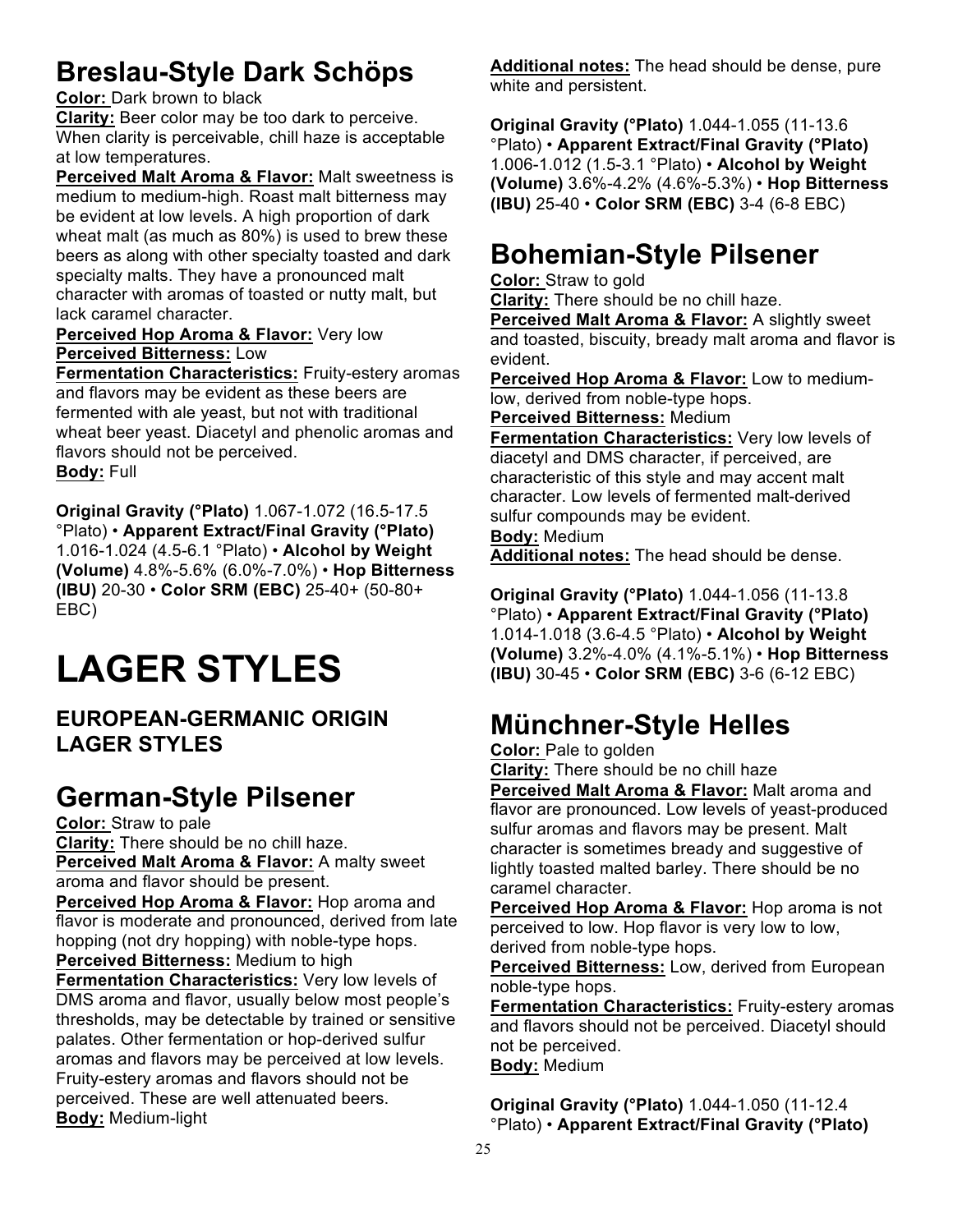1.008-1.012 (2.1-3.1 °Plato) • **Alcohol by Weight (Volume)** 3.8%-4.4% (4.8%-5.6%) • **Hop Bitterness (IBU)** 18-25 • **Color SRM (EBC)** 4-5.5 (8-11 EBC)

# **Dortmunder/European-Style Export**

**Color:** Straw to deep golden **Clarity:** Chill haze should not be present **Perceived Malt Aroma & Flavor:** Sweet malt character should be low and should not be caramelly **Perceived Hop Aroma & Flavor:** Very low to low, derived from noble-type hops.

**Perceived Bitterness:** Medium

**Fermentation Characteristics:** Fruity-estery flavors and aromas should not be perceived. Diacetyl should not be perceived.

**Body:** Medium

**Original Gravity (°Plato)** 1.048-1.056 (11.9-13.8 °Plato) • **Apparent Extract/Final Gravity (°Plato)** 1.010-1.014 (2.6-3.6 °Plato) • **Alcohol by Weight (Volume)** 4.0%-4.8% (5.1%-6.1%) • **Hop Bitterness (IBU)** 23-29 • **Color SRM (EBC)** 3-6 (6-12 EBC)

### **Vienna-Style Lager**

**Color:** Copper to reddish-brown **Clarity:** Chill haze should not be present **Perceived Malt Aroma & Flavor:** Characterized by malty aroma and light malt sweetness, which should have a lightly toasted malt character.

**Perceived Hop Aroma & Flavor:** Very low to low, derived from noble-type hops.

**Perceived Bitterness:** Low to medium-low, clean and crisp.

**Fermentation Characteristics:** DMS, diacetyl, and fruity esters should not be perceived. **Body:** Medium

**Original Gravity (°Plato)** 1.046-1.056 (11.4-13.8 °Plato) • **Apparent Extract/Final Gravity (°Plato)** 1.012-1.018 (3.1-4.6 °Plato) • **Alcohol by Weight (Volume)** 3.8%-4.3% (4.8%-5.4%) • **Hop Bitterness (IBU)** 22-28 • **Color SRM (EBC)** 10-18 (20-36 EBC)

# **German-Style Märzen**

**Color:** Pale to reddish-brown **Clarity:** Chill haze should not be present **Perceived Malt Aroma & Flavor:** Bready or biscuity malt aroma and flavor should be present. Sweet maltiness is medium-low to medium and leads to a muted clean hop bitterness. Malt flavors should be of light toast rather than strong caramel. Low level caramel character is acceptable.

**Perceived Hop Aroma & Flavor:** Hop aroma and flavor is low and of noble character

**Perceived Bitterness:** Medium-low to medium **Fermentation Characteristics:** Fruity-estery and diacetyl aromas and flavors should not be perceived **Body:** Medium

**Original Gravity (°Plato)** 1.050-1.060 (12.4-14.7 °Plato) • **Apparent Extract/Final Gravity (°Plato)** 1.012-1.020 (3.1-5.1 °Plato) • **Alcohol by Weight (Volume)** 4.0%-4.7% (5.1%-6.0%) • **Hop Bitterness (IBU)** 18-25 • **Color SRM (EBC)** 4-15 (8-30 EBC)

# **German-Style Oktoberfest/Wiesn**

**Color:** Straw to golden

**Clarity:** Chill haze should not be present **Perceived Malt Aroma & Flavor:** Sweet maltiness is

low to medium-low

**Perceived Hop Aroma & Flavor:** Very low to low **Perceived Bitterness:** Very low to low and in balance with the low sweet maltiness

**Fermentation Characteristics:** Fruity-estery and diacetyl aromas and flavors should not be perceived **Body:** Medium

**Additional notes:** Today's Oktoberfest beers are similar to Dortmunder/European-Style Export beers

**Original Gravity (°Plato)** 1.048-1.056 (11.9-13.8 °Plato) • **Apparent Extract/Final Gravity (°Plato)** 1.010-1.014 (2.6-3.6 °Plato) • **Alcohol by Weight (Volume)** 4.0%-4.8% (5.1%-6.1%) • **Hop Bitterness (IBU)** 23-29 • **Color SRM (EBC)** 3-5 (6-10 EBC)

# **Münchner-Style Dunkel**

**Color:** Light brown to brown

**Clarity:** Chill haze should not be present **Perceived Malt Aroma & Flavor:** Malt character is low to medium, with chocolate, roast, bread or biscuit aromas and flavors contributed by the use of dark Munich malt.

**Perceived Hop Aroma & Flavor:** Very low to low, derived from noble-type hops.

**Perceived Bitterness:** Medium-low to medium **Fermentation Characteristics:** Fruity-estery and diacetyl aromas and flavors should not be perceived **Body:** Low to medium-low

**Additional notes:** Dunkels do not offer an overly sweet impression, but rather a balance between malt and dark malt sweetness and hop character.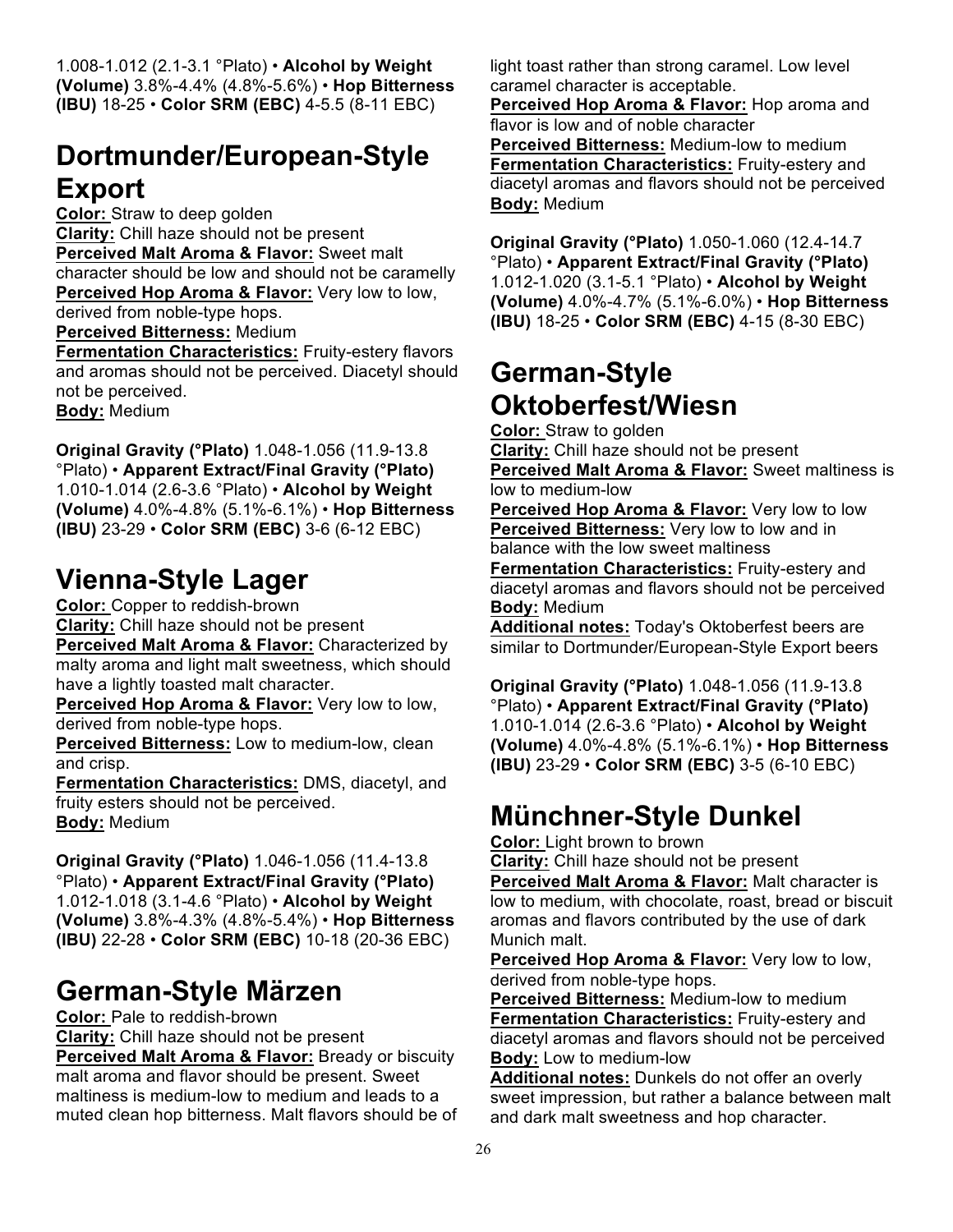**Original Gravity (°Plato)** 1.048-1.056 (11.9-13.8 °Plato) • **Apparent Extract/Final Gravity (°Plato)** 1.014-1.018 (3.6-4.6 °Plato) • **Alcohol by Weight (Volume)** 3.8%-4.2% (4.8%-5.3%) • **Hop Bitterness (IBU)** 16-25 • **Color SRM (EBC)** 15-17 (30-34 EBC)

#### **European-Style Dark Lager**

**Color:** Light brown to dark brown **Clarity:** Chill haze should not be present **Perceived Malt Aroma & Flavor:** Malt character is low to medium, with chocolate, roast, and malt aromas and flavors evident.

**Perceived Hop Aroma & Flavor:** Very low to low, derived from noble-type hops.

**Perceived Bitterness:** Medium-low to medium-high **Fermentation Characteristics:** Fruity-estery and diacetyl aromas and flavors should not be perceived. **Body:** Low to medium-low

**Additional notes:** These beers offer a fine balance of sweet maltiness and hop bitterness.

**Original Gravity (°Plato)** 1.048-1.056 (11.9-13.8 °Plato) • **Apparent Extract/Final Gravity (°Plato)** 1.014-1.018 (3.6-4.6 °Plato) • **Alcohol by Weight (Volume)** 3.8%-4.2% (4.8%-5.3%) • **Hop Bitterness (IBU)** 20-35 • **Color SRM (EBC)** 15-24 (30-48 EBC)

#### **German-Style Schwarzbier**

**Color:** Very dark brown to black, with a pale-colored head.

**Clarity:** Beer color may be too dark to perceive. When clarity is perceivable, chill haze should not be present.

**Perceived Malt Aroma & Flavor:** Medium malt aroma displays a mild roasted malt character. Malt sweetness is low to medium, and displays a mild roasted malt character without bitterness.

**Perceived Hop Aroma & Flavor:** Hop aroma and flavor is very low to low, derived from noble-type hops.

**Perceived Bitterness:** Low to medium **Fermentation Characteristics:** Fruity-estery and diacetyl aromas and flavors should not be perceived **Body:** Low to medium-low

**Original Gravity (°Plato)** 1.044-1.052 (11-12.9 °Plato) • **Apparent Extract/Final Gravity (°Plato)** 1.010-1.016 (2.6-4.1 °Plato) • **Alcohol by Weight (Volume)** 3.0%-3.9% (3.8%-4.9%) • **Hop Bitterness (IBU)** 22-30 • **Color SRM (EBC)** 25-40 (50-80 EBC)

# **German-Style Leichtbier**

**Color:** Straw to pale

**Clarity:** Chill haze should not be present **Perceived Malt Aroma & Flavor:** Low to medium **Perceived Hop Aroma & Flavor:** Low to medium **Perceived Bitterness:** Medium

**Fermentation Characteristics:** Fruity-estery and diacetyl aromas and flavors should not be perceived. Very low levels of sulfur-related compounds are acceptable.

**Body:** Very low

**Original Gravity (°Plato)** 1.026-1.034 (6.6-8.5 °Plato) • **Apparent Extract/Final Gravity (°Plato)** 1.006-1.010 (1.5-2.6 °Plato) • **Alcohol by Weight (Volume)** 2.0%-2.9% (2.5%-3.7%) • **Hop Bitterness (IBU)** 16-24 • **Color SRM (EBC)** 2-4 (4-8 EBC)

### **Bamberg-Style Helles Rauchbier**

**Color:** Light pale to golden

**Clarity:** Chill haze should not be present **Perceived Malt Aroma & Flavor:** Malt character is prominent with malt aromas suggesting lightly toasted sweet malted barley. Smoke beechwood character ranges from very low to medium. Smoky aroma should be not harshly phenolic. Sulfur may be present at low levels. There should be no caramel character. Smoke flavor may create a perception of mild sweetness.

**Perceived Hop Aroma & Flavor:** Hop aroma and flavor is very low to low, derived from noble-type hops.

**Perceived Bitterness:** Low to medium **Fermentation Characteristics:** Fruity-estery and diacetyl aromas and flavors should not be perceived **Body:** Medium

**Original Gravity (°Plato)** 1.044-1.050 (11-12.4 °Plato) • **Apparent Extract/Final Gravity (°Plato)** 1.008-1.012 (2.1-3.1 °Plato) • **Alcohol by Weight (Volume)** 3.8%-4.4% (4.8%-5.6%) • **Hop Bitterness (IBU)** 18-25 • **Color SRM (EBC)** 4-5.5 (8-11 EBC)

# **Bamberg-Style Märzen Rauchbier**

**Color:** Pale to light brown

**Clarity:** Chill haze should not be present **Perceived Malt Aroma & Flavor:** Sweet toasted malt aroma should be present. Medium-low to medium toasted malt sweetness should be present.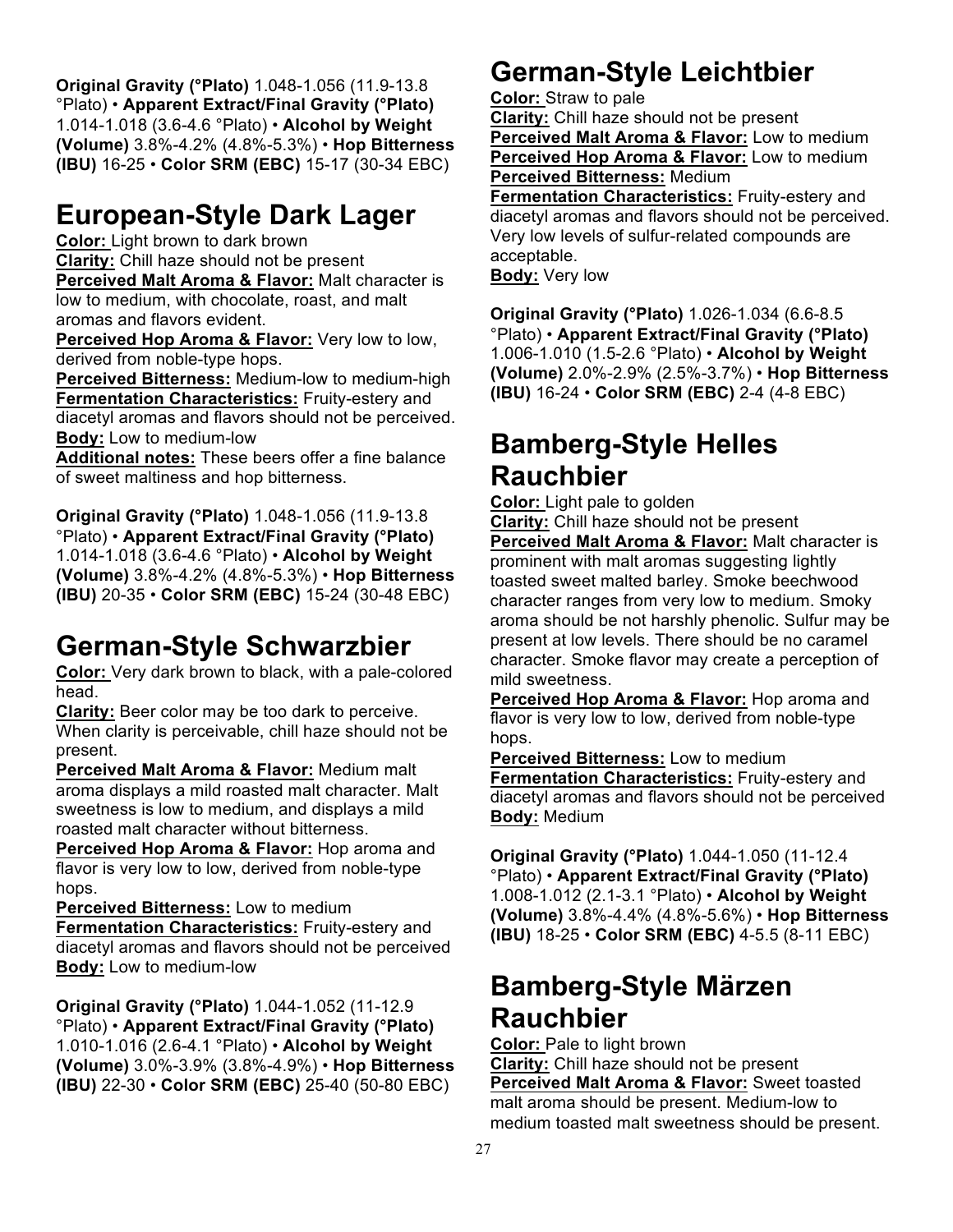Aroma and flavor of smoked beechwood ranges from very low to medium. Smoke flavors should be smooth, without harshness. Aroma should strike a balance between malt, hop and smoke.

**Perceived Hop Aroma & Flavor:** Hop aroma and flavor is very low to low, derived from noble-type hops.

**Perceived Bitterness:** Low to medium **Fermentation Characteristics:** Fruity-estery and diacetyl aroma and flavor should not be perceived **Body:** Full

**Original Gravity (°Plato)** 1.050-1.060 (12.4-14.7 °Plato) • **Apparent Extract/Final Gravity (°Plato)** 1.012-1.020 (3.1-5.1 °Plato) • **Alcohol by Weight (Volume)** 4.0%-4.7% (5.1%-6.0%) • **Hop Bitterness (IBU)** 18-25 • **Color SRM (EBC)** 4-15 (8-30 EBC)

# **Bamberg-Style Bock Rauchbier**

**Color:** Dark brown to very dark **Clarity:** Chill haze should not be present **Perceived Malt Aroma & Flavor:** Medium to medium-high malt aroma and flavor should be present with very low to medium-high beechwood smoke aromas and flavors. Smoke flavors should be smooth, without harshness. Smoke flavor may create a perception of mild sweetness.

**Perceived Hop Aroma & Flavor:** Very low **Perceived Bitterness:** Medium, increasing proportionately with starting gravity. **Fermentation Characteristics:** Fruity-estery aromas and flavors, if present, should be minimal. Diacetyl should not be perceived. **Body:** Medium to full

**Original Gravity (°Plato)** 1.066-1.074 (16.1-18 °Plato) • **Apparent Extract/Final Gravity (°Plato)** 1.018-1.024 (4.6-6.1 °Plato) • **Alcohol by Weight (Volume)** 5.0%-6.0% (6.3%-7.6%) • **Hop Bitterness (IBU)** 20-30 • **Color SRM (EBC)** 20-30 (40-60 EBC)

#### **German-Style Heller Bock/Maibock**

**Color:** Pale to light amber. The German word "helle" means light-colored, thus Heller Bock is a pale beer. **Clarity:** Chill haze should not be present **Perceived Malt Aroma & Flavor:** Light toasty and/or bready aroma and flavor is often evident. Roast or heavy toast/caramel malt aromas and flavors should not be present.

**Perceived Hop Aroma & Flavor:** Low to mediumlow, derived from noble-type hops.

**Perceived Bitterness:** Low to medium-low **Fermentation Characteristics:** Fruity-estery aromas and flavors, if present, should be low. Diacetyl should not be perceived.

**Body:** Medium to full

**Original Gravity (°Plato)** 1.066-1.074 (16.1-18 °Plato) • **Apparent Extract/Final Gravity (°Plato)** 1.012-1.020 (3.1-5.1 °Plato) • **Alcohol by Weight (Volume)** 5.0%-6.4% (6.3%-8.1%) • **Hop Bitterness (IBU)** 20-38 • **Color SRM (EBC)** 4-9 (8-18 EBC)

# **Traditional German-Style Bock**

**Color:** Dark brown to very dark **Clarity:** Chill haze should not be present

**Perceived Malt Aroma & Flavor:** Traditional Bocks are made with all malt, and have high malt character with aromas of toasted or nutty malt, but not caramel. Traditional bocks display high malt sweetness. The malt flavor profile should display a balance of sweetness and toasted or nutty malt, but not caramel.

**Perceived Hop Aroma & Flavor:** Very low **Perceived Bitterness:** Medium, increasing proportionately with starting gravity.

**Fermentation Characteristics:** Fruity-estery aromas and flavors if present, should be minimal. Diacetyl should not be perceived. **Body:** Medium to full

**Original Gravity (°Plato)** 1.066-1.074 (16.1-18 °Plato) • **Apparent Extract/Final Gravity (°Plato)** 1.018-1.024 (4.6-6.1 °Plato) • **Alcohol by Weight (Volume)** 5.0%-6.0% (6.3%-7.6%) • **Hop Bitterness (IBU)** 20-30 • **Color SRM (EBC)** 20-30 (40-60 EBC)

# **German-Style Doppelbock**

**Color:** Copper to dark brown

**Clarity:** Chill haze should not be present **Perceived Malt Aroma & Flavor:** Pronounced aromas and flavors of toasted malted barley. Some caramel and toffee character can contribute to complexity in a secondary role. Malty sweetness is pronounced but should not be cloying. There should be no astringency from roasted malts.

**Perceived Hop Aroma & Flavor:** Hop aroma is absent. Hop flavor is low.

**Perceived Bitterness:** Low

**Fermentation Characteristics:** Alcoholic strength is high. Fruity-estery flavors and aromas are commonly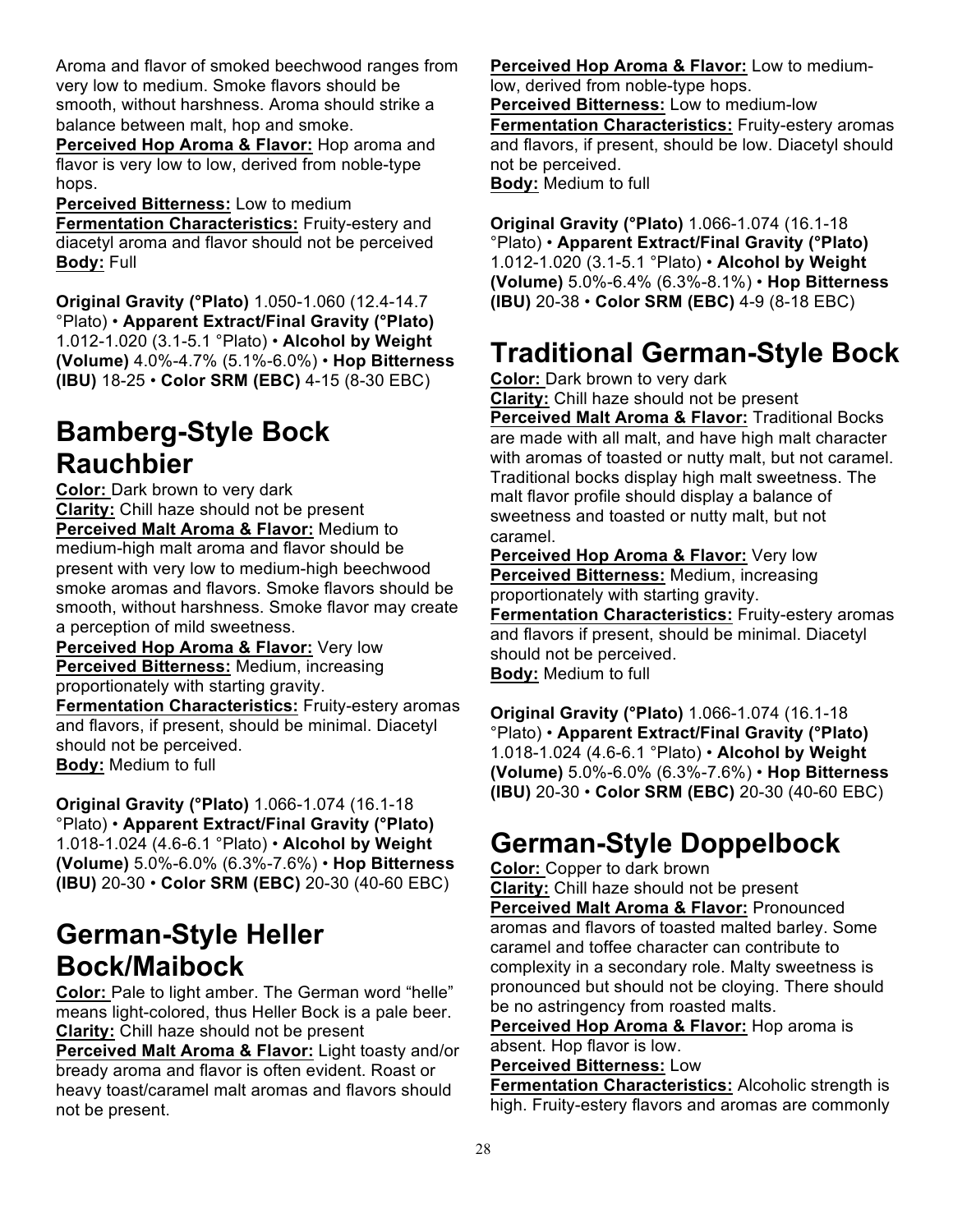perceived at low to moderate levels. Diacetyl should be absent. **Body:** Full

**Original Gravity (°Plato)** 1.074-1.080 (18-19.3 °Plato) • **Apparent Extract/Final Gravity (°Plato)** 1.014-1.020 (3.6-5.1 °Plato) • **Alcohol by Weight (Volume)** 5.2%-6.2% (6.6%-7.9%) • **Hop Bitterness (IBU)** 17-27 • **Color SRM (EBC)** 12-30 (24-60 EBC)

# **German-Style Eisbock**

**Color:** Light brown to black **Clarity:** Chill haze should not be present **Perceived Malt Aroma & Flavor:** Sweet malt character is very high

**Perceived Hop Aroma & Flavor:** Hop aroma and flavor is absent

**Perceived Bitterness:** Very low to low **Fermentation Characteristics:** Alcohol may be perceived in aroma. Fruity-estery aromas and flavors may be evident, but not overpowering. Diacetyl should be absent. Alcoholic strength is very high. **Body:** Very full

**Additional notes:** This is a stronger version of Doppelbock. Traditionally, these beers were created by freezing a Doppelbock and removing the ice, thus concentrating the alcohol.

**Original Gravity (°Plato)** 1.074-1.116 (18-27.2 °Plato) • **Apparent Extract/Final Gravity (°Plato)** N/A • **Alcohol by Weight (Volume)** 6.8%-11.3% (8.6%-14.3%) • **Hop Bitterness (IBU)** 26-33 • **Color SRM (EBC)** 15-50 (30-100 EBC)

# **Kellerbier or Zwickelbier Lager**

**Color:** Varies depending on the underlying German lager style

**Clarity:** Can be slightly hazy to moderately cloudy. A small amount of yeast haze is acceptable and traditional. These beers must be unfiltered, but may become clear with age. May exhibit poor head retention.

**Perceived Malt Aroma & Flavor:** Varies depending on the underlying German lager style

**Perceived Hop Aroma & Flavor:** Varies depending on underlying style. Dry hopped beers are acceptable.

**Perceived Bitterness:** Varies depending on underlying style

**Fermentation Characteristics:** Low to medium levels of sulfur should be apparent. Low levels of acetaldehyde or other volatiles normally scrubbed during fermentation may or may not be apparent in flavor and aroma. Subtle or low fruity-estery aromas and flavors may be apparent. Diacetyl should be absent. Kellerbier Lagers have low to medium carbonation.

**Body:** Varies depending on underlying style **Additional notes:** Kellerbier Lagers are unfiltered lagered versions of German lager beer styles such as Muenchner Helles, Dunkel, Dortmunder/Export, Bohemian Pilsener and German Pilsener. Sulfur and acetaldehyde should enhance the flavor of these beers. These unfiltered beers are packaged and served with low to moderate amounts of yeast. These beers may be filtered and dosed with yeast during packaging.

*When using these guidelines as the basis for evaluating entries at competitions, brewers may be asked to provide supplemental information about entries in this category to allow for accurate evaluation of diverse entries. Such information should include the underlying Germanic lager beer style upon which the entry is based.*

**Original Gravity (°Plato)** Varies with style • **Apparent Extract/Final Gravity (°Plato)** Varies with style • **Alcohol by Weight (Volume)** Varies with style • **Hop Bitterness (IBU)** Varies with style • **Color SRM (EBC)** Varies with style

#### **NORTH AMERICAN ORIGIN LAGER STYLES**

# **American-Style Lager**

**Color:** Straw to gold

**Clarity:** Chill haze should not be present **Perceived Malt Aroma & Flavor:** Malt sweetness is very low to low

**Perceived Hop Aroma & Flavor:** Not perceived to very low

**Perceived Bitterness:** Not perceived to very low **Fermentation Characteristics:** Light fruity-estery aroma and flavor is acceptable. Diacetyl should be absent.

**Body:** Low

**Additional notes:** Corn, rice, or other grain or sugar adjuncts are often used. American Lagers are very clean and crisp, and aggressively carbonated.

**Original Gravity (°Plato)** 1.040-1.048 (10-11.9 °Plato) • **Apparent Extract/Final Gravity (°Plato)** 1.006-1.014 (1.5-3.6 °Plato) • **Alcohol by Weight (Volume)** 3.2%-4.0% (4.1%-5.1%) • **Hop Bitterness (IBU)** 5-15 • **Color SRM (EBC)** 2-6 (4-12 EBC)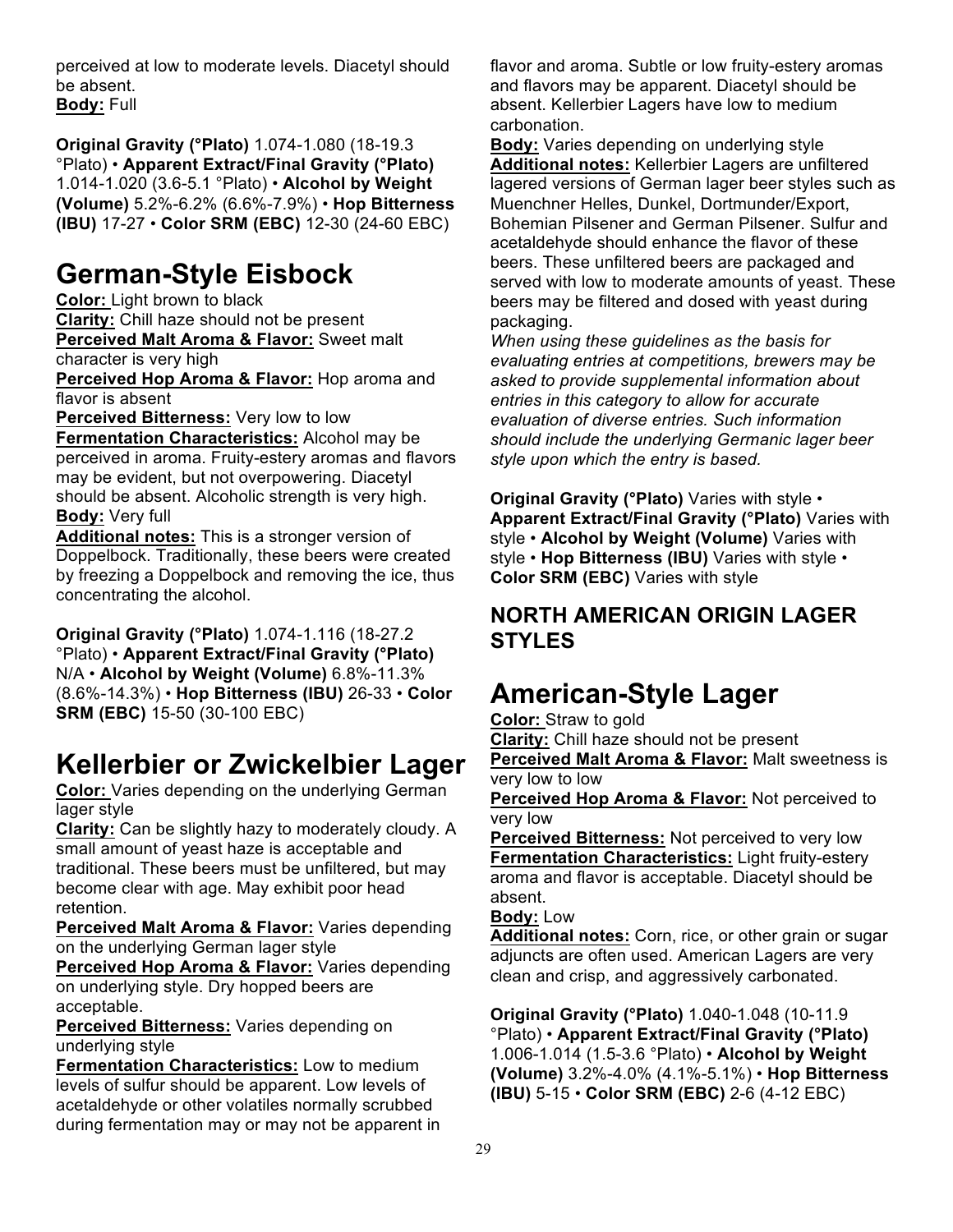# **American-Style Light Lager**

**Color:** Very light to pale

**Clarity:** Chill haze should not be present **Perceived Malt Aroma & Flavor:** Very low **Perceived Hop Aroma & Flavor:** Absent to very low **Perceived Bitterness:** Absent to very low **Fermentation Characteristics:** Low fruity-estery aromas and flavors are acceptable. Diacetyl should be absent. Corn, rice, or other grain or sugar adjuncts are often used. These beers are characterized by an extremely high degree of attenuation. Final gravity is often less than 1.000 (0 ºPlato).

#### **Body:** Low with dry mouthfeel

**Additional notes:** These beers are high in carbonation. Flavor attributes typical of beer are usually very low when present. Calories should not exceed 125 per 12-ounce serving. Low carb beers should have a maximum carbohydrate level of 3.0 gm per 12 oz. (356 ml).

**Original Gravity (°Plato)** 1.024-1.040 (6.1-10 °Plato) • **Apparent Extract/Final Gravity (°Plato)** 0.992- 1.008 (minus 2.1-2.1 °Plato) • **Alcohol by Weight (Volume)** 2.8%-3.5% (3.5%-4.4%) • **Hop Bitterness (IBU)** 4-10 • **Color SRM (EBC)** 1.5-4 (3-8 EBC)

#### **American-Style Amber Light Lager**

**Color:** Pale to medium amber. The word "Light" refers to light body and reduced calories rather than color.

**Clarity:** Chill haze should not be present **Perceived Malt Aroma & Flavor:** Malt sweetness is very low but evident

**Perceived Hop Aroma & Flavor:** Absent to low **Perceived Bitterness:** Very low to low

**Fermentation Characteristics:** Low fruity-estery aromas and flavors are acceptable. Diacetyl should be absent. Corn, rice, or other grain or sugar adjuncts may be used but all-malt formulations are also made.

**Body:** Low to medium-low

**Additional notes:** Calories should not exceed 125 per 12-ounce serving. These beers are high in carbonation.

**Original Gravity (°Plato)** 1.024-1.040 (6.1-10 °Plato) • **Apparent Extract/Final Gravity (°Plato)** 1.002-

1.008 (0.5-2.1 °Plato) • **Alcohol by Weight (Volume)** 2.8%-3.5% (3.5%-4.4%) • **Hop Bitterness (IBU)** 8-15 • **Color SRM (EBC)** 4-12 (8-24 EBC)

# **American-Style Pilsener**

**Color:** Straw to gold **Clarity:** Chill haze should not be present **Perceived Malt Aroma & Flavor:** Medium-low to medium

**Perceived Hop Aroma & Flavor:** Hop aroma and flavor is medium to high, traditionally derived from noble-type hops, but aromas can also be from various American hop varieties.

**Perceived Bitterness:** Medium to high **Fermentation Characteristics:** DMS, fruity-estery and diacetyl aromas and flavors should be absent. **Body:** Medium-low to medium

**Additional notes:** Up to 25% corn and/or rice in the grist should be used. This style represents the classic and unique pre-Prohibition American-Style Pilsener. *When using these guidelines as the basis for evaluating entries at competitions, organizers may wish to subcategorize this category into rice and corn subcategories.*

**Original Gravity (°Plato)** 1.045-1.060 (11.2-14.7 °Plato) • **Apparent Extract/Final Gravity (°Plato)** 1.012-1.018 (3.1-4.6 °Plato) • **Alcohol by Weight (Volume)** 3.9%-4.7% (4.9%-6.0%) • **Hop Bitterness (IBU)** 25-40 • **Color SRM (EBC)** 3-6 (6-12 EBC)

# **American-Style Ice Lager**

**Color:** Very pale to golden **Clarity:** Chill haze should not be present **Perceived Malt Aroma & Flavor:** Low malt sweetness is present **Perceived Hop Aroma & Flavor:** Low

**Perceived Bitterness:** Low

**Fermentation Characteristics:** Fruity-estery and diacetyl aromas and flavors should not be perceived **Body:** Low to medium

**Additional notes:** This style is slightly higher in alcohol than most other light-colored American-Style lagers. It has few or no adjuncts. Typically, these beers are chilled before filtration so that ice crystals (which may or may not be removed) are formed. This process can contribute to a higher alcohol content (up to 0.5% more).

*When using these guidelines as the basis for evaluating entries at competitions, organizers may wish to subcategorize this category into rice and corn subcategories.*

**Original Gravity (°Plato)** 1.040-1.060 (10-14.7 °Plato) • **Apparent Extract/Final Gravity (°Plato)** 1.006-1.014 (1.5-3.6 °Plato) • **Alcohol by Weight**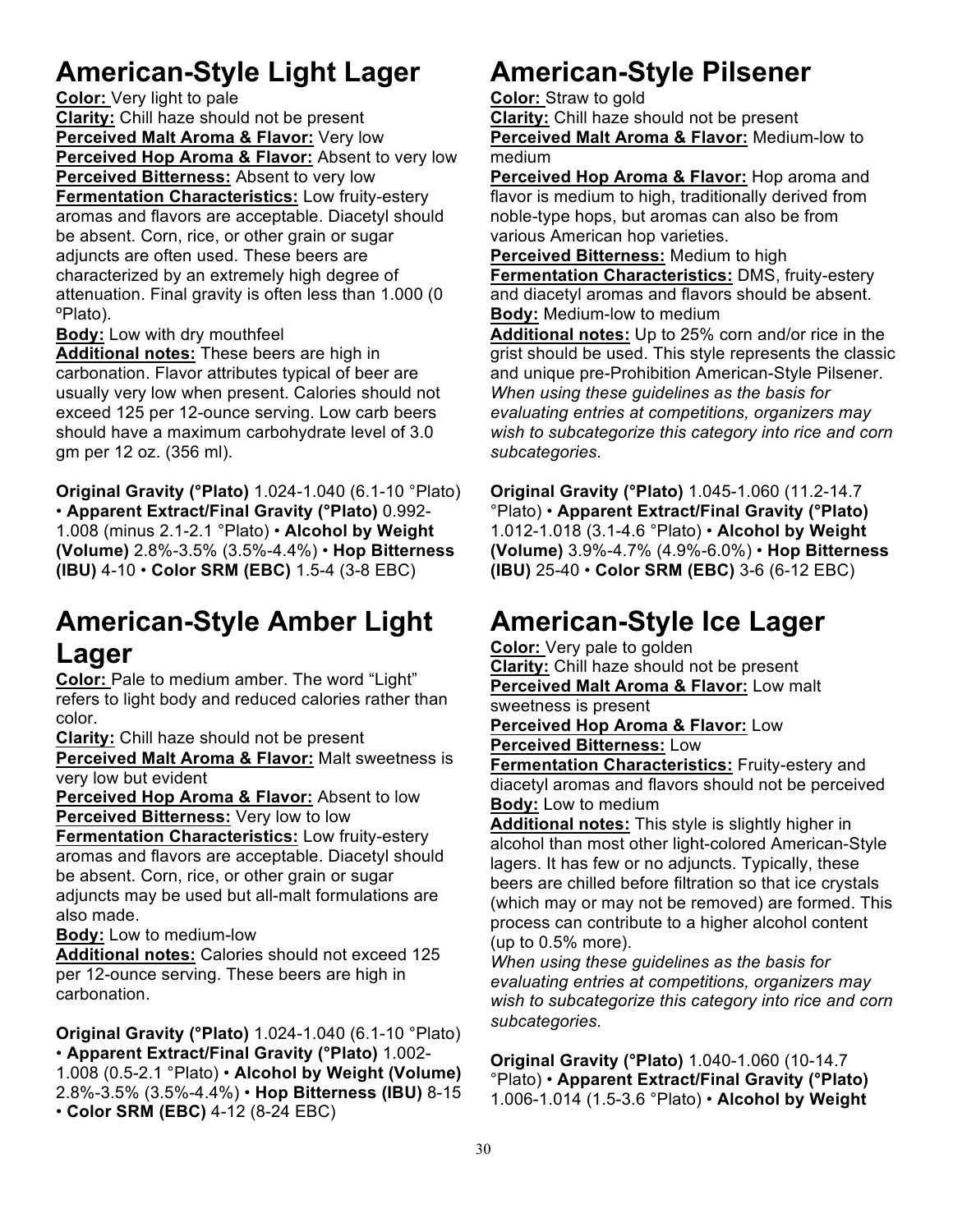**(Volume)** 3.8%-5.0% (4.8%-6.3%) • **Hop Bitterness (IBU)** 7-20 • **Color SRM (EBC)** 2-8 (4-16 EBC)

# **American-Style Malt Liquor**

**Color:** Straw to gold **Clarity:** Chill haze should not be present **Perceived Malt Aroma & Flavor:** Some malt sweetness is perceived **Perceived Hop Aroma & Flavor:** Not perceived

**Perceived Bitterness:** Very low

**Fermentation Characteristics:** Fruity-estery and complex alcohol aromas and flavors are acceptable at low levels. Alcohol should not be solvent-like. Diacetyl should not be perceived.

**Body:** Low to medium-low

**Additional notes:** Beers of this style are varied in character. Some malt liquors are only slightly stronger than American lagers, while others approach bock strength.

**Original Gravity (°Plato)** 1.050-1.060 (12.4-14.7 °Plato) • **Apparent Extract/Final Gravity (°Plato)** 1.004-1.010 (1-2.6 °Plato) • **Alcohol by Weight (Volume)** 5.0%-6.0% (6.3%-7.6%) • **Hop Bitterness (IBU)** 12-23 • **Color SRM (EBC)** 2-5 (4-10 EBC)

# **American-Style Amber Lager**

**Color:** Gold to copper

**Clarity:** Chill haze should not be present **Perceived Malt Aroma & Flavor:** Low to mediumlow caramel or toasted malt aromas and flavors should be present

**Perceived Hop Aroma & Flavor:** Very low to medium-high

**Perceived Bitterness:** Very low to medium-high **Fermentation Characteristics:** Fruity-estery and diacetyl aromas and flavors should be absent **Body:** Medium

**Original Gravity (°Plato)** 1.042-1.056 (10.5-13.8 °Plato) • **Apparent Extract/Final Gravity (°Plato)** 1.010-1.018 (2.6-4.6 °Plato) • **Alcohol by Weight (Volume)** 3.8%-4.3% (4.8%-5.4%) • **Hop Bitterness (IBU)** 18-30 • **Color SRM (EBC)** 6-14 (12-28 EBC)

# **American-Style Märzen/Oktoberfest**

**Color:** Pale to reddish brown **Clarity:** Chill haze should not be present **Perceived Malt Aroma & Flavor:** Malt aroma and flavor should express a light toasted character.

Bready or biscuity malt aroma and flavor is acceptable. A low level of caramel character is acceptable. Sweet maltiness should be present. **Perceived Hop Aroma & Flavor:** Low to mediumlow

**Perceived Bitterness:** Medium-low to medium **Fermentation Characteristics:** Fruity-estery and diacetyl aromas and flavors should not be perceived **Body:** Medium

**Additional notes:** The American version of this classic German beer is distinguished by a more pronounced hop character

**Original Gravity (°Plato)** 1.050-1.060 (12.4-14.7 °Plato) • **Apparent Extract/Final Gravity (°Plato)** 1.012-1.020 (3.1-5.1 °Plato) • **Alcohol by Weight (Volume)** 4.0%-4.7% (5.1%-6.0%) • **Hop Bitterness (IBU)** 20-30 • **Color SRM (EBC)** 4-15 (8-30 EBC)

# **American-Style Dark Lager**

**Color:** Light brown to very dark **Clarity:** Chill haze should not be present **Perceived Malt Aroma & Flavor:** Low malt aroma and flavor may include low levels of caramel **Perceived Hop Aroma & Flavor:** Very low to low **Perceived Bitterness:** Very low to low, and dissipates quickly.

**Fermentation Characteristics:** Carbonation is high. Fruity-estery, DMS and diacetyl aromas and flavors should not be perceived. **Body:** Light

**Original Gravity (°Plato)** 1.040-1.050 (10-12.4 °Plato) • **Apparent Extract/Final Gravity (°Plato)** 1.008-1.012 (2.1-3.1 °Plato) • **Alcohol by Weight (Volume)** 3.2%-4.4% (4.1%-5.6%) • **Hop Bitterness (IBU)** 14-24 • **Color SRM (EBC)** 14-25 (28-50 EBC)

#### **OTHER ORIGIN LAGER STYLES**

# **Baltic-Style Porter**

**Color:** Very deep ruby/garnet to black **Clarity:** Often opaque. When clarity is perceivable, chill haze should not be present.

**Perceived Malt Aroma & Flavor:** Malt sweetness is medium-low to medium-high. Distinctive malt aromas and flavors of caramelized sugars, dark sugars and licorice along with chocolate character of roasted malts are present. Roasted dark malts may contribute coffee character but there should be no bitter or astringent flavors. Debittered roast malts are best used for this style.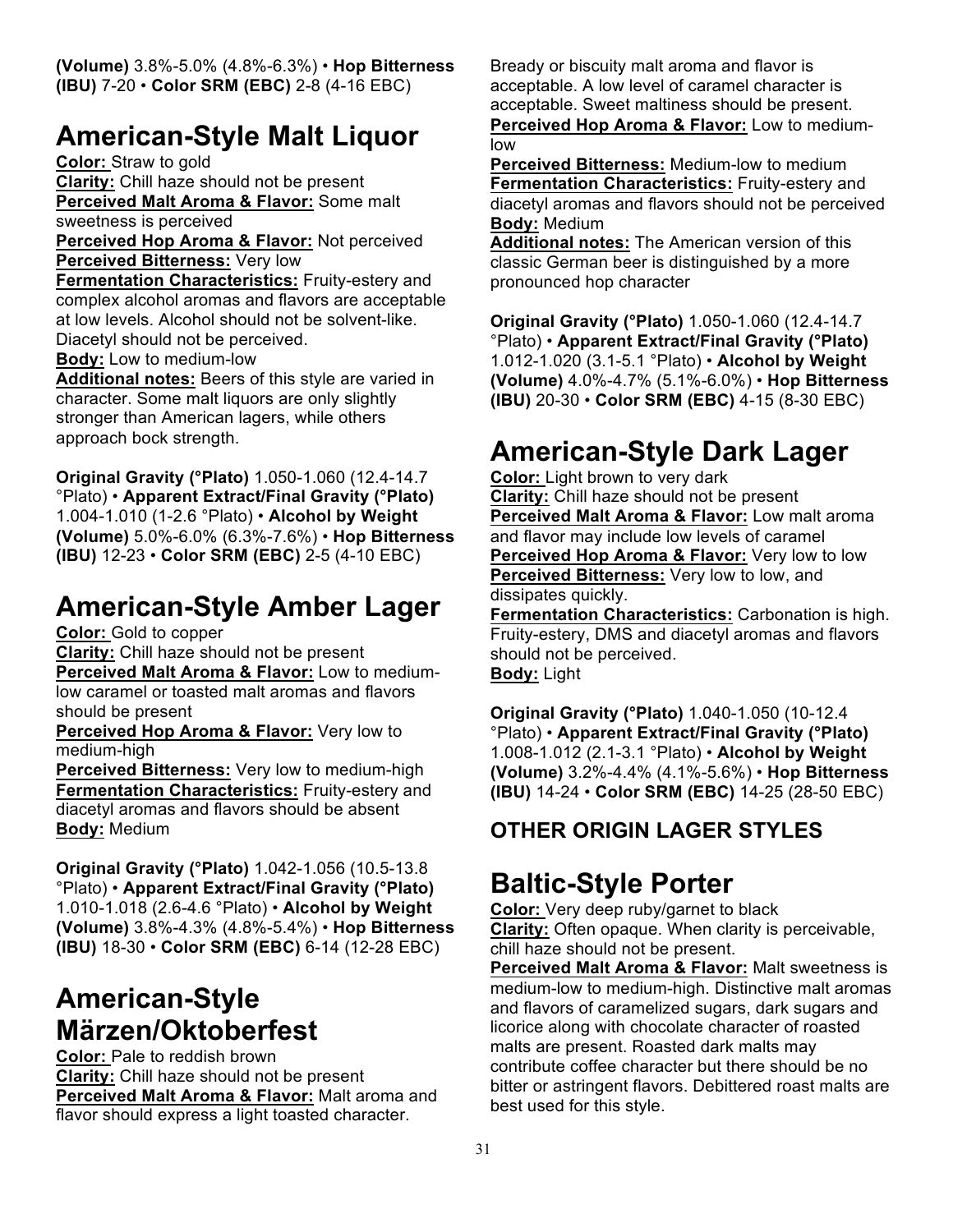**Perceived Hop Aroma & Flavor:** Very low. Floral hop aroma can complement aromatics. **Perceived Bitterness:** Low to medium-low **Fermentation Characteristics:** Due to its alcoholic strength, there may be very low to low levels of complex alcohol aromas and flavors and/or higher levels of fruitiness suggestive of berries, grapes and plums, but not banana. Fruity-estery aromas and flavors from warm fermentation is not appropriate. Diacetyl and DMS should not be apparent.

#### **Body:** Medium to full

**Additional notes:** Baltic Porter is brewed with lager yeast and fermented and lagered cold producing a smooth beer

**Original Gravity (°Plato)** 1.072-1.092 (17.5-22 °Plato) • **Apparent Extract/Final Gravity (°Plato)** 1.016-1.022 (4.1-5.6 °Plato) • **Alcohol by Weight (Volume)** 6.0%-7.4% (7.6%-9.3%) • **Hop Bitterness (IBU)** 35-40 • **Color SRM (EBC)** 20+ (40+ EBC)

# **Australasian, Latin American or Tropical-Style Light Lager**

**Color:** Straw to gold

**Clarity:** Chill haze should not be present

**Perceived Malt Aroma & Flavor:** Malt sweetness is absent

**Perceived Hop Aroma & Flavor:** Not perceived to very low

#### **Perceived Bitterness:** Very low

**Fermentation Characteristics:** Sugar adjuncts are often used to lighten the body and flavor, sometimes contributing to very low to low fruity-estery aromas and flavors of apple/pear. Diacetyl should be absent. **Body:** Low

**Additional notes:** Sugar, corn, rice, and other cereal grains are used as adjuncts.

**Original Gravity (°Plato)** 1.038-1.046 (9.5-11.4 °Plato) • **Apparent Extract/Final Gravity (°Plato)** 1.006-1.010 (1.5-2.6 °Plato) • **Alcohol by Weight (Volume)** 3.2%-4.0% (4.1%-5.1%) • **Hop Bitterness (IBU)** 9-18 • **Color SRM (EBC)** 2-5 (4-10 EBC)

# **International-Style Pilsener**

**Color:** Straw to pale

**Clarity:** Chill haze should not be present **Perceived Malt Aroma & Flavor:** Residual malt aroma and flavor may be perceived at low levels **Perceived Hop Aroma & Flavor:** Low **Perceived Bitterness:** Low to medium

**Fermentation Characteristics:** Very low levels of DMS aroma and flavor are acceptable. Fruity-estery and diacetyl aromas and flavors should not be perceived.

**Body:** Low to medium

**Additional notes:** These beers are often brewed with rice, corn, wheat, or other grains making up part of the mash. Sugar adjuncts may be added during the wort production process.

**Original Gravity (°Plato)** 1.044-1.050 (11-12.4 °Plato) • **Apparent Extract/Final Gravity (°Plato)** 1.008-1.010 (2.1-2.6 °Plato) • **Alcohol by Weight (Volume)** 3.6%-4.2% (4.6%-5.3%) • **Hop Bitterness (IBU)** 17-30 • **Color SRM (EBC)** 3-4 (6-8 EBC)

# **HYBRID/MIXED LAGERS OR ALES**

**ALL ORIGIN HYBRID/MIXED LAGERS OR ALES**

#### **Session Beer**

**Color:** The color should mimic the classic style upon which the beer is based

**Clarity:** Appearance may vary from brilliant to hazy to cloudy and should mimic the classic style upon which the beer is based

**Perceived Malt Aroma & Flavor:** Should mimic the classic style upon which the beer is based **Perceived Hop Aroma & Flavor:** Should mimic the classic style upon which the beer is based **Perceived Bitterness:** Should mimic the classic style upon which the beer is based

**Fermentation Characteristics:** Varies with

underlying style

**Body:** Varies with underlying style

**Additional notes:** This category includes any style of beer made lower in strength than described in the classic style guidelines. These beers should exhibit lower alcohol content than the classic style.

Drinkability is key to a successful session beer. Beers exceeding 5.0% abv (4% abw) are not categorized as Session Beers. Beers which fit in another classic or traditional category should not be categorized as Session Beers.

*When using these guidelines as the basis for evaluating entries at competitions, organizers may wish to further subcategorize this category, for example, creating a Session India Pale Ale or other large subcategory(ies) as needed.*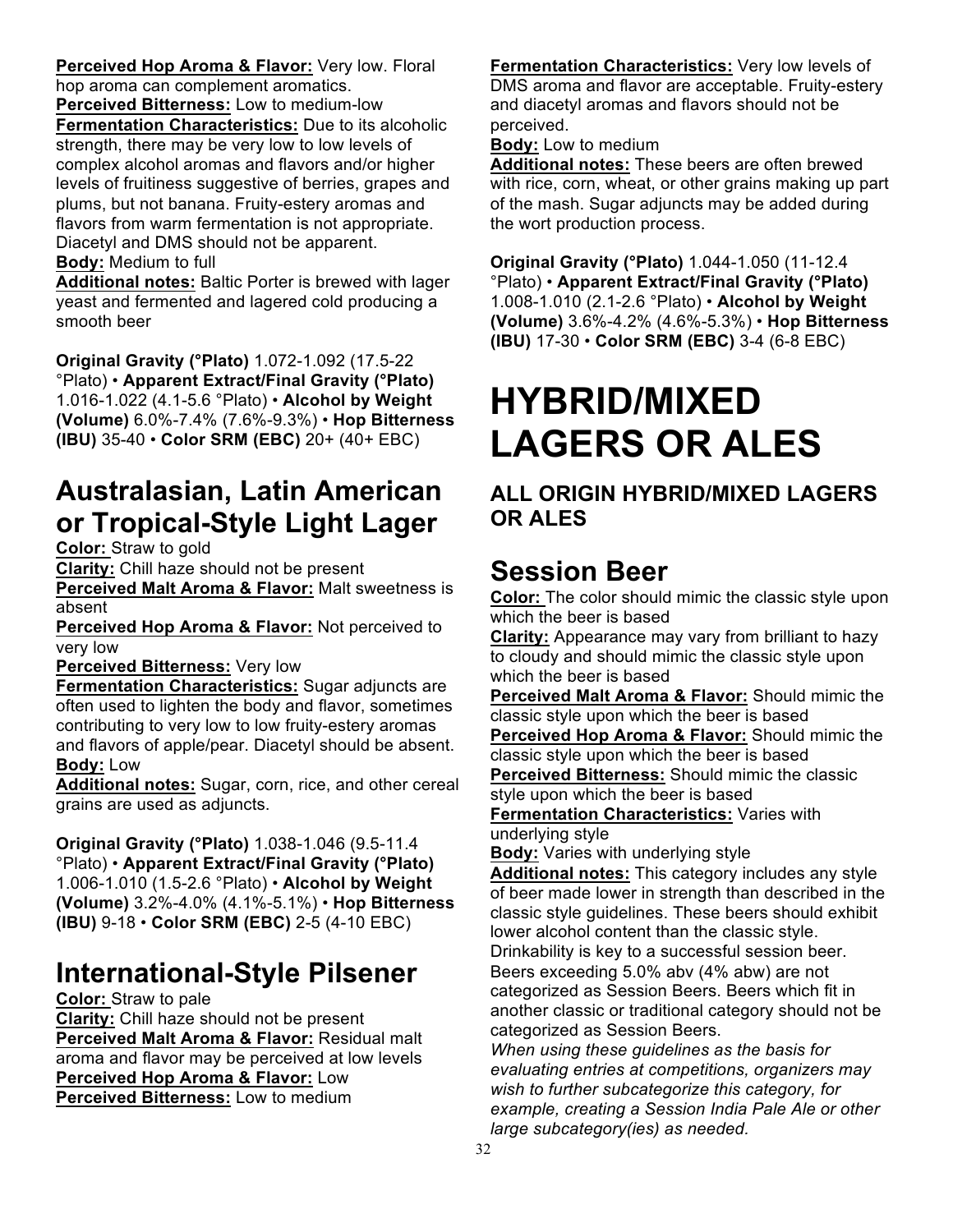**Original Gravity (°Plato)** 1.034-1.040 (8.5-10 °Plato) • **Apparent Extract/Final Gravity (°Plato)** 1.004- 1.010 (1-2.6 °Plato) • **Alcohol by Weight (Volume)** 2.8%-4.0% (3.5%-5.0%) • **Hop Bitterness (IBU)** 10- 35 • **Color SRM (EBC)** 2+ (4+ EBC)

# **American-Style Cream Ale**

**Color:** Straw to gold

**Clarity:** Chill haze should not be present **Perceived Malt Aroma & Flavor:** Medium-low to medium pale malt aroma may be present. Caramel malt aroma and flavor should be absent. The dominant flavor is of pale malt sweetness at mediumlow to medium levels. Corn or other adjuncts may be perceived at low levels.

**Perceived Hop Aroma & Flavor:** Hop aroma and flavor is very low to low or may be absent **Perceived Bitterness:** Very low to low

**Fermentation Characteristics:** Fruity-estery aroma and flavor may be perceived. Sulfur and/or DMS should be absent or extremely low. Diacetyl should not be perceived.

#### **Body:** Low

**Additional notes:** These crisp and refreshing beers are fermented warm with ale or lager yeast and lagered cold

**Original Gravity (°Plato)** 1.044-1.052 (11-12.9 °Plato) • **Apparent Extract/Final Gravity (°Plato)** 1.004-1.010 (1-2.6 °Plato) • **Alcohol by Weight (Volume)** 3.4%-4.5% (4.3%-5.7%) • **Hop Bitterness (IBU)** 10-22 • **Color SRM (EBC)** 2-5 (4-10 EBC)

# **California Common Beer**

**Color:** Light amber to medium amber **Clarity:** Chill haze should not be present **Perceived Malt Aroma & Flavor:** Toasted malt and/or caramel malt aroma and flavor may be perceived

**Perceived Hop Aroma & Flavor:** Low to mediumlow

**Perceived Bitterness:** Medium to medium-high **Fermentation Characteristics:** Fruity-estery aromas and flavors are low to medium-low. Diacetyl should be absent.

#### **Body:** Medium

**Additional notes:** California Common beers are brewed with lager yeasts but fermented at warm temperatures like ales

**Original Gravity (°Plato)** 1.045-1.056 (11.2-13.8 °Plato) • **Apparent Extract/Final Gravity (°Plato)**

1.010-1.018 (2.6-4.6 °Plato) • **Alcohol by Weight (Volume)** 3.6%-4.5% (4.6%-5.7%) • **Hop Bitterness (IBU)** 35-45 • **Color SRM (EBC)** 8-15 (16-30 EBC)

# **Light American Wheat Beer with Yeast**

**Color:** Pale to light amber

**Clarity:** These beers are packaged with yeast in the bottle, so appearance may range from hazy to very cloudy. Chill haze is acceptable.

**Perceived Malt Aroma & Flavor:** Low to mediumlow malt aroma and sweet malt flavor is present **Perceived Hop Aroma & Flavor:** Low to medium **Perceived Bitterness:** Low to medium

**Fermentation Characteristics:** Yeast character should be low to medium and should not dominate the character of malt and hops. Phenolic, clove-like aromas should not be perceived. Low fruity-estery aroma and flavor is typical. Diacetyl and phenolic, clove-like character should not be perceived. **Body:** Low to medium

**Additional notes:** These beers can be fermented with either ale or lager yeast. The grist should include at least 30 percent malted wheat. Because this style is served with yeast, there should be a full yeasty mouthfeel.

**Original Gravity (°Plato)** 1.036-1.056 (9-13.8 °Plato) • **Apparent Extract/Final Gravity (°Plato)** 1.006- 1.016 (1.0-4.1 °Plato) • **Alcohol by Weight (Volume)** 2.8%-4.4% (3.5%-5.6%) • **Hop Bitterness (IBU)** 10- 35 • **Color SRM (EBC)** 4-10 (8-20 EBC)

### **Light American Wheat Beer without Yeast**

**Color:** Straw to light amber **Clarity:** Chill haze is acceptable **Perceived Malt Aroma & Flavor:** Low to mediumlow

**Perceived Hop Aroma & Flavor:** Low to medium **Perceived Bitterness:** Low to medium

**Fermentation Characteristics:** Low fruity-estery aroma and flavor is typical. Phenolic, clove-like aromas and flavors should not be perceived. Diacetyl should not be perceived. No yeast aroma and flavor should be evident.

**Body:** Very low to medium

**Additional notes:** These beers can be fermented with either ale or lager yeast. The grist should include at least 30 percent malted wheat.

**Original Gravity (°Plato)** 1.036-1.050 (9-12.4 °Plato)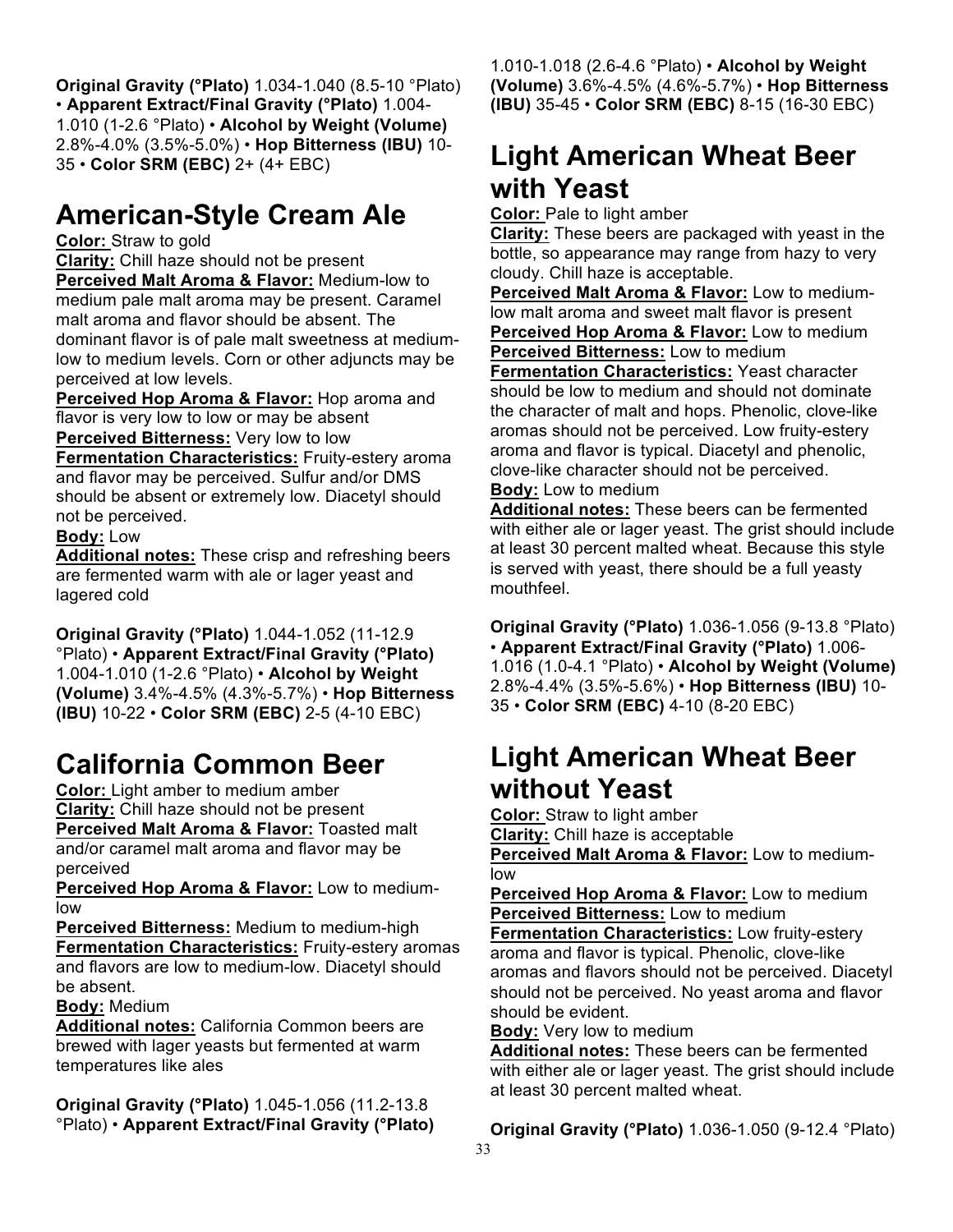• **Apparent Extract/Final Gravity (°Plato)** 1.004- 1.016 (1-4.1 °Plato) • **Alcohol by Weight (Volume)** 3.0%-4.0% (3.8%-5.1%) • **Hop Bitterness (IBU)** 10- 35 • **Color SRM (EBC)** 2-10 (4-20 EBC)

#### **Dark American Wheat Beer with Yeast**

**Color:** Medium amber to dark brown **Clarity:** This style is packaged with yeast in the bottle so appearance may range from hazy to very cloudy. Chill haze is acceptable.

**Perceived Malt Aroma & Flavor:** Malt aromas and flavors can include low roasted malt character expressed as cocoa, chocolate or caramel as well as toffee or biscuit. Medium-low to medium-high malt sweetness is present. Roast malt astringency is acceptable when balanced with malt sweetness.

**Perceived Hop Aroma & Flavor:** Low to medium **Perceived Bitterness:** Low to medium

**Fermentation Characteristics:** Low fruity-estery aroma and flavor is typical. Yeast character should be low to medium and should not dominate malt and hops. Diacetyl and clove-like phenolics should not be perceived.

**Body:** Low to medium

**Additional notes:** These beers can be fermented with either ale or lager yeast. The grist should include at least 30 percent malted wheat. Because this style is served with yeast, there should be a full yeasty mouthfeel.

**Original Gravity (°Plato)** 1.036-1.050 (9-12.4 °Plato) • **Apparent Extract/Final Gravity (°Plato)** 1.004- 1.016 (1-4.1 °Plato) • **Alcohol by Weight (Volume)** 3.0%-4.0% (3.8%-5.1%) • **Hop Bitterness (IBU)** 10- 25 • **Color SRM (EBC)** 9-22 (18-44 EBC)

#### **Dark American Wheat Beer without Yeast**

**Color:** Medium amber to dark brown **Clarity:** Chill haze is acceptable

**Perceived Malt Aroma & Flavor:** Malt aromas and flavors can include low roasted malt character expressed as cocoa, chocolate or caramel as well as toffee or biscuit. Medium-low to medium-high malt sweetness is present. Roast malt astringency is acceptable when balanced with malt sweetness. **Perceived Hop Aroma & Flavor:** Low to medium **Perceived Bitterness:** Low to medium **Fermentation Characteristics:** Low fruity-estery aroma and flavor is typical. No yeast aroma should

be evident. Diacetyl and clove-like phenolics should not be perceived.

**Body:** Low to medium

**Additional notes:** These beers can be fermented with either ale or lager yeast. The grist should include at least 30 percent malted wheat. No yeast flavor should be evident. Because this style is packaged and served without yeast, no yeast should be evident in the mouthfeel.

**Original Gravity (°Plato)** 1.036-1.050 (9-12.4 °Plato) • **Apparent Extract/Final Gravity (°Plato)** 1.004- 1.016 (1-4.1 °Plato) • **Alcohol by Weight (Volume)** 3.0%-4.0% (3.8%-5.1%) • **Hop Bitterness (IBU)** 10- 25 • **Color SRM (EBC)** 9-22 (18-44 EBC)

# **American-Style Fruit Beer**

**Color:** Can range from pale to very dark depending on the underlying style, and is often influenced by the color of added fruit.

**Clarity:** Clear or hazy is acceptable

**Perceived Malt Aroma & Flavor:** Not perceived to medium-low

**Perceived Hop Aroma & Flavor:** Not perceived to medium-low

**Perceived Bitterness:** In balance with fruit character and usually at very low to medium levels

**Fermentation Characteristics:** American-Style Fruit Beers are fermented with traditional German, British or American ale or lager yeast. Acidic bacterial fermentation, if present, contributes to acidity and enhances fruity balance. No wild fermentation should be evident.

**Body:** Varies with style

**Additional notes:** Fruit aromas, ranging from subtle to intense, should be evident and should not be overpowered by hop aromas. Fruit or fruit extracts, used as an adjunct in either the mash, kettle, primary or secondary fermentation, provide harmonious fruit character ranging from subtle to intense. Within the framework of these guidelines, fruit beers fermented with Belgian yeast (Wit, Abbey, Farmhouse, Saison and/or *Brettanomyces*) would be categorized as Belgian-Style Fruit Beers, or possibly as fruited Brett Beers. Some beers may fit into this category if they contain fruity adjuncts but no actual fruit. As an example, a juniper berry-flavored beer with notable juniper berry fruity flavor and/or aroma could be categorized as a Fruit Beer, whereas a beer in which the juniper berry character is more herbal or spicy would be categorized as an Herb and Spice Beer. Fruit Beers brewed with wheat would be categorized as Fruit Wheat Beers. Fruit Beers brewed with unusual fermentable(s), but no wheat, would be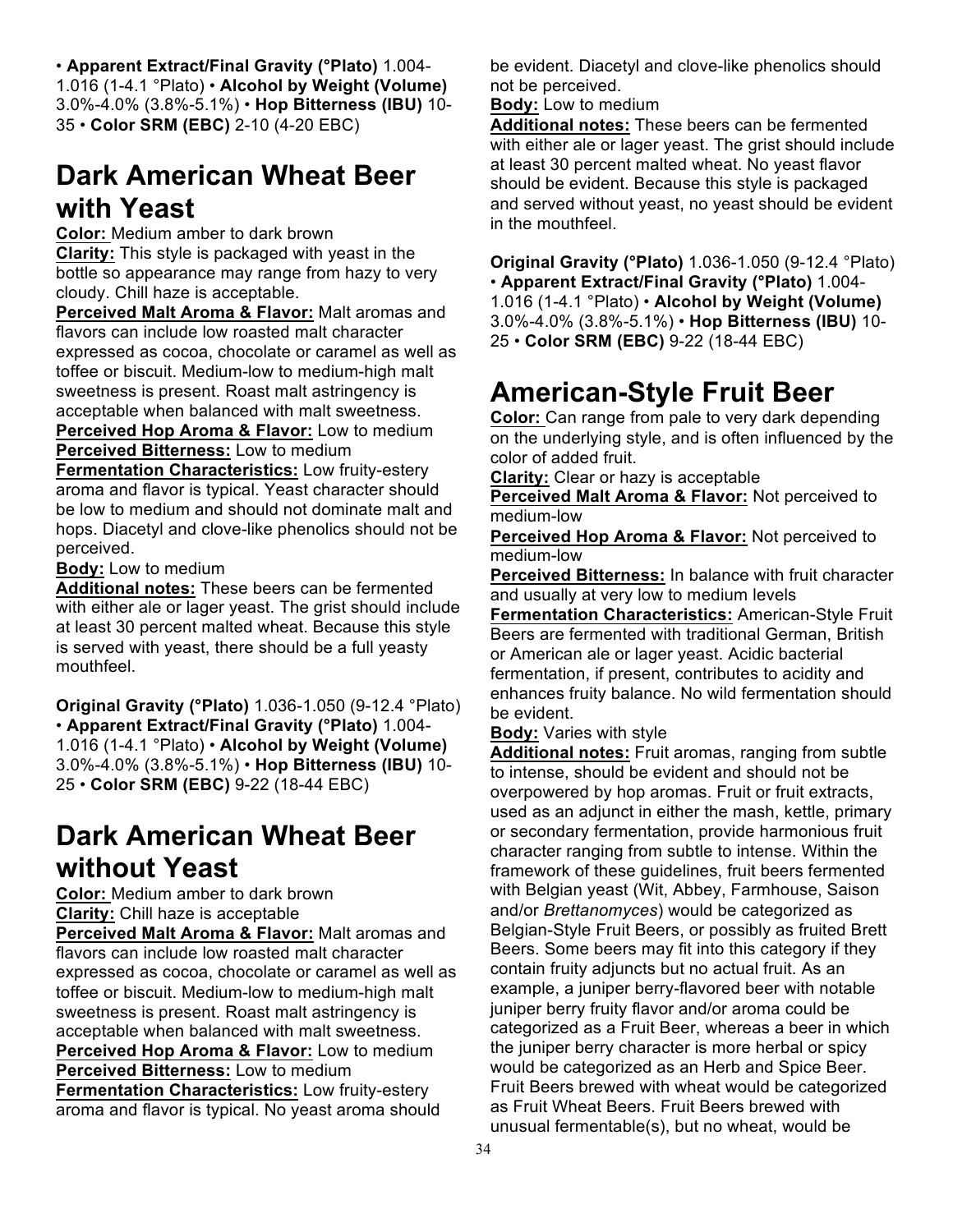categorized as Fruit Beers. Within the framework of these guidelines, coconut is defined as a vegetable, and beers containing coconut should be categorized as Field Beers.

*When using these guidelines as the basis for evaluating entries at competitions, brewers may be asked to provide supplemental information about entries in this category to allow for accurate evaluation of diverse entries. Such information might include the underlying beer style upon which the entry is based, or other information unique to the entry such as fruit(s) used or processing which influence perceived sensory outcomes.*

**Original Gravity (°Plato)** 1.030-1.110 (7.6-25.9 °Plato) • **Apparent Extract/Final Gravity (°Plato)** 1.006-1.030 (1.5-7.6 °Plato) • **Alcohol by Weight (Volume)** 2.0%-9.5% (2.5%-12.0%) • **Hop Bitterness (IBU)** 5-45 • **Color SRM (EBC)** 5-50 (10- 100 EBC)

#### **Fruit Wheat Beer**

**Color:** Generally straw to light amber, and often influenced by the color of added fruit.

**Clarity:** Chill haze is acceptable. These beers may be served with or without yeast. When served with yeast, appearance is hazy to very cloudy.

**Perceived Malt Aroma & Flavor:** Low to mediumlow

**Perceived Hop Aroma & Flavor:** Low to medium **Perceived Bitterness:** Low to medium **Fermentation Characteristics:** These beers can be fermented with either ale or lager yeast depending on the underlying wheat beer style. Low fruity-estery aroma and flavor is typical. Diacetyl should not be perceived. In versions served with yeast, yeasty aroma and flavor should be low to medium.

#### **Body:** Low to medium

**Additional notes:** The grist should include at least 30 percent malted wheat. Fruit or fruit extracts contribute aroma and flavor expressing true fruit complexity. Versions served with yeast should demonstrate a full yeasty mouthfeel. Fruited versions of Berliner Weisse or Contemporary Gose would fall within those categories as they are commonly brewed with fruit. Fruited versions of South German style Weizens, Grodziskie, or other wheat beer styles would be categorized as Fruit Wheat Beers, as those styles are not commonly brewed with fruit. Such beers could deviate from parameters shown for those styles but should be suggestive of the underlying classic beer style with fruit added. Within the framework of these guidelines, coconut is defined as

a vegetable, and beers containing coconut should be entered as Field Beers.

*When using these guidelines as the basis for evaluating entries at competitions, brewers may be asked to provide supplemental information about entries in this category to allow for accurate evaluation of diverse entries. Such information might include the underlying beer style upon which the entry is based, or other information unique to the entry such as fruit(s) used or processing which influence perceived sensory outcomes.*

**Original Gravity (°Plato)** 1.036-1.050 (9-12.4 °Plato) • **Apparent Extract/Final Gravity (°Plato)** 1.004- 1.016 (1-4.1 °Plato) • **Alcohol by Weight (Volume)** 3.0%-4.0% (3.8%-5.1%) • **Hop Bitterness (IBU)** 10- 35 • **Color SRM (EBC)** 2-10, or color of fruit (4-20, or color of fruit EBC)

# **Belgian-Style Fruit Beer**

**Color:** Can range from pale to dark depending on underlying Belgian style, and is often influenced by the color of added fruit

**Clarity:** Clear to hazy beer is acceptable **Perceived Malt Aroma & Flavor:** Can vary from not perceived to medium-high

**Perceived Hop Aroma & Flavor:** Low to high **Perceived Bitterness:** Varies with underlying Belgian style

**Fermentation Characteristics:** Acidic bacterial fermentation attributes may be evident. If present, it contributes to acidity and enhances fruity balance. **Body:** Varies with style

**Additional notes:** Fruit aromas, ranging from subtle to intense, should be evident and should not be overpowered by hop aromas. Belgian-Style Fruit Beers are fermented with traditional Belgian yeast, (Wit, Abbey, Farmhouse, etc.). Within the framework of these guidelines, coconut is defined as a vegetable, and beers containing coconut would be categorized as Field Beers. Fruit or fruit extracts, used as adjuncts in either the mash, kettle, primary or secondary fermentation, provide harmonious fruit character ranging from subtle to intense. Classifying these beers can be complex. Fruited Belgian-style beers which exhibit *Brettanomyces* may be categorized in this style, when no other category exists for such beers. However, a fruited Saison exhibiting Brett character would be categorized as a Specialty Saison. A fruited version of a Brett Beer is categorized as Fruited Brett Beer when such a Brettcontaining beer is not based on an existing underlying Belgian beer style. A Lambic-Style fruit beer would be categorized as a Belgian-Style Fruit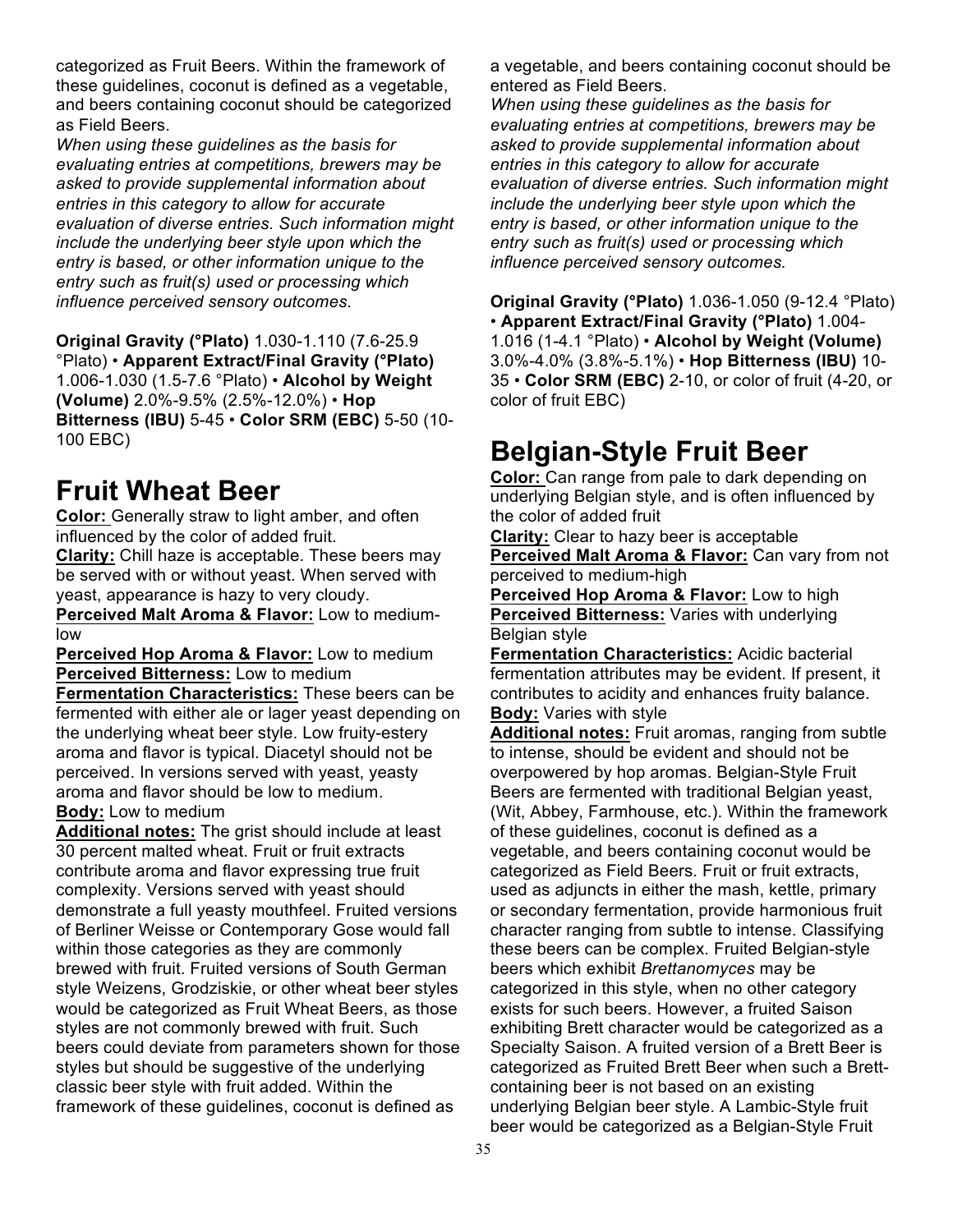Lambic. Fruited Belgian-style beers brewed with additional adjuncts could fall in this category or perhaps as Experimental Beers. Fruit beers fermented with German, British or American ale or lager yeast would be categorized as American-Style Fruit Beers or as Fruit Wheat Beers.

*When using these guidelines as the basis for evaluating entries at competitions, brewers may be asked to provide supplemental information about entries in this category to allow for accurate evaluation of diverse entries. Such information might include the underlying beer style upon which the entry is based, or other information unique to the entry such as fruit(s) used or processing which influence perceived sensory outcomes.*

**Original Gravity (°Plato)** 1.030-1.110 (7.6-25.9 °Plato) • **Apparent Extract/Final Gravity (°Plato)** 1.006-1.030 (1.5-7.6 °Plato) • **Alcohol by Weight (Volume)** 2.0%-9.5% (2.5%-12.0%) • **Hop Bitterness (IBU)** 5-70 • **Color SRM (EBC)** 5-50 (10- 100 EBC)

# **Field Beer**

**Color:** Can range from pale to very dark depending on the underlying style, and may be influenced by the color of added ingredients.

**Clarity:** Clear to hazy is acceptable

**Perceived Malt Aroma & Flavor:** Very low to medium-high

**Perceived Hop Aroma & Flavor:** Very low to medium-high

**Perceived Bitterness:** Very low to medium-high. Vegetable character should not be muted by hop character.

**Fermentation Characteristics:** Varies with underlying Belgian style

**Body:** Varies with style

**Additional notes:** Vegetable aromas, ranging from subtle to intense, should be evident, and should not be overpowered by hop aromas. Field Beers are any beers incorporating vegetables as flavor or carbohydrate adjuncts in either the mash, kettle, primary or secondary fermentation. The vegetable character should be in harmony with other attributes and can range from subtle to intense. Within the framework of these guidelines, coconut is defined as a vegetable, and beers containing coconut should be entered as Field Beers. All beers containing chili peppers would be categorized as Chili Beers. Beers containing nuts would be categorized as Field Beers. *When using these guidelines as the basis for evaluating entries at competitions, brewers may be asked to provide supplemental information about* 

*entries in this category to allow for accurate evaluation of diverse entries. Such information might include the underlying beer style upon which the entry is based, or other information unique to the entry such as vegetable(s) used or processing which influence perceived sensory outcomes.*

**Original Gravity (°Plato)** 1.030-1.110 (7.6-25.9 °Plato) • **Apparent Extract/Final Gravity (°Plato)** 1.006-1.030 (1.5-7.6 °Plato) • **Alcohol by Weight (Volume)** 2.0%-10.5% (2.5%-13.3%) • **Hop Bitterness (IBU)** 5-70 • **Color SRM (EBC)** 5-50 (10- 100 EBC)

# **Chili Pepper Beer**

**Color:** Can range from pale to very dark depending on the underlying style

**Clarity:** Clear or hazy is acceptable

**Perceived Malt Aroma & Flavor:** Can vary from very low to medium-high depending on the underlying style

**Perceived Hop Aroma & Flavor:** Very low to very high

**Perceived Bitterness:** Very low to medium-high **Fermentation Characteristics:** Chili pepper aroma and flavor attributes should be harmonious with the underlying beer style. Chili pepper character may be expressed as vegetal, spicy and/or hot on the palate. **Body:** Representative of underlying style

**Additional notes:** Chili Beers are any beers using chili peppers for flavor, aroma and/or heat. Chili character can range from subtle to intense. Chili pepper aroma may or may not be evident. Within the framework of these guidelines, all beers containing chili peppers would be categorized as Chili Beers. Beers which represent more than one style, such as chili beers with chocolate, would be categorized as Chili Beers.

*When using these guidelines as the basis for evaluating entries at competitions, brewers may be asked to provide supplemental information about entries in this category to allow for accurate evaluation of diverse entries. Such information might include the underlying beer style upon which the entry is based, or other information unique to the entry such as chili(s) used or processing which influence perceived sensory outcomes.*

**Original Gravity (°Plato)** 1.030-1.110 (7.6-25.9 °Plato) • **Apparent Extract/Final Gravity (°Plato)** 1.006-1.030 (1.5-7.6 °Plato) • **Alcohol by Weight (Volume)** 2.0%-10.5% (2.5%-13.3%) • **Hop Bitterness (IBU)** 5-70 • **Color SRM (EBC)** 5-50 (10- 100 EBC)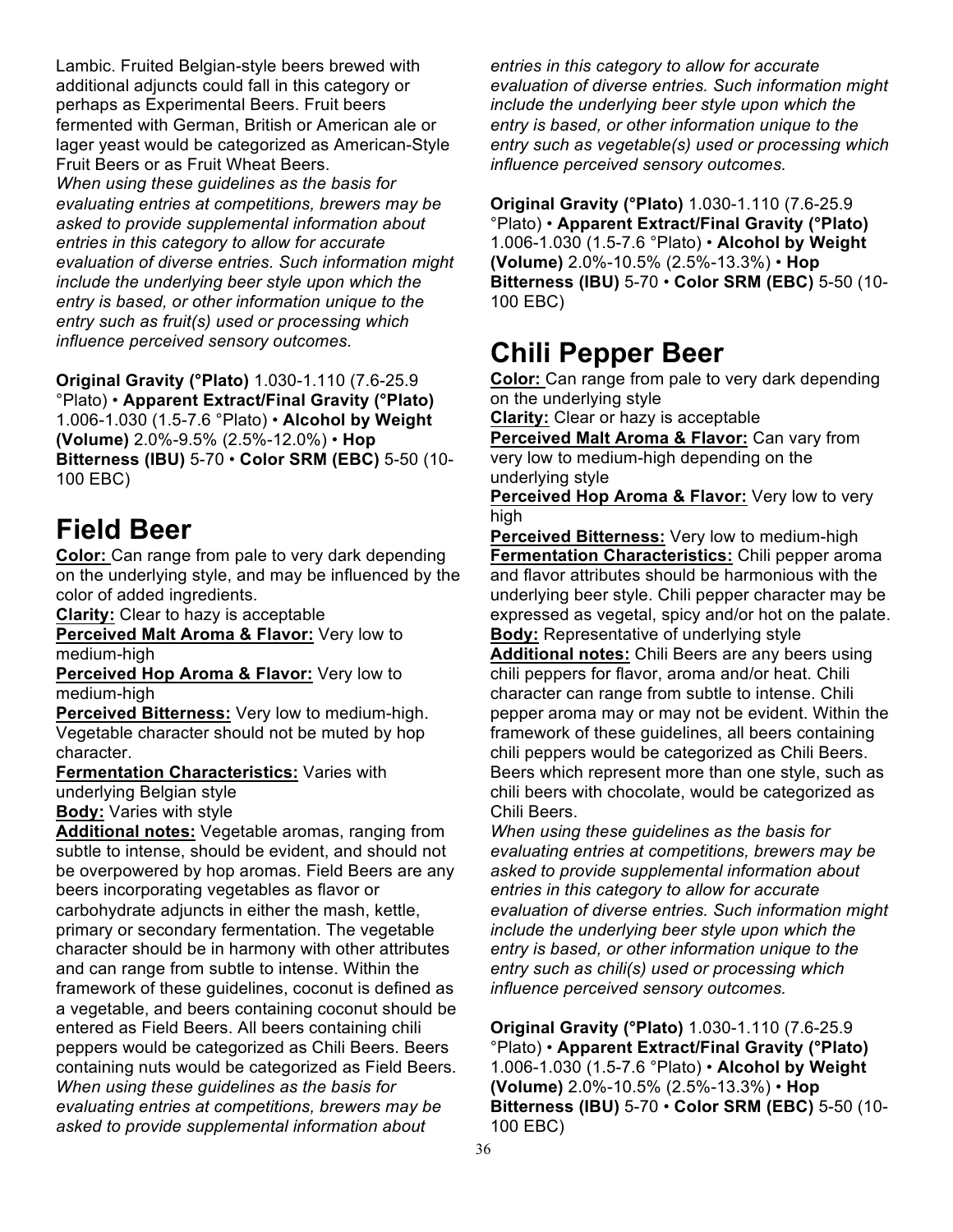# **Pumpkin Spice Beer**

**Color:** Can vary from pale to very dark depending on the underlying style

**Clarity:** Clear to hazy is acceptable

**Perceived Malt Aroma & Flavor:** Can vary from low to medium-high depending on the underlying style **Perceived Hop Aroma & Flavor:** None to medium and should not overpower spice, pumpkin or squash, if present, or overall balance of aromas and flavors. **Perceived Bitterness:** Low to medium-low

**Fermentation Characteristics:** Typical of underlying beer style

**Body:** Varies with underlying style

**Additional notes:** These are any beers using pumpkins (*Cucurbita pepo*) or winter squash as an adjunct in either the mash, kettle, primary or secondary fermentation. Pumpkin or squash may not be evident or may range from subtle to intense. They are spiced with other ingredients whose character should be evident and in balance. While cinnamon, allspice, clove and nutmeg are common spices added to American-type pumpkin beers, other spices may be used. For example, a brewer could replicate a Wit-Pumpkin spiced beer by using orange peel and coriander.

*When using these guidelines as the basis for evaluating entries at competitions, brewers may be asked to provide supplemental information about entries in this category to allow for accurate evaluation of diverse entries. Such information might include the underlying beer style upon which the entry is based, or other information unique to the entry such as spice(s) used, pumpkin or squash used if any and related processing, or other factors which influence perceived sensory outcomes.*

**Original Gravity (°Plato)** 1.030-1.110 (7.6-25.9 °Plato) • **Apparent Extract/Final Gravity (°Plato)** 1.006-1.030 (1.5-7.6 °Plato) • **Alcohol by Weight (Volume)** 2.0%-9.5% (2.5%-12.0%) • **Hop Bitterness (IBU)** 5-35 • **Color SRM (EBC)** 5-50 (10- 100 EBC)

# **Pumpkin/Squash Beer**

**Color:** Can range from pale to very dark depending on the underlying style

**Clarity:** Clear to hazy is acceptable

**Perceived Malt Aroma & Flavor:** Can vary from low to medium-high depending on the underlying style **Perceived Hop Aroma & Flavor:** None to medium **Perceived Bitterness:** Low to medium-low **Fermentation Characteristics:** Typical of underlying beer style

**Body:** Varies with underlying style

**Additional notes:** Pumpkin/Squash beers are any beers incorporating pumpkins (*Cucurbita pepo*) or winter squash as an adjunct in either the mash, kettle, primary or secondary fermentation. Pumpkin or squash aromas and flavors, ranging from subtle to intense, should be present. These beers are not spiced, but may have flavors associated with other beer styles such as smoked beer, fruit beer, sour beer, etc. Spice aromas and flavors should be absent. Versions exhibiting spice aromas and/or flavors would be categorized as Pumpkin Spice Beers or as other spice beer or possibly as experimental beer styles.

*When using these guidelines as the basis for evaluating entries at competitions, brewers may be asked to provide supplemental information about entries in this category to allow for accurate evaluation of diverse entries. Such information might include the underlying beer style upon which the entry is based, or other information unique to the entry such as pumpkin or squash used and related processing, or other factors which influence perceived sensory outcomes.*

**Original Gravity (°Plato)** 1.030-1.110 (7.6-25.9 °Plato) • **Apparent Extract/Final Gravity (°Plato)** 1.006-1.030 (1.5-7.6 °Plato) • **Alcohol by Weight (Volume)** 2.0%-9.5% (2.5%-12.0%) • **Hop Bitterness (IBU)** 5-35 • **Color SRM (EBC)** 5-50 (10- 100 EBC)

# **Chocolate or Cocoa Beer**

**Color:** Light amber to black depending on the underlying style

**Clarity:** Clear to hazy beer is acceptable **Perceived Malt Aroma & Flavor:** Medium-low to medium-high malt sweetness balanced with cocoa flavors and aromas

**Perceived Hop Aroma & Flavor:** Hop aroma is not perceived to very low. Hop flavor may be lower than is designated for underlying style allowing chocolate to contribute to the flavor profile without becoming excessively bitter.

**Perceived Bitterness:** Very low to medium-low **Fermentation Characteristics:** Chocolate should dominate the flavor profile, though other flavors may be present.

**Body:** Varies with underlying style

**Additional notes:** Chocolate Beers are any beers incorporating dark chocolate or cocoa in any form. Chocolate or cocoa character can range from subtle to intense. Beers made with white chocolate do not typify this category.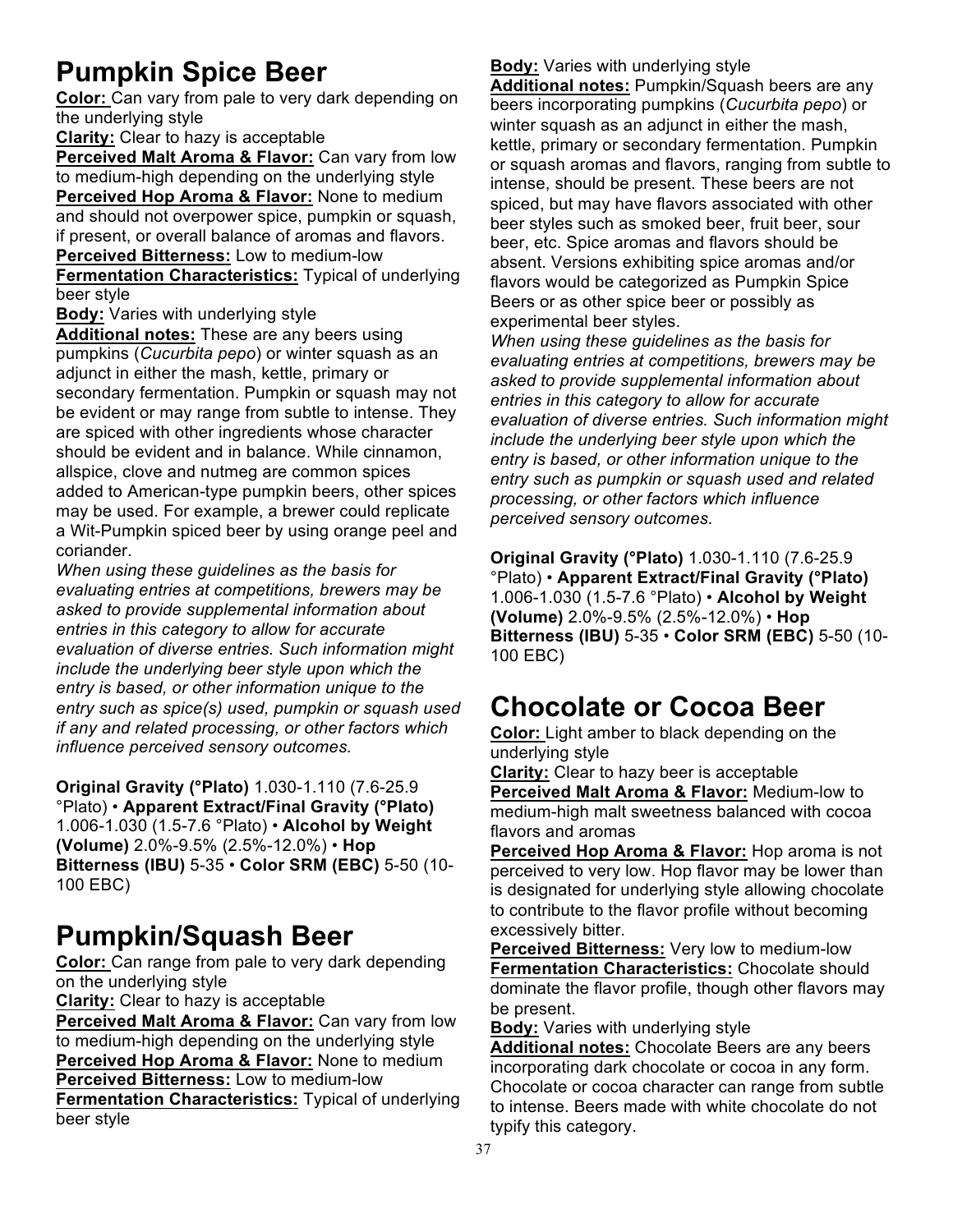*When using these guidelines as the basis for evaluating entries at competitions, brewers may be asked to provide supplemental information about entries in this category to allow for accurate evaluation of diverse entries. Such information might include the underlying beer style upon which the entry is based, or other information unique to the entry such as type or form of chocolate used or other factors which influence perceived sensory outcomes.*

**Original Gravity (°Plato)** Varies with style • **Apparent Extract/Final Gravity (°Plato)** Varies with style • **Alcohol by Weight (Volume)** Varies with style • **Hop Bitterness (IBU)** Varies with style • **Color SRM (EBC)** Varies with style

#### **Coffee Beer**

**Color:** Pale to black depending on the underlying style

**Clarity:** Clear to hazy is acceptable

**Perceived Malt Aroma & Flavor:** Medium-low to medium malt sweetness provides balance with coffee flavor and aroma

**Perceived Hop Aroma & Flavor:** Low to high depending on the underlying style

**Perceived Bitterness:** Varies with underlying style **Fermentation Characteristics:** Coffee character should be apparent and other flavors may be present.

**Body:** Reflective of the underlying beer style **Additional notes:** Coffee beers incorporate coffee in any form. Coffee character can range from subtle to intense, and should be in harmony with other attributes of the underlying beer.

*When using these guidelines as the basis for evaluating entries at competitions, brewers may be asked to provide supplemental information about entries in this category to allow for accurate evaluation of diverse entries. Such information might include the underlying beer style upon which the entry is based, or other information unique to the entry such as type or form of coffee used or other factors which influence perceived sensory outcomes.*

**Original Gravity (°Plato)** Varies with style • **Apparent Extract/Final Gravity (°Plato)** Varies with style • **Alcohol by Weight (Volume)** Varies with style • **Hop Bitterness (IBU)** Varies with style • **Color SRM (EBC)** Varies with style

# **Herb and Spice Beer**

**Color:** Varies depending on underlying style **Clarity:** Clear to hazy is acceptable

**Perceived Malt Aroma & Flavor:** Varies depending on intention of brewer

**Perceived Hop Aroma & Flavor:** Not essential, but may be evident and may be more aggressive than herb-spice character.

**Perceived Bitterness:** Very low to medium-low. Reduced hop bitterness tends to accentuate herb/spice character.

**Fermentation Characteristics:** Aromas and flavors of individual spices may not always be identifiable **Body:** Varies with underlying style

**Additional notes:** Herb and Spice beers are any beers using herbs or spices derived from roots, seeds, fruits, vegetable, flowers, etc. Herb and/or spice character can range from subtle to intense. Classifying these beers can be complex. Beers which exhibit herbal and/or spicy character are considered Herb and Spice Beers. Beers brewed with chili peppers are categorized as Chili Pepper Beers. Beers brewed with pumpkin in which herb and spice character dominates would be categorized as Pumpkin Spice Beers.

*When using these guidelines as the basis for evaluating entries at competitions, brewers may be asked to provide supplemental information about entries in this category to allow for accurate evaluation of diverse entries. Such information might include the underlying beer style upon which the entry is based, or other information unique to the entry such as type or form of herb(s) or spice(s) used or other factors which influence perceived sensory outcomes.*

**Original Gravity (°Plato)** 1.030-1.110 (7.6-25.9 °Plato) • **Apparent Extract/Final Gravity (°Plato)** 1.006-1.030 (1.5-7.6 °Plato) • **Alcohol by Weight (Volume)** 2.0%-9.5% (2.5%-12.0%) • **Hop Bitterness (IBU)** 5-40 • **Color SRM (EBC)** 5-50 (10- 100 EBC)

# **Specialty Beer**

**Color:** Very light to black depending on the underlying style

**Clarity:** Clear to hazy is acceptable

**Perceived Malt Aroma & Flavor:** Varies depending on intention of brewer

**Perceived Hop Aroma & Flavor:** Very low to very high

**Perceived Bitterness:** Very low to very high **Fermentation Characteristics:** Specialty Beers are brewed with unusual fermentable sugars, grains and/or starches which contribute to alcohol content. The distinctive attributes of these special ingredients should be evident in the aroma, flavor and overall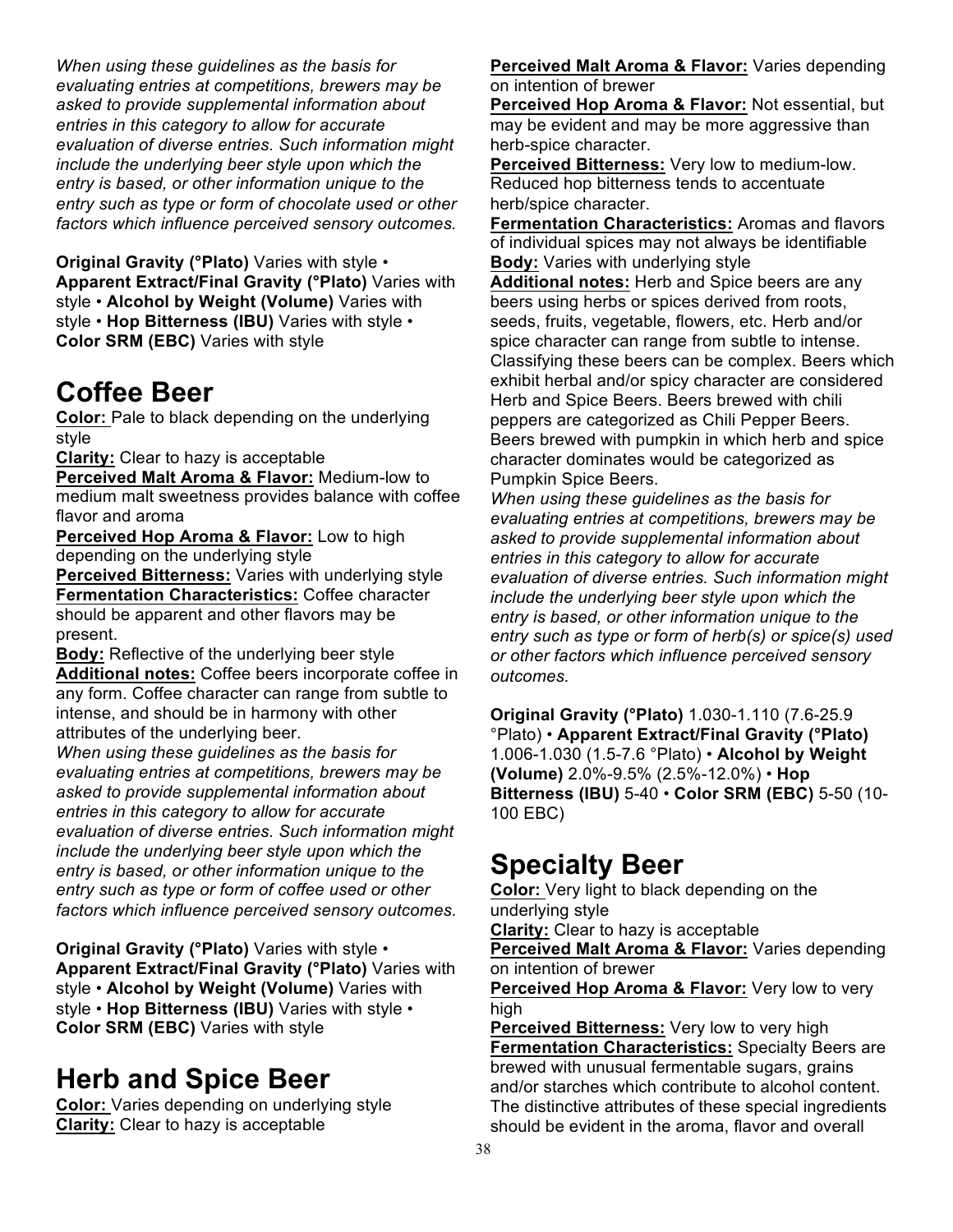balance of the beer. Examples could include maple syrup, agave, potatoes, wild rice or any other sources of carbohydrate not commonly used in modern beer styles. Beers containing wheat would be classified in one of several wheat beer styles. The use of rice or corn would not normally be considered unusual since these adjuncts are commonly used in beer production, however, beers made with rice or corn types which enhance a flavor might be categorized as specialty beers.

**Body:** Varies with underlying style

**Additional notes:** Classifying these beers can be complex. Within the framework of these guidelines, nuts generally impart much more flavor than fermentables, and beers containing nuts would be categorized as Field Beers. Likewise, within the framework of these guidelines, coconut is defined as a vegetable and beers containing coconut would be categorized as Field Beers. Beers brewed with honey would be categorized as Specialty Honey Beers. Beers brewed with roots, seeds, flowers etc. which exhibit herbal and/or spicy characters would be categorized as Herb and Spice Beers. While beers brewed with fruits or vegetables may derive fermentable carbohydrate from those sources, they would be categorized as Fruit Beers or Field Beers. Spiced versions of beers made with unusual fermentables would be categorized as Experimental Beers. Beers brewed with unusual fermentables and fruit would be categorized as Fruit Beers. *When using these guidelines as the basis for evaluating entries at competitions, brewers may be asked to provide supplemental information about entries in this category to allow for accurate evaluation of diverse entries. Such information might include the underlying beer style upon which the entry is based, or other information unique to the entry such as type or form of unusual carbohydrate source used or other factors which influence perceived sensory outcomes.*

**Original Gravity (°Plato)** 1.030-1.140+ (7.6-32.1+ °Plato) • **Apparent Extract/Final Gravity (°Plato)** 1.006-1.030+ (1.5-7.6+ °Plato) • **Alcohol by Weight (Volume)** 2.0%-20+% (2.5%-25+%) • **Hop Bitterness (IBU)** 1-100 • **Color SRM (EBC)** 1-100 (2-200 EBC)

#### **Specialty Honey Beer**

**Color:** Very light to black depending on underlying style

**Clarity:** Clear to hazy is acceptable

**Perceived Malt Aroma & Flavor:** Varies depending on intention of brewer

**Perceived Hop Aroma & Flavor:** Very low to very high

**Perceived Bitterness:** Very low to very high **Fermentation Characteristics:** Honey Beers may be brewed to a traditional style or may be experimental. Honey Beers incorporate honey as a fermentable sugar in addition to malted barley. Honey character should be evident in aroma and flavor, but should not be overpowering.

**Body:** Varies with underlying style *When using these guidelines as the basis for evaluating entries at competitions, brewers may be asked to provide supplemental information about entries in this category to allow for accurate evaluation of diverse entries. Such information might include the underlying beer style upon which the entry is based, or other information unique to the entry such as type and/or source of honey used or other factors which influence perceived sensory outcomes.*

**Original Gravity (°Plato)** 1.030-1.110 (7.6-25.9 °Plato) • **Apparent Extract/Final Gravity (°Plato)** 1.006-1.030 (1.5-7.6 °Plato) • **Alcohol by Weight (Volume)** 2.0%-9.5% (2.5%-12.0%) • **Hop Bitterness (IBU)** 1-100 • **Color SRM (EBC)** 1-100 (2-200 EBC)

# **Rye Beer**

**Color:** A wide range of color is acceptable. Lighter versions are straw to copper, while darker versions are dark amber to dark brown.

**Clarity:** Chill haze is acceptable in versions packaged and served without yeast. In versions served with yeast, appearance may range from hazy to very cloudy.

**Perceived Malt Aroma & Flavor:** In darker versions, malt aromas and flavors can optionally include low roasted malt character expressed as cocoa/chocolate or caramel. Aromatic toffee, caramel, or biscuit character may also be present. Low level roastiness, graininess, or tannin astringency is acceptable when balanced with low to medium malt sweetness.

**Perceived Hop Aroma & Flavor:** Low to mediumhigh

**Perceived Bitterness:** Low to medium **Fermentation Characteristics:** Low levels of spicy, fruity-estery aromas are typical. Yeast-derived aromas and flavors such as phenolic, clove-like may be present when consistent with underlying beer style. These beers can be fermented with either ale or lager yeast. Diacetyl should not be perceived. Low to medium yeast aroma may be present in versions packaged with yeast.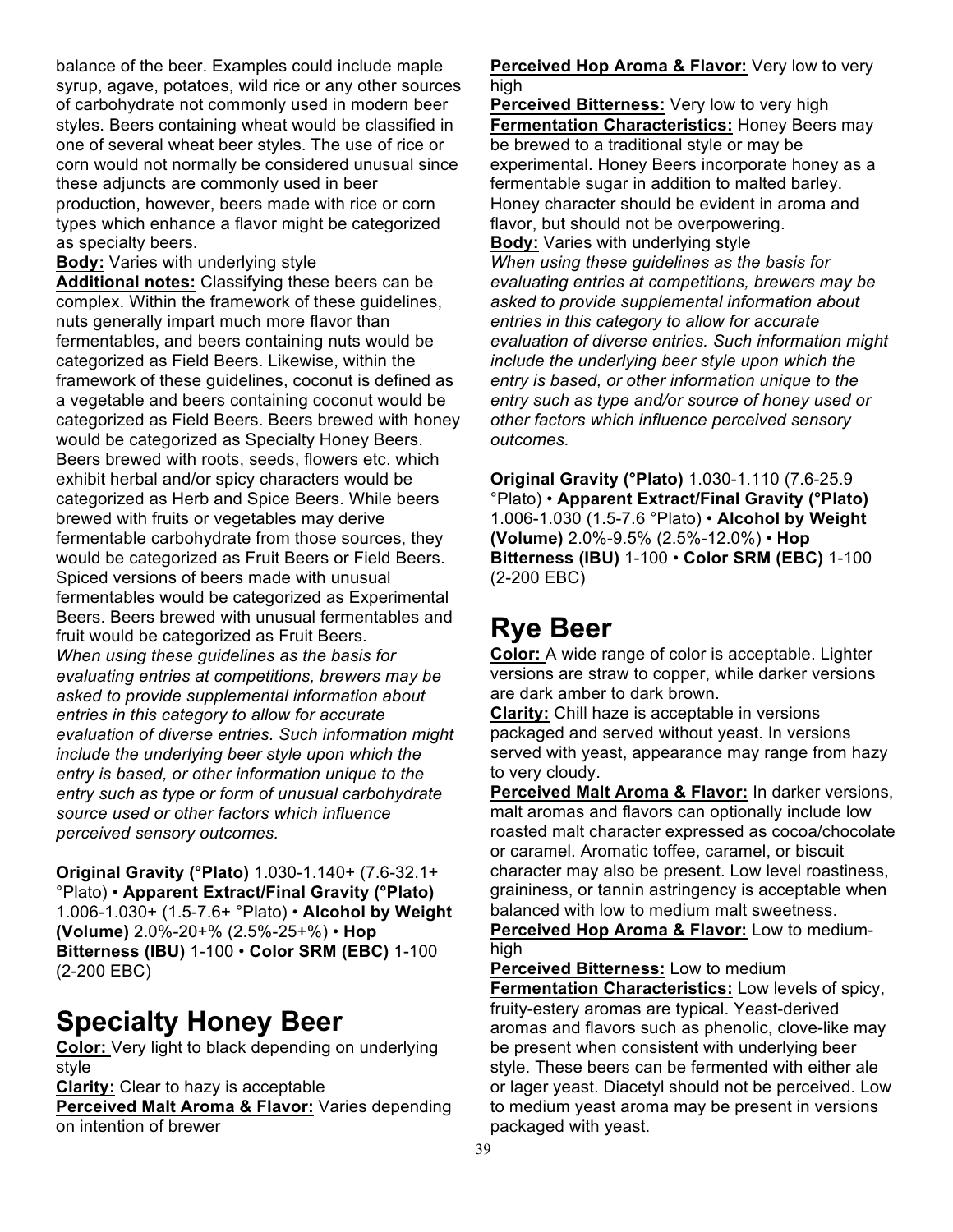#### **Body:** Low to medium

**Additional notes:** The grist should include sufficient rye so that rye character is evident in the beer. Beers brewed with rye that do not exhibit rye character would be categorized in other beer styles. Rye character is often described as slightly spicy and subtly black pepper-like. Versions served with yeast should portray a full yeasty mouthfeel. *When using these guidelines as the basis for evaluating entries at competitions, brewers may be asked to provide supplemental information about entries in this category to allow for accurate evaluation of diverse entries. Such information might include the underlying beer style upon which the entry is based, or other factors which influence perceived sensory outcomes.*

**Original Gravity (°Plato)** Varies with style • **Apparent Extract/Final Gravity (°Plato)** Varies with style • **Alcohol by Weight (Volume)** Varies with style • **Hop Bitterness (IBU)** Varies with style • **Color SRM (EBC)** Varies with style

#### **Brett Beer**

**Color:** Any color is acceptable. Beer color may be influenced by the color of added fruits or other ingredients.

**Clarity:** Chill haze and/or haze from yeast is allowable at low to medium levels at any temperature **Perceived Malt Aroma & Flavor:** In darker versions, roasted malt, caramel and chocolate aromas and flavors are present at low levels.

**Perceived Hop Aroma & Flavor:** Low to high **Perceived Bitterness:** Low to high

**Fermentation Characteristics:** Acidity resulting from *Brettanomyces* fermentation results in a complex flavor profile. *Brettanomyces* character, at low to high levels, should be present and expressed as horsey, goaty, leathery, phenolic, fruity and/or acidic aromas and flavors. *Brettanomyces* character may or may not be dominant. Acidity from *Brettanomyces* should be low to medium-low. Cultured yeast strains may be used in the fermentation. Beers fermented with *Brettanomyces* that do not display *Brettanomyces* character would be classified in another style category. Beers in this style should not incorporate bacteria or exhibit a bacteria-derived flavor profile. Moderate to intense fruity-estery aromas and flavors should be evident. Diacetyl and DMS should not be perceived. **Body:** Low to high

**Additional notes:** Fruited versions will exhibit fruit flavors in balance with other elements. Wood vessels may be used for fermentation and aging, but woodderived flavors and aromas such as vanillin should not be present. Residual flavors and aromas originating from liquids previously aged in a barrel (bourbon, sherry, etc.) should not be present. Versions exhibiting attributes derived from wood or liquids previously aged in wood would be classified in other Wood-Aged Beer categories. Wood- and barrel-aged sour ales would be classified in other style categories.

*When using these guidelines as the basis for evaluating entries at competitions, brewers may be asked to provide supplemental information about entries in this category to allow for accurate evaluation of diverse entries. Such information might include the underlying beer style upon which the entry is based, or other information unique to the entry such as type of Brett(s) used, fruit(s) or other ingredients used or other factors which influence perceived sensory outcomes.*

**Original Gravity (°Plato)** Varies with style • **Apparent Extract/Final Gravity (°Plato)** Varies with style • **Alcohol by Weight (Volume)** Varies with style • **Hop Bitterness (IBU)** Varies with style • **Color SRM (EBC)** Varies with style

### **Mixed-Culture Brett Beer**

**Color:** Any color is acceptable. Beer color may be influenced by the color of added fruits or other ingredients.

**Clarity:** Chill haze, bacteria and yeast-induced haze is allowable at low to medium levels at any temperature.

**Perceived Malt Aroma & Flavor:** In darker versions, roasted malt, caramel and chocolate aromas and flavors are present at low levels.

**Perceived Hop Aroma & Flavor:** Low to high **Perceived Bitterness:** Low to high

**Fermentation Characteristics:** Moderate to intense fruity-estery aromas and flavors are evident. Acidity resulting from fermentation with *Brettanomyces* and/or bacteria results in a complex flavor profile. *Brettanomyces* character should be present and expressed as horsey, goaty, leathery, phenolic, fruity and/or acidic aromas and flavors. Cultured yeast may be used in the fermentation. Bacteria should be incorporated and in evidence. Bacteria will contribute acidity which may or may not dominate the flavor profile. Diacetyl and DMS should not be perceived. **Body:** Low to high

**Additional notes:** Fruited versions will exhibit fruit flavors in balance with other elements. Wood vessels may be used for fermentation and aging, but woodderived aromas and flavors such as vanillin should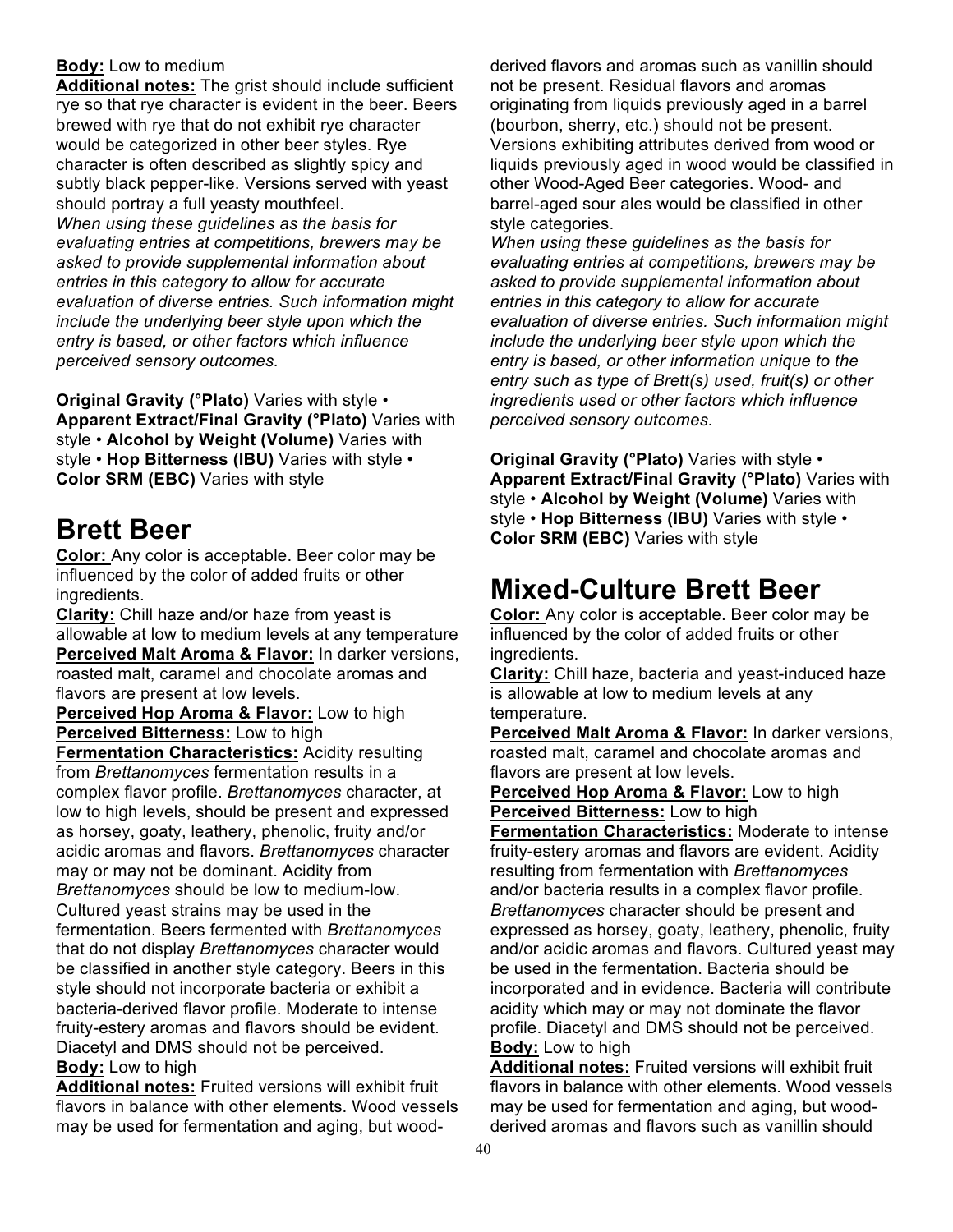not be present. Versions exhibiting attributes derived from wood or liquids previously aged in wood would be classified in other Wood-Aged Beer categories. Wood- and barrel-aged sour ales would be classified in other style categories.

*When using these guidelines as the basis for evaluating entries at competitions, brewers may be asked to provide supplemental information about entries in this category to allow for accurate evaluation of diverse entries. Such information might include the underlying beer style upon which the entry is based, or other information unique to the entry such as type of Brett(s) and/or other culture(s) used, fruit(s) or other ingredients used or other factors which influence perceived sensory outcomes.*

**Original Gravity (°Plato)** Varies with style • **Apparent Extract/Final Gravity (°Plato)** Varies with style • **Alcohol by Weight (Volume)** Varies with style • **Hop Bitterness (IBU)** Varies with style • **Color SRM (EBC)** Varies with style

### **Ginjo Beer or Sake-Yeast Beer**

**Color:** Pale to dark brown **Clarity:** Slight chill haze is acceptable **Perceived Malt Aroma & Flavor:** Very low to medium

**Perceived Hop Aroma & Flavor:** Low to medium and in harmony with sake-like character **Perceived Bitterness:** Low to medium and in harmony with sake-like character

**Fermentation Characteristics:** These beers are brewed with sake yeast or sake (koji) enzymes. The unique byproducts of sake yeast and/or koji enzymes should be distinctive and in harmony with other elements. Sake character may best be described as having mild fruitiness and mild earthiness, with mushroom and/or an umami protein-like character. A high amount of alcohol may be evident.

**Body:** Varies depending on original gravity. Mouthfeel also varies.

**Additional notes:** High carbonation should be evident.

**Original Gravity (°Plato)** 1.040-1.090 (10-21.6 °Plato) • **Apparent Extract/Final Gravity (°Plato)** 1.008-1.020 (2.1-5 °Plato) • **Alcohol by Weight (Volume)** 3.4%-8.2% (4.3%-10.2%) • **Hop Bitterness (IBU)** 12-35 • **Color SRM (EBC)** 4-20 (8- 40 EBC)

# **Fresh or Wet Hop Beer**

**Color:** Varies with underlying style

**Clarity:** Chill haze is acceptable at low temperatures. Hop haze is allowable at any temperature.

**Perceived Malt Aroma & Flavor:** Varies with underlying style

**Perceived Hop Aroma & Flavor:** Fresh hop aroma and flavor is prominent exhibiting a chlorophyll-like fresh mown hay/grass quality or other fresh hop character

**Perceived Bitterness:** Varies with underlying style **Fermentation Characteristics:** Fruity-estery aroma is dependent on the ale style being made with fresh hops

**Body:** Varies with underlying style

**Additional notes:** These ales are hopped with freshly harvested hops either undried (wet) or kilned (dried). These beers are typically consumed while fresh to highlight bright fresh hop attributes. Aging these beers will typically modify and reduce freshhop characters resulting in unique flavor outcomes. *When using these guidelines as the basis for evaluating entries at competitions, brewers may be asked to provide supplemental information about entries in this category to allow for accurate evaluation of diverse entries. Such information might include the underlying beer style upon which the entry is based, or other information unique to the entry such as hop varieties used, wet or kilned, processing or timing of addition(s) (kettle, whirlpool, fermenter, aging tank, etc.), other ingredients used or other factors which influence perceived sensory outcomes.*

**Original Gravity (°Plato)** Varies with style • **Apparent Extract/Final Gravity (°Plato)** Varies with style • **Alcohol by Weight (Volume)** Varies with style • **Hop Bitterness (IBU)** Varies with style • **Color SRM (EBC)** Varies with style

#### **Wood- and Barrel-Aged Beer**

**Color:** Varies with underlying style **Clarity:** Varies with underlying style **Perceived Malt Aroma & Flavor:** Varies with underlying style **Perceived Hop Aroma & Flavor:** Varies with underlying style **Perceived Bitterness:** Varies with underlying style **Fermentation Characteristics:** Typical of underlying

style of beer being aged **Body:** Varies with underlying style **Additional notes:** These are any traditional or experimental style of lager, ale or hybrid beer aged in either a wooden barrel or in contact with wood. These beers are aged with the intention of developing unique attributes imparted by the wood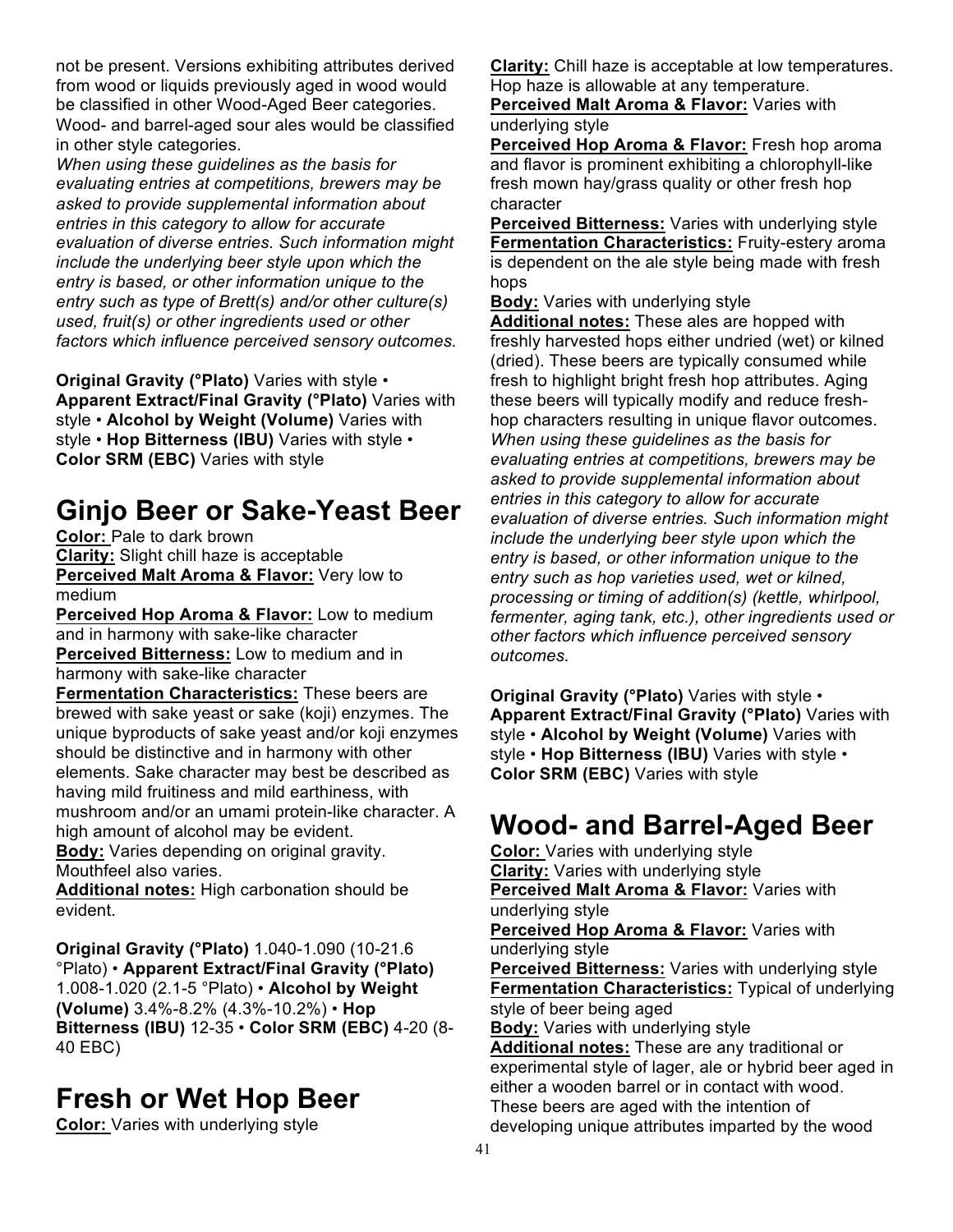and/or liquids that had previously been stored in contact with the wood. Wood aging does not necessarily impart wood flavors, but does result in distinctive sensory outcomes. Used sherry, rum, whiskey, tequila, port, wine and other barrels are often used, imparting complexity and uniqueness to a beer. A balance of flavor, aroma and mouthfeel results from the marriage of new beer with attributes imparted by the wood or barrel. Wood-Aged Beers may or may not have *Brettanomyces* character. *When using these guidelines as the basis for evaluating entries at competitions, brewers may be asked to provide supplemental information about entries in this category to allow for accurate evaluation of diverse entries. Such information might include the underlying beer style upon which the entry is based, or other information unique to the entry such as length of time aged, type of wood or barrel, age, char level or previous liquids held by the wood, ingredients or other processing which influence perceived sensory outcomes. Competition organizers may create subcategories which reflect groups of entries based on color, alcoholic strength, microflora, fruit, etc.*

**Original Gravity (°Plato)** Varies with style • **Apparent Extract/Final Gravity (°Plato)** Varies with style • **Alcohol by Weight (Volume)** Varies with style • **Hop Bitterness (IBU)** Varies with style • **Color SRM (EBC)** Varies with style

#### **Wood- and Barrel-Aged Pale to Amber Beer**

**Color:** Pale to Amber. Within the framework of these guidelines these beers are less than 18 SRM or 36 EBC.

**Clarity:** Varies with underlying style

**Perceived Malt Aroma & Flavor:** Varies with underlying style

**Perceived Hop Aroma & Flavor:** Varies with underlying style

**Perceived Bitterness:** Varies with underlying style **Fermentation Characteristics:** Typical of underlying style of beer being aged. Within the framework of these guidelines, these beers contain alcohol less than 6.3% abv or 5.0% abw when consumed. **Body:** Varies with underlying style

**Additional notes:** Within the framework of these guidelines these beers meet the criteria for color and alcohol content shown above. Darker (>18 SRM or >36EBC) beers, or stronger (>5% abw or >6.3% abv) beers of any color would be categorized in other wood-aged beer styles. These are any traditional or

experimental style of lager, ale or hybrid beer aged in either a wooden barrel or in contact with wood. These beers are aged with the intention of developing unique attributes imparted by the wood and/or by liquids that had previously been stored in contact with the wood. Wood aging does not necessarily impart wood flavors, but does result in distinctive sensory outcomes. Used sherry, rum, whiskey, tequila, port, wine and other barrels are often used, imparting complexity and uniqueness to a beer. A balance of aroma, flavor and mouthfeel results from the marriage of new beer with attributes imparted by the wood or barrel. These beers may or may not have *Brettanomyces* character. Sour woodaged beers would be categorized elsewhere. Fruited or spiced wood-aged beers which meet the criteria for color and alcohol content and which exhibit attributes of wood-aging would be appropriately categorized here and may take on the color, flavors and aromas of added fruits or spices. *When using these guidelines as the basis for evaluating entries at competitions, brewers may be asked to provide supplemental information about entries in this category to allow for accurate evaluation of diverse entries. Such information might include the underlying beer style upon which the entry is based, or other information unique to the entry such as length of time aged, type of wood or barrel, age, char level or previous liquids held by the wood, ingredients or other processing which influence perceived sensory outcomes.*

**Original Gravity (°Plato)** Varies with style • **Apparent Extract/Final Gravity (°Plato)** Varies with style • **Alcohol by Weight (Volume)** 3.0%-5.0% (3.8%-6.3%) • **Hop Bitterness (IBU)** Varies with style • **Color SRM (EBC)** 4-18 (8-36 EBC)

#### **Wood- and Barrel-Aged Dark Beer**

**Color:** Dark Copper to Black. Within the framework of these guidelines, these beers are greater than 18 SRM or 36 EBC.

**Clarity:** Varies with underlying style

**Perceived Malt Aroma & Flavor:** Varies with underlying style

#### **Perceived Hop Aroma & Flavor:** Varies with underlying style

**Perceived Bitterness:** Varies with underlying style **Fermentation Characteristics:** Typical of underlying style of beer being aged. Within the framework of these guidelines, these beers contain alcohol less than 5.0% abw or 6.3% abv when consumed.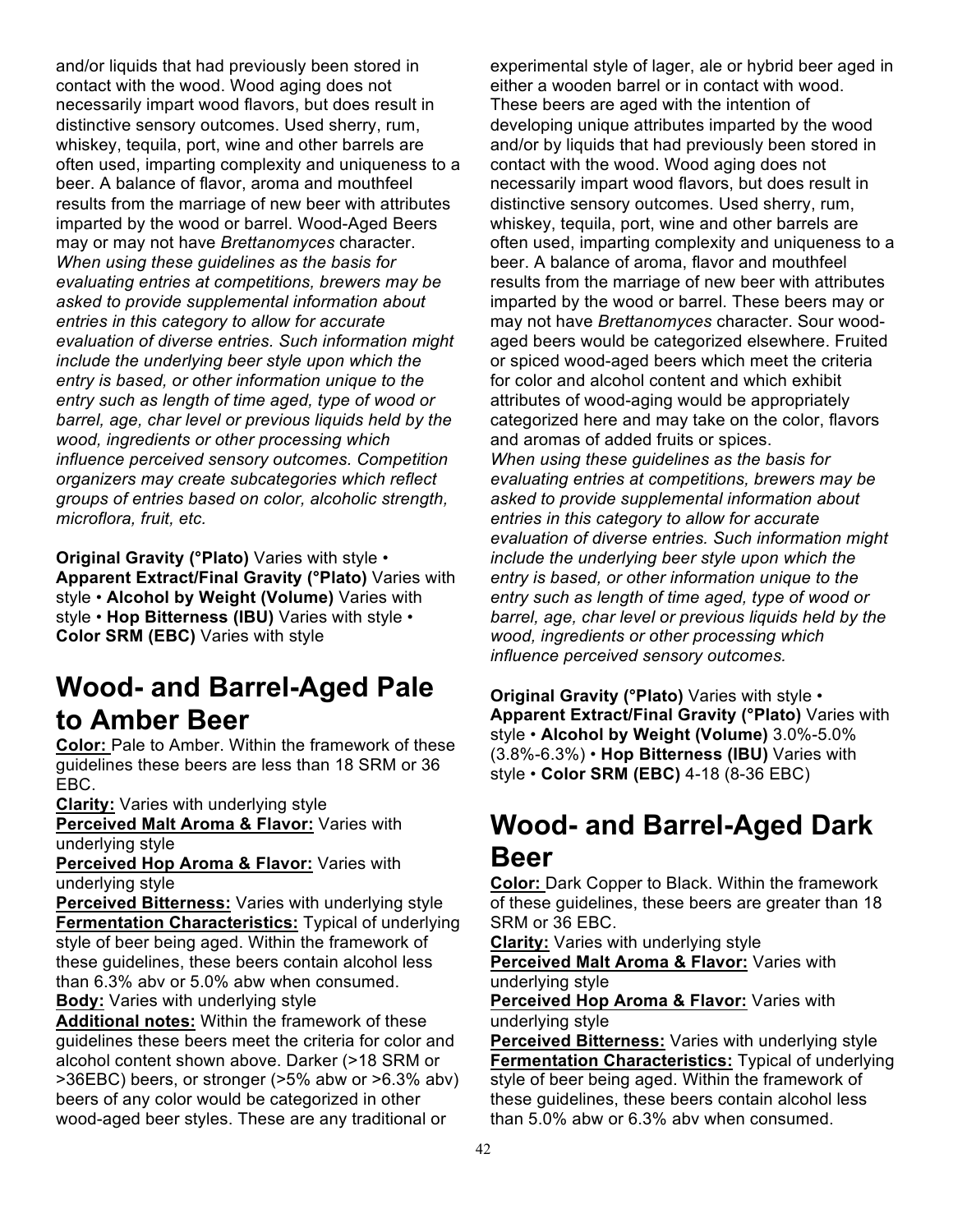#### **Body:** Varies with underlying style

**Additional notes:** Within the framework of these guidelines, these beers meet the criteria for color and alcohol content shown above. Stronger (>5% abw or >6.3% abv) versions of dark wood-aged beers would be categorized in other wood-aged beer styles. These are any traditional or experimental style of lager, ale or hybrid beer aged in either a wooden barrel or in contact with wood. These beers are aged with the intention of developing unique attributes imparted by the wood and/or by liquids that had previously been stored in contact with the wood. Wood aging does not necessarily impart wood flavors, but does result in distinctive sensory outcomes. Used sherry, rum, whiskey, tequila, port, wine and other barrels are often used, imparting complexity and uniqueness to a beer. A balance of aroma, flavor and mouthfeel results from the marriage of new beer with attributes imparted by the wood or barrel. These beers may or may not have *Brettanomyces* character. Sour wood-aged beers would be categorized elsewhere. Fruited or spiced wood-aged beers which meet the criteria for color and alcohol content and which exhibit attributes of wood-aging would be categorized here and may take on the color, flavors and aromas of added fruits or spices.

*When using these guidelines as the basis for evaluating entries at competitions, brewers may be asked to provide supplemental information about entries in this category to allow for accurate evaluation of diverse entries. Such information might include the underlying beer style upon which the entry is based, or other information unique to the entry such as length of time aged, type of wood or barrel, age, char level or previous liquids held by the wood, ingredients or other processing which influence perceived sensory outcomes.*

**Original Gravity (°Plato)** Varies with style • **Apparent Extract/Final Gravity (°Plato)** Varies with style • **Alcohol by Weight (Volume)** 3.0%-5.0% (3.8%-6.3%) • **Hop Bitterness (IBU)** Varies with style • **Color SRM (EBC)** >18 (>36 EBC)

#### **Wood- and Barrel-Aged Strong Beer**

**Color:** Varies with underlying style **Clarity:** Varies with underlying style **Perceived Malt Aroma & Flavor:** Varies with underlying style **Perceived Hop Aroma & Flavor:** Varies with underlying style

**Perceived Bitterness:** Varies with underlying style **Fermentation Characteristics:** Typical of underlying style of beer being aged. Within the framework of these guidelines, these beers contain alcohol greater than 5.0% abw or 6.3% abv when consumed. Alcohol may be evident in stronger versions, in harmony with other flavor and aroma attributes, and not harsh. **Body:** Varies with underlying style

**Additional notes:** Within the framework of these guidelines, these beers meet the criteria for color and alcohol content shown above. Lower alcohol (<5% abw or <6.3% abv) wood-aged beers would be categorized as other wood-aged beer styles. These are any traditional or experimental style of lager, ale or hybrid beer aged in either a wooden barrel or in contact with wood. These beers are aged with the intention of developing unique attributes imparted by the wood and/or by liquids that had previously been stored in contact with the wood. Wood aging does not necessarily impart wood flavors, but does result in distinctive sensory outcomes. Used sherry, rum, whiskey, tequila, port, wine and other barrels are often used, imparting complexity and uniqueness to a beer. A balance of aroma, flavor and mouthfeel results from the marriage of new beer with attributes imparted by the wood or barrel. These beers may or may not have *Brettanomyces* character. Sour woodaged beers would be categorized elsewhere. Fruited or spiced wood-aged beers which meet the criteria for color and alcohol content and which exhibit attributes of wood-aging would be categorized here and may take on the color, flavors and aromas of added fruits or spices.

*When using these guidelines as the basis for evaluating entries at competitions, brewers may be asked to provide supplemental information about entries in this category to allow for accurate evaluation of diverse entries. Such information might include the underlying beer style upon which the entry is based, or other information unique to the entry such as length of time aged, type of wood or barrel, age, char level or previous liquids held by the wood, ingredients or other processing which influence perceived sensory outcomes.*

**Original Gravity (°Plato)** Varies with style • **Apparent Extract/Final Gravity (°Plato)** Varies with style • **Alcohol by Weight (Volume)** >5.0% (>6.3%) • **Hop Bitterness (IBU)** Varies with style • **Color SRM (EBC)** Varies with style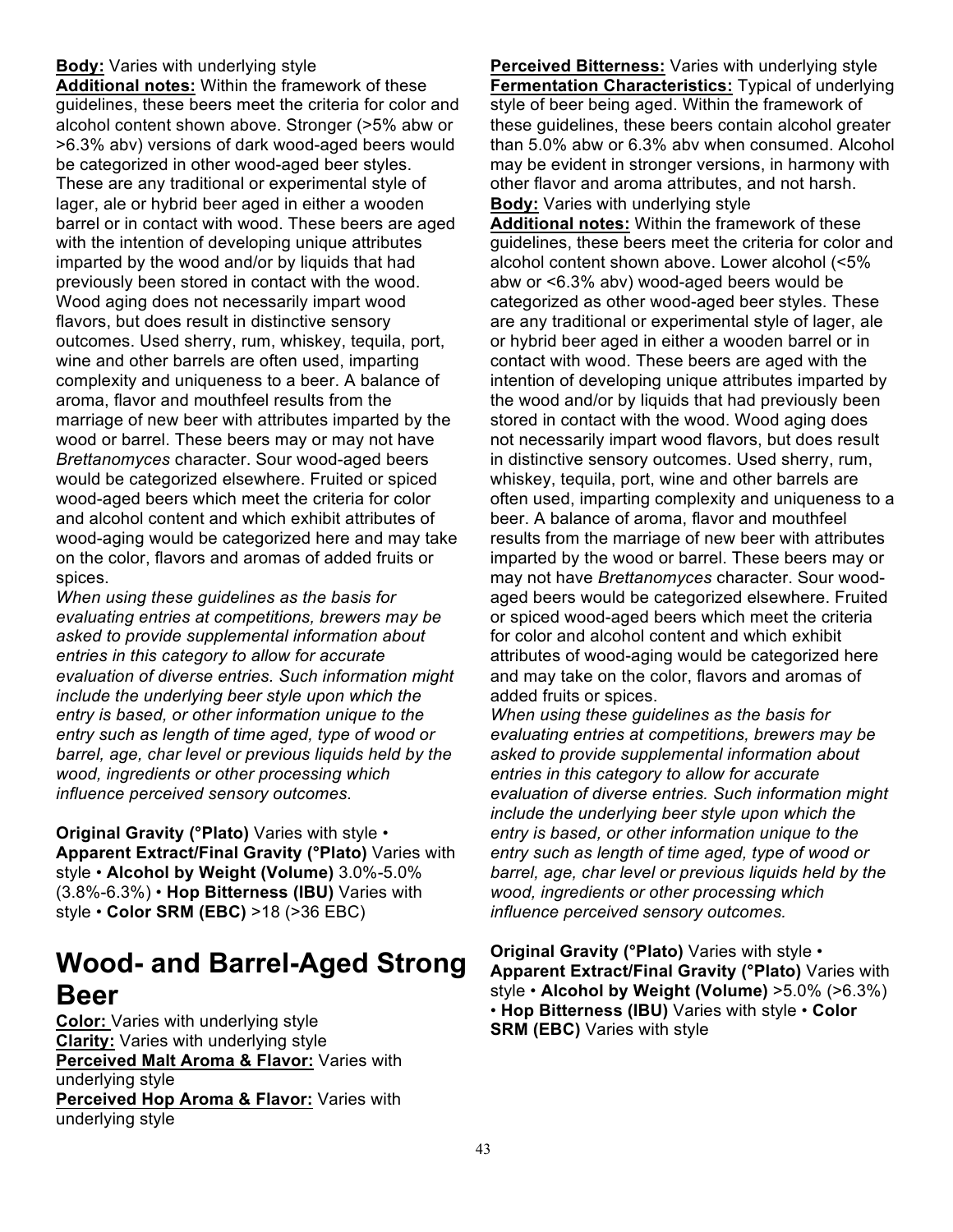### **Wood- and Barrel-Aged Sour Beer**

**Color:** Varies with underlying style **Clarity:** Varies with underlying style **Perceived Malt Aroma & Flavor:** Varies with

underlying style

**Perceived Hop Aroma & Flavor:** Varies with underlying style

**Perceived Bitterness:** Varies with underlying style **Fermentation Characteristics:** Typical of underlying style of sour beer being aged.

**Body:** Varies with underlying style

**Additional notes:** These are any traditional or experimental style of lager, ale or hybrid beer aged in either a wooden barrel or in contact with wood, and exhibiting acidity derived from exposure to bacteria. These beers are aged in the presence of microflora (either present in the wood or introduced at some time in the brewing process) with the intention of introducing sourness to the beer. These beers are aged with the intention of developing unique attributes imparted by the wood and/or by liquids that had previously been stored in contact with the wood. Wood aging does not necessarily impart wood flavors, but does result in distinctive sensory outcomes. Used sherry, rum, whiskey, tequila, port, wine and other barrels are often used, imparting complexity and uniqueness to a beer. A balance of aroma, flavor and mouthfeel results from the marriage of new beer with attributes imparted by the wood or barrel, and with sourness and/or other attributes derived from bacteria. These beers may or may not have *Brettanomyces* character. Fruited or spiced wood-aged sour beers which meet the criteria for color and alcohol content and which exhibit attributes of wood-aging and acidity would be categorized here and may take on the color, flavors and aromas of added fruits or spices. *When using these guidelines as the basis for evaluating entries at competitions, brewers may be asked to provide supplemental information about entries in this category to allow for accurate evaluation of diverse entries. Such information might include the underlying beer style upon which the entry is based, or other information unique to the entry such as length of time aged, type of wood or barrel, age, char level or previous liquids held by the wood, micro flora present if known, other ingredients or other processing which influence perceived sensory outcomes.*

**Original Gravity (°Plato)** Varies with style • **Apparent Extract/Final Gravity (°Plato)** Varies with style • **Alcohol by Weight (Volume)** Varies with style • **Hop Bitterness (IBU)** Varies with style • **Color SRM (EBC)** Varies with style

#### **Aged Beer**

**Color:** Varies with underlying style **Clarity:** Varies with underlying style **Perceived Malt Aroma & Flavor:** Varies with underlying style

**Perceived Hop Aroma & Flavor:** Varies with underlying style

**Perceived Bitterness:** Varies with underlying style **Fermentation Characteristics:** Aged Beers are any beers aged for over one year. A brewer may brew any type of beer of any strength and enhance its character with various aging conditions for an extended time. In general, beers with high hopping rates, roast malt, high alcohol content, and/or complex herbal, smoke or fruit character are the best candidates for aging. Aged Beers may be aged in bottles, cans, kegs or other non-wooden vessels. Aged character may be expressed in mouthfeel, aroma and flavor. Often, aged character is the result of oxidative reactions that either bring individual flavor components into harmony or are unique flavors unto themselves. Sherry-like and fruity flavors often develop during aging, and hop character often changes. No matter what the effect, the overall character should be balanced and without aggressive flavors. The level of change created by aging will vary with the duration of aging and the underlying beer style. Mildly-flavored beers are more likely to develop aggressive and unpleasant oxidation. Positive transformations are more likely to occur in beers with higher levels of hops, malt and/or alcohol. **Body:** Varies with underlying style

**Additional notes:** Within the framework of these guidelines, Wood-Aged Beers, Brett Beers, Sour Beers or beers exhibiting attributes of aging in the presence of any microflora must be categorized elsewhere.

*When using these guidelines as the basis for evaluating entries at competitions, brewers may be asked to provide supplemental information about entries in this category to allow for accurate evaluation of diverse entries. Such information might include the underlying beer style upon which the entry is based, or other information unique to the entry such as length of time aged, type of vessel, duration of aging process, micro flora present if known, other ingredients or other processing which influence perceived sensory outcomes.*

**Original Gravity (°Plato)** Varies with style •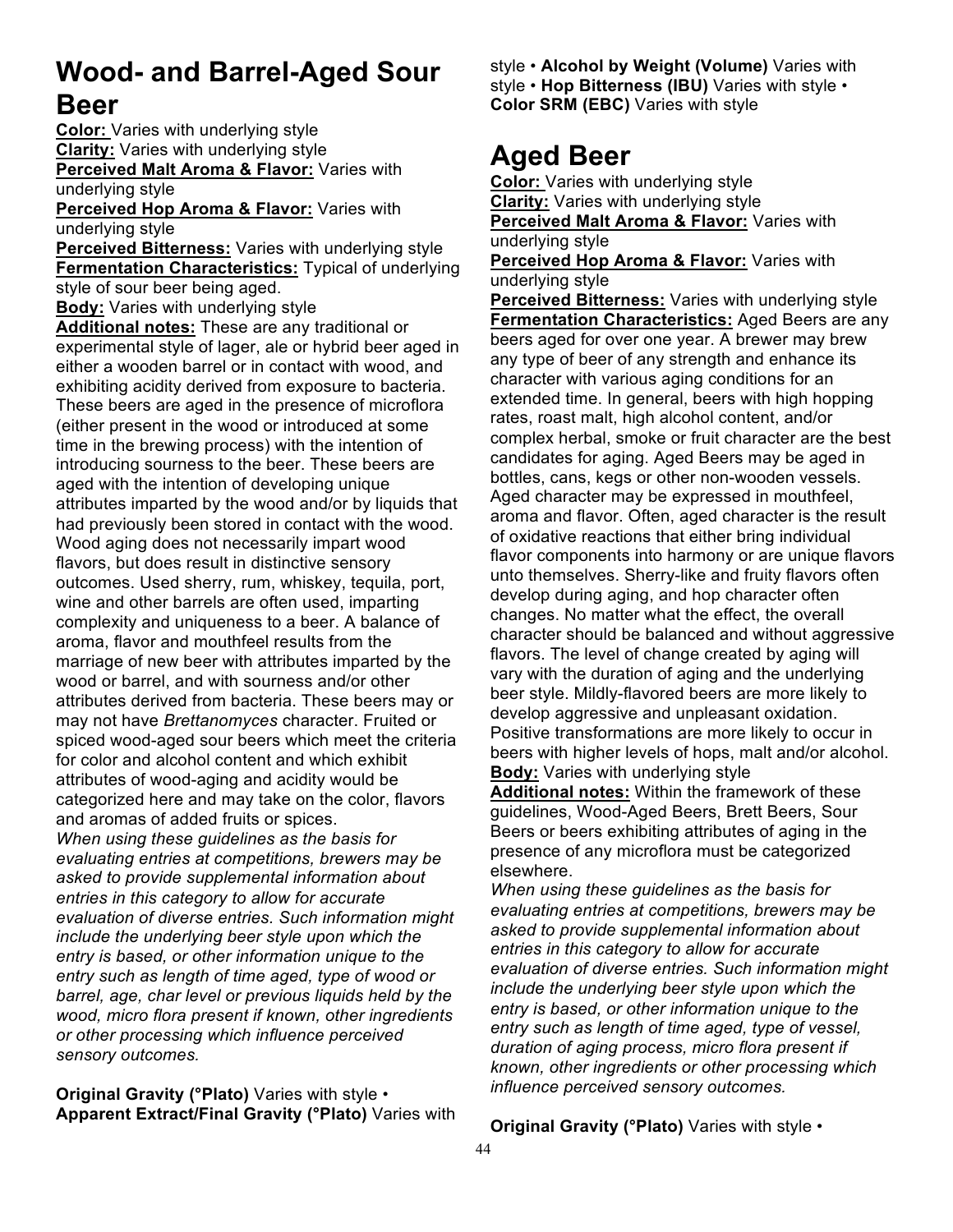**Apparent Extract/Final Gravity (°Plato)** Varies with style • **Alcohol by Weight (Volume)** Varies with style • **Hop Bitterness (IBU)** Varies with style • **Color SRM (EBC)** Varies with style

### **Experimental Beer**

**Color:** Varies with underlying style **Clarity:** Varies with underlying style **Perceived Malt Aroma & Flavor:** Varies with underlying style

**Perceived Hop Aroma & Flavor:** Varies with underlying style

**Perceived Bitterness:** Varies with underlying style **Fermentation Characteristics:** Experimental beers are any beers that are primarily grain-based and employ unique and unusual techniques and/or ingredients. A minimum of 51% of the fermentable carbohydrates must be derived from malted grains. The overall uniqueness and creativity of the process and/or ingredients should be considered when evaluating these beers. By definition, beers which represent a combination of two or more existing categories and exhibit distinctive characteristics of each of those categories would also be categorized as Experimental Beers.

**Body:** Varies with underlying style

**Additional notes:** Uniqueness is the primary consideration when evaluating this category. Within the framework of these guidelines, field, fruit, chocolate, coffee, spice, specialty, wood-aged or other beers that fit within another category should not be categorized as experimental beers. *When using these guidelines as the basis for evaluating entries at competitions, brewers may be asked to provide supplemental information about entries in this category to allow for accurate evaluation of diverse entries. Such information might include the underlying beer style(s) upon which the entry is based, or other information unique to the entry such as ingredients or processing which influence perceived sensory outcomes. Competition organizers may create subcategories which reflect* 

*groups of entries based on color, hop varieties, microflora, fruit, spices or other ingredients, wood aging, etc.*

**Original Gravity (°Plato)** Varies with style • **Apparent Extract/Final Gravity (°Plato)** Varies with style • **Alcohol by Weight (Volume)** Varies with style • **Hop Bitterness (IBU)** Varies with style • **Color SRM (EBC)** Varies with style

### **Historical Beer**

**Color:** Varies with underlying style **Clarity:** Varies with underlying style **Perceived Malt Aroma & Flavor:** Varies with underlying style

**Perceived Hop Aroma & Flavor:** Varies with underlying style

**Perceived Bitterness:** Varies with underlying style **Fermentation Characteristics:** Varies with underlying style

**Body:** Varies with underlying style

**Additional notes:** Beers in this category include established historical beers and/or brewing traditions from any era or part of the world that don't fit within another beer style defined within these guidelines. Some Historical beers that could fit categories such as Experimental, Herb & Spice, Field Beer, etc. may be categorized as historical beers. This category pays tribute to beers that incorporate unique brewing ingredients and/or techniques that were used in the past. Within the framework of these guidelines, examples of Historical Beers include South American Chicha, Nepalese Chong/Chang, African sorghumbased beers and others.

*When using these guidelines as the basis for evaluating entries at competitions, brewers may be asked to provide supplemental information about entries in this category to allow for accurate evaluation of diverse entries. Such information might include the underlying beer style(s) upon which the entry is based, or other information unique to the entry such as ingredients or processing which influence perceived sensory outcomes. Competition organizers may create subcategories which reflect particular historic beer styles. Evaluations are based on technical skill and overall balance, and factors such as uniqueness, heritage, regional distinction as well as background information about the beer and how well it represents the spirit of the category.*

**Original Gravity (°Plato)** Varies with style • **Apparent Extract/Final Gravity (°Plato)** Varies with style • **Alcohol by Weight (Volume)** Varies with style • **Hop Bitterness (IBU)** Varies with style • **Color SRM (EBC)** Varies with style

# **Wild Beer**

**Color:** Any color is acceptable. Versions made with fruits or other flavorings may take on corresponding hues.

**Clarity:** Clear or hazy due to yeast, chill haze or hop haze.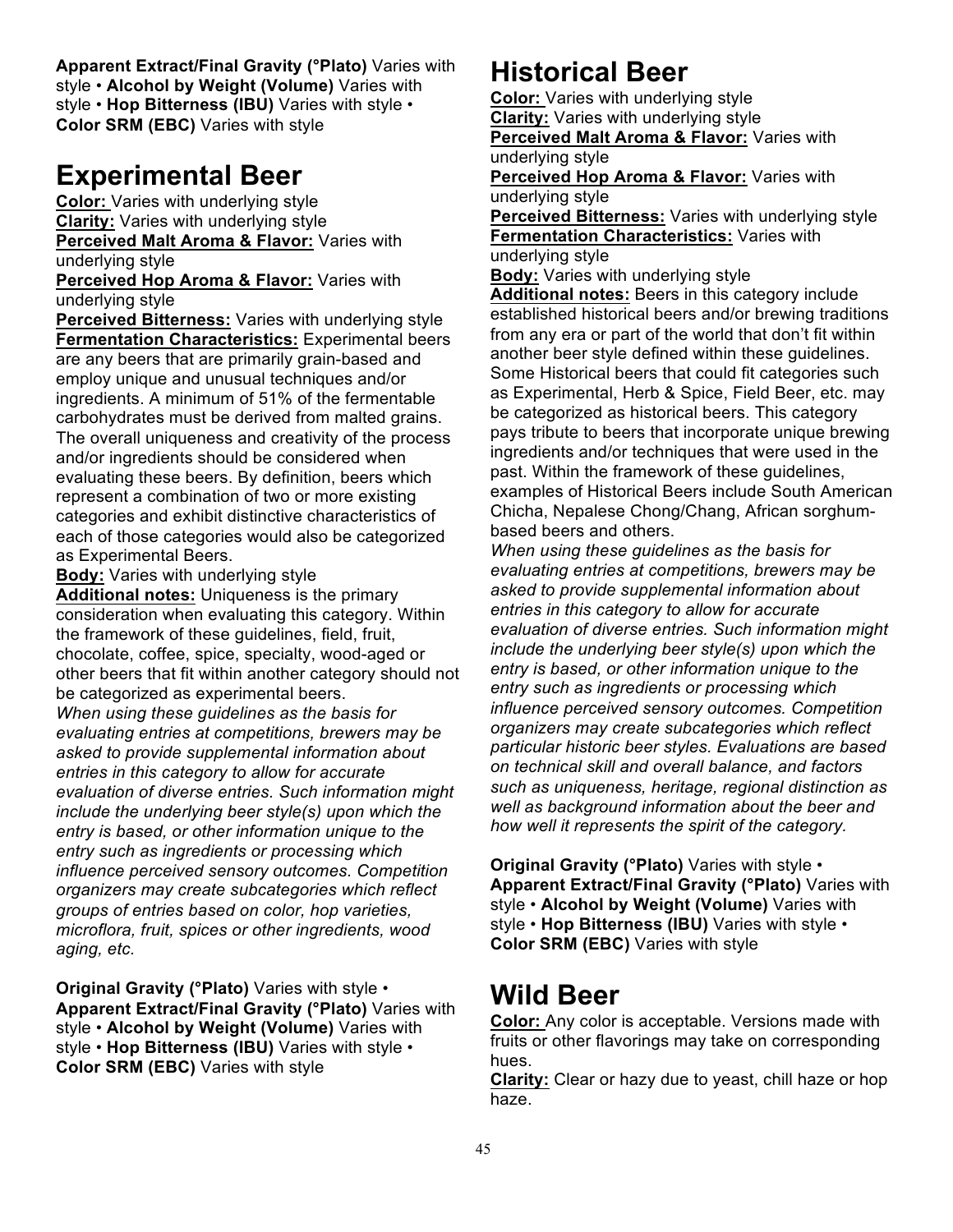**Perceived Malt Aroma & Flavor:** Generally, these beers are highly-attenuated resulting in very low to low malt character. Maltier versions should display good overall balance with other flavor components. **Perceived Hop Aroma & Flavor:** Very low to high **Perceived Bitterness:** Very low to low

**Fermentation Characteristics:** Aromas may vary significantly due to fermentation attributes contributed by various known and unknown microorganisms. The overall balance should be complex and balanced. Wild beers are spontaneously fermented with microorganisms that the brewer has introduced from the ambient air/environment in the vicinity of the brewery in which the beer is brewed. Wild Beers may not be fermented with any cultured strains of yeast or bacteria. Wild Beers may or may not be perceived as acidic. They may include a highly-variable spectrum of flavors and aromas derived from the wild microorganisms with which they are fermented. The overall balance of flavors, aromas, appearance and body are important factors in assessing these beers. **Body:** Very low to medium

**Additional notes:** Spontaneously fermented beers with fruit, spice or other ingredients should be categorized as Wild Beers. Within the framework of these guidelines, beers which could be classified in other classic or traditional categories such as Belgian-Style Lambic, Gueuze, Fruit Lambic, etc., should be classified in those categories rather than as Wild Beers.

*When using these guidelines as the basis for evaluating entries at competitions, brewers may be asked to provide supplemental information about entries in this category to allow for accurate evaluation of diverse entries. Such information might include the underlying beer style(s) upon which the entry is based, or other information unique to the entry such as ingredients or processing which influence perceived sensory outcomes. Competition organizers may create subcategories which reflect groups of entries based on color, microflora, fruit, spices or other ingredients, wood aging, etc.*

**Original Gravity (°Plato)** Varies with style • **Apparent Extract/Final Gravity (°Plato)** Varies with style • **Alcohol by Weight (Volume)** Varies with style • **Hop Bitterness (IBU)** Varies with style • **Color SRM (EBC)** Varies with style

#### **Smoke Beer**

**Color:** Any beer of any style incorporating smoke, and therefore may range from very light to black **Clarity:** Varies with underlying beer style

**Perceived Malt Aroma & Flavor:** Varies with underlying beer style

**Perceived Hop Aroma & Flavor:** Varies with underlying beer style

**Perceived Bitterness:** Varies with underlying beer style

**Fermentation Characteristics:** Any style of beer can be smoked; the goal is to reach a balance between the style's character and the smoky properties.

**Body:** Varies with underlying beer style **Additional notes:** Any smoke beer that does not fit other smoke beer categories would be appropriately considered here

*A statement provided by the brewer which identifies the type of wood or other source of smoke and the classic or other style of beer is essential to accurate assessment at competition*

**Original Gravity (°Plato)** Varies with style • **Apparent Extract/Final Gravity (°Plato)** Varies with style • **Alcohol by Weight (Volume)** Varies with style • **Hop Bitterness (IBU)** Varies with style • **Color SRM (EBC)** Varies with style

# **Other Strong Ale or Lager**

**Color:** Varies with underlying style **Clarity:** Varies with underlying style **Perceived Malt Aroma & Flavor:** Varies with underlying style

**Perceived Hop Aroma & Flavor:** Varies with underlying style

**Perceived Bitterness:** Varies with underlying style **Fermentation Characteristics:** Within the framework of these guidelines, beers of any style intentionally brewed with higher alcohol content than defined within that style's guidelines are categorized as Other Strong Beer. These beers should achieve a balance between the style's characteristics and the additional alcohol.

**Body:** Varies with underlying style *When using these guidelines as the basis for evaluating entries at competitions, brewers may be asked to provide supplemental information about entries in this category to allow for accurate evaluation of diverse entries. Such information might include the underlying beer style(s) being made to higher alcoholic strength, or other information unique to the entry such as ingredients or processing which influence perceived sensory outcomes such as microflora, fruit, spices or other ingredients, wood aging, etc.*

**Original Gravity (°Plato)** Varies with style •